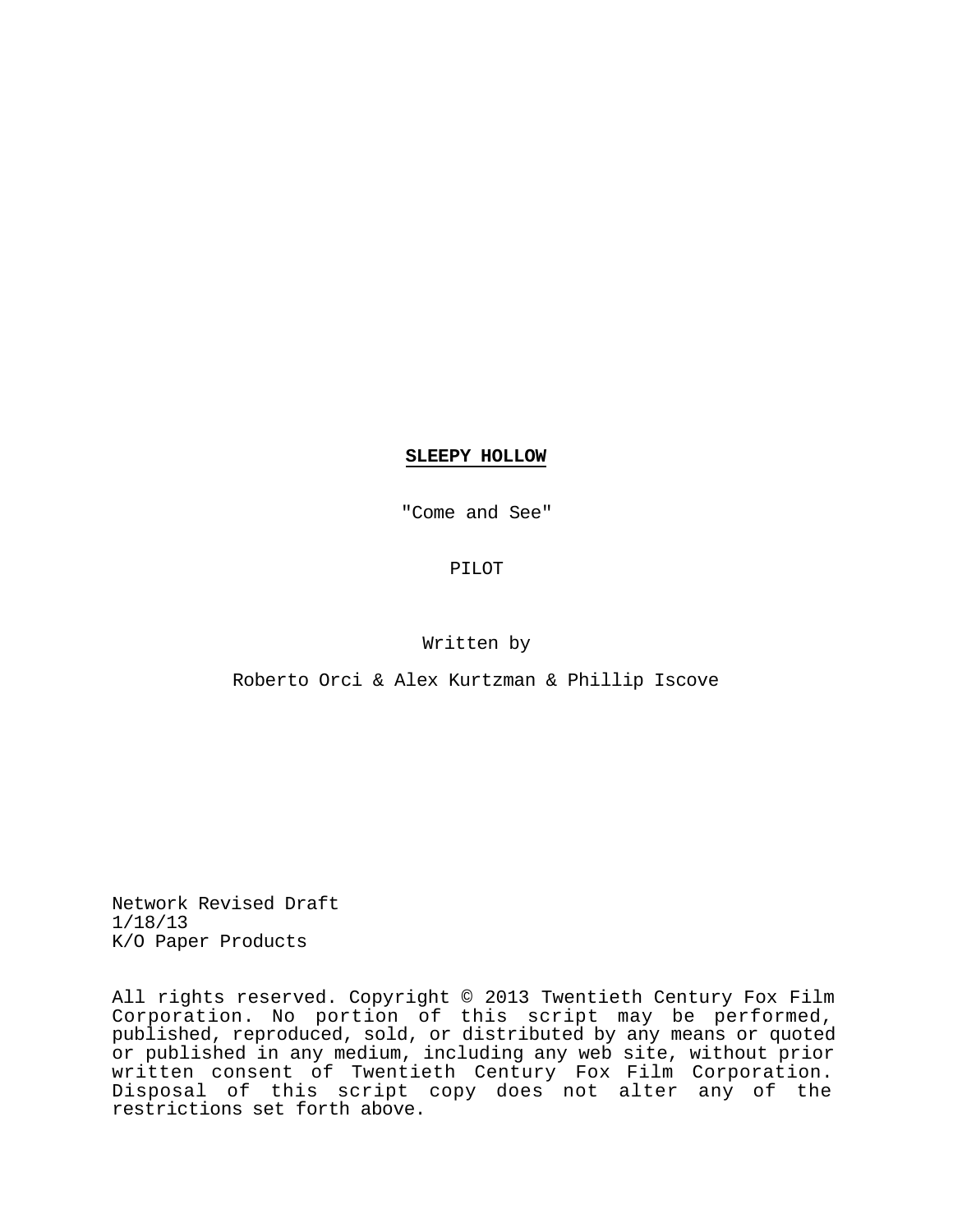DARKNESS. Everything MUFFLED, like we're underwater. Men YELLING, HORSES, a THUD THUD... of thunder? A DATE appears:

# *1776*

Then a RUSH of SOUND, like an approaching ROAR as BA-BOOM! MORTAR EXPLODES IN THE DAYTIME SKY -- we're in A BATTLEFIELD TRENCH, brimming with blue coat AMERICAN SOLDIERS -- TRACK FAST down the line of FIRING TROOPS, BODIES DROP around us as we come to... A MAN. 30's.Forget everything you think you know about **ICHABOD CRANE**. Handsome, but hard -- like he's been to hell and back.And maybe he has, but he doesn't know his kinship with hell is only getting started. We can't quite tell the rank of his uniform, but he seems in COMMAND:

#### CRANE

RELOAD! FAST AS YOU CAN!

Another EXPLOSION. A TERRIFIED NINETEEN YEAR OLD KID falls in next to Crane. RECOGNITION:

> YOUNG CONTINENTAL SOLDIER #1 Professor?

Crane glances over between MUSKET BURSTS, doesn't know him --

YOUNG CONTINENTAL SOLDIER #1 (CONT'D) I-- I was your student.

ANOTHER SOLDIER beside them looks up at Crane:

CONTINENTAL SOLDIER #2 You're a teacher, Captain Crane? CRANE ... Was. Things changed.

Crane grabs his rifle, readying it:

CRANE (to all his men) Now hold the line and COVER ME!

And with that, CRANE LEAPS OUT OF THE TRENCH and RUNS INTO THE MIDDLE OF THE BATTLEFIELD!

> YOUNG CONTINENTAL SOLDIER #1 What is he doing!!?

The other soldier shakes his head wide-eyed --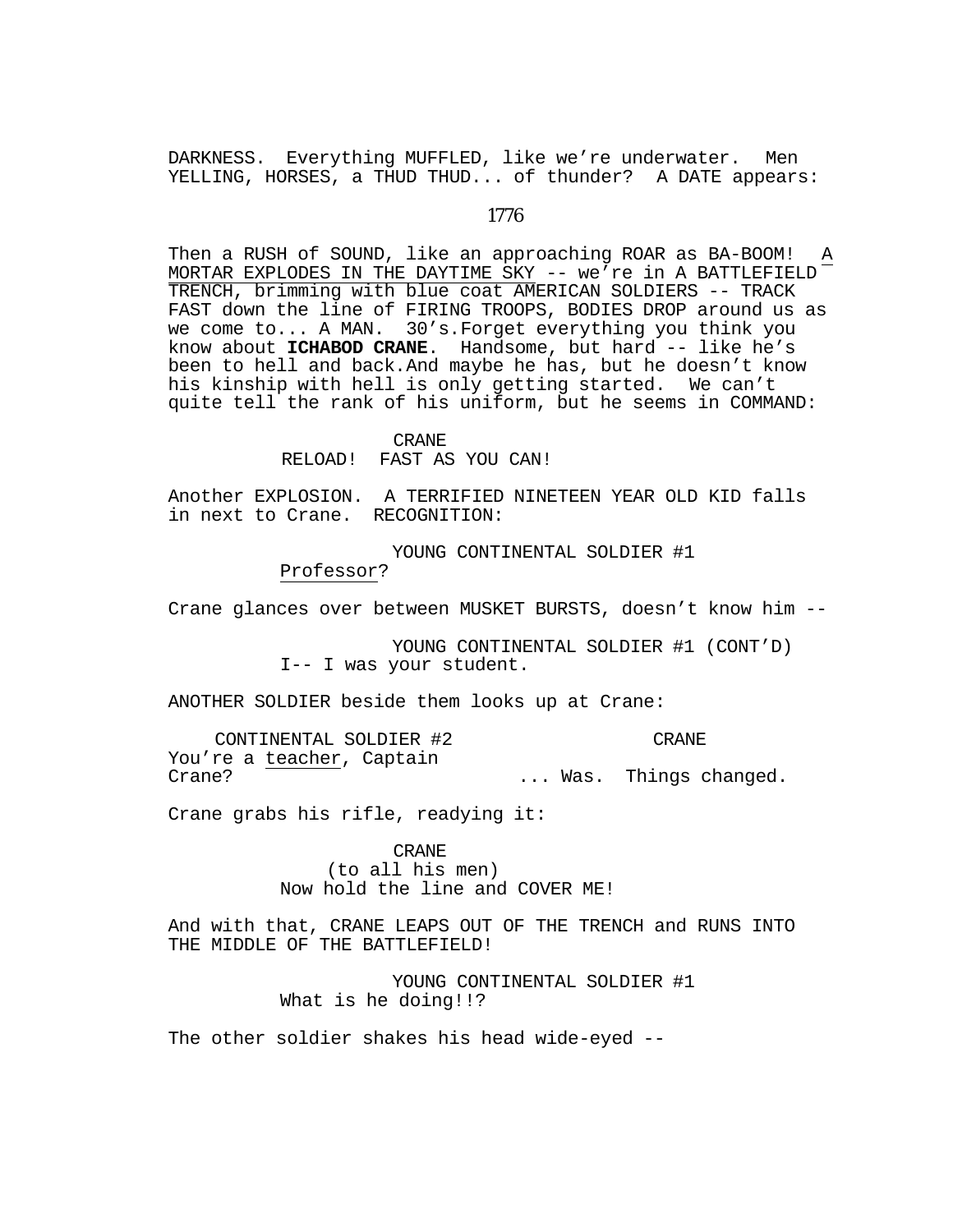As Crane runs further into harms way, we RISE UP to reveal we're near the HUDSON RIVER BANKS, up which a wave of RED COATS in the distance charge on foot and horse, a SECOND WAVE deploying from the FLEET OF BRITISH SHIPS off-shore and... TWO ARMIES COLLIDE.

Crane FIRES on the enemy soldiers near him as he charges. Makes it clear: for a professor, he's one helluva BADASS.

Shots spent, he drops to his knees beside a fallen Redcoat. Though he's dead, Crane does something odd: he grabs the soldier's limp hand and PULLS BACK HIS SLEEVE, looking for something -- a MARK?

Crane drops the soldier's wrist when he finds nothing, moves to the next casualty. Again he checks the wrist for marks but finds none as bullets fly around him. Sensing movement in the periphery, Crane looks up to see:

SLOW MOTION, A MASSIVE RIDER ON A WHITE STEED. Looks different than the enemy soldiers -- A HESSIAN MERCENARY WEARING A REDCOAT, his uniform ornate, loaded with MEDALS (we FAVOR one: a Lion & Sword insignia).

He locks eyes with Crane, KNOWS Crane is looking for him. The Hessian reaches for his weapon and we SEE A SYMBOL ON HIS HAND! Crane stands, knowing he has found his target.

The Hessian SPURS HIS MASSIVE HORSE FORWARD AND CHARGES TOWARD CRANE, blade ready to strike --

-- Crane holds his ground, reloading his rifle as fast as he can as the Hessian's stallion approaches at FULL SPEED, almost on top of him --

-- And with a second left, CRANE locks the barrel AND FIRES! BULL'S-EYE! The shot tears through The Horseman's torso, HURLS him from the saddle crashing into the mud.

Only now does Crane think to take a breath until the Hessian rises to his feet in a flash -- A CLEAR HOLE WHERE HIS HEART SHOULD BE, AND YET HE'S STILL COMING AT CRANE -- HOLY SHIT! IMPOSSIBLE! He picks up his axe and comes down on Crane. His axe SLASHES through Crane's chest, who drops to his knees, MORTALLY WOUNDED, now getting a good look of the SYMBOL on the Hessian's hand. As The Horseman SPINS his axe for the death blow, Crane manages in a last surge of strength to grab a FALLEN SWORD and SLASH!

WIDE: silhouetted through the smoke, The Horseman's head ROLLS off his shoulders. The corpse DROPS to its knees, PITCHES FORWARD, toppling into the MUD beside Crane and --

Young Soldiers #1 and #2 look at each other in horror.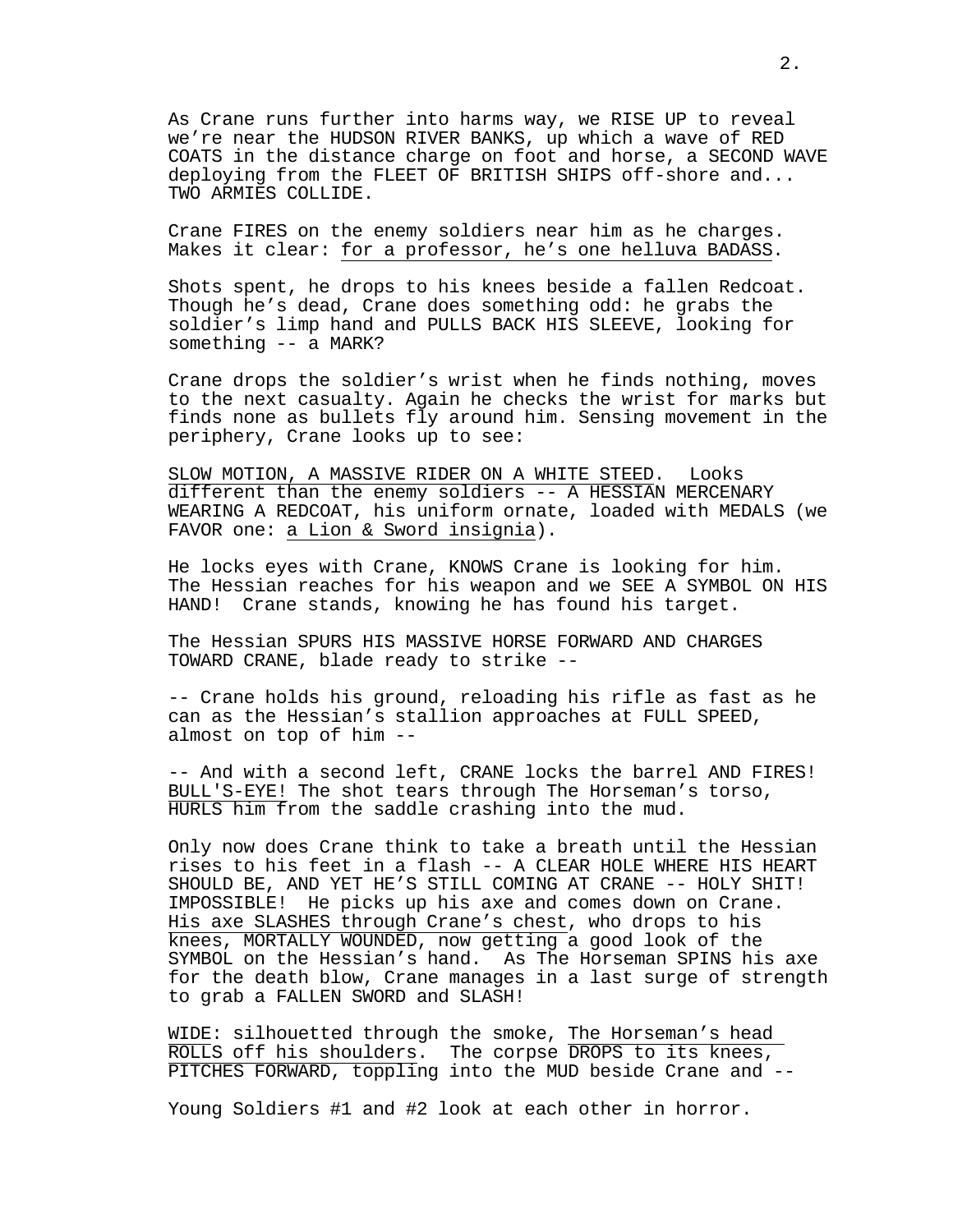# SOLDIER #2 Quickly, get word to the General!

Soldier #1 takes off in a dead sprint as we rise into:

A HIGH ANGLE: Looking down on the two fallen bodies, side-byside. As we DESCEND, we see BLOOD pooling from them both... as the two bloodlines MERGE INTO A SINGLE POOL...

And we now cut SUPER WIDE, taking in the enormous battle from a higher vantage point... When suddenly our VIEW is revealed to be a mysterious POV as it is disrupted by the switching of a GLASS LENS. We are looking through a TELESCOPE. Someone spying on the event below. Focusing on the decapitated Hessian and fallen Crane.

We reveal the FIGURE. HOODED. SINISTER. And on his hand THE VERY SAME MARK SEEN ON THE HORSEMAN. Something otherworldly about him. The figure collapses the scope and moves out of frame...

CLOSE IN ON CRANE'S DYING EYES, as he loses consciousness and -- **SLAM TO BLACK**:

#### **INT. TENT - NIGHT**

THE BLACKNESS SPLITS revealing the inside of a CANDLE LIT TENT as Soldier #1 is escorted in by a battle hardened COLONEL who stops our young conscript a few paces back from a COMMAND DESK. Behind it stands a MAN, his back to us, barely in the light. His head turns slightly to give a glimmer of an unmistakable SILHOUETTE --

GENERAL GEORGE WASHINGTON... but just in case:

SOLDIER #1 General Washington? Sir... I have a report from the front.

HOLD... then, ETHEREAL LIGHT flutters into frame, revealing... ANGELS. We're looking at a CEILING FRESCO in:

# **INT. CHURCH - SUNRISE**

Crane is lying on a cot somewhere, in BAD SHAPE. We're in a CHURCH filled with wounded soldiers, SURGEONS in bloody aprons scramble about with NURSES, triaging men. One of the nurses is **KATRINA CRANE**, 30, stunningly beautiful -- she looks up, SEES CRANE and RUSHES to him -- barely able to breathe as she realizes the terrible truth: HE'S DYING.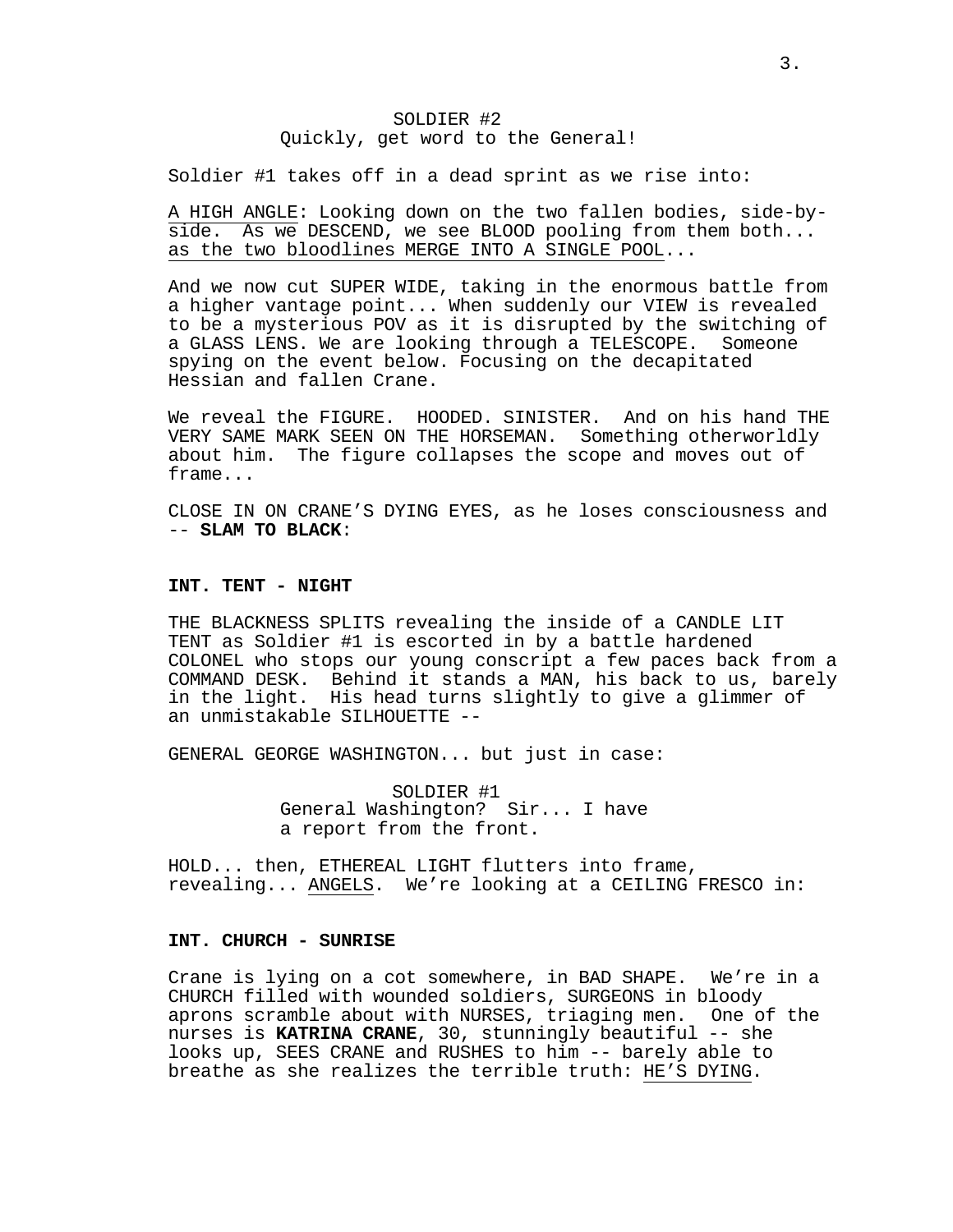KATRINA -- Ichabod, nonono -- (calls out) Doctor! Please, help him!

A DOCTOR rushes over, examines the wound... then shakes his head gravely. Katrina breaks, TEARS flowing. Crane fights to anchor himself to the world a little longer, as the doctor rushes off to the next victim.

She pushes hair back from his face with trembling hands:

He manages to wipe a TEAR from her cheek:

CRANE We always knew Freedom was worth dying for...

And though it breaks her heart, Katrina nods...

CRANE (CONT'D) Whatever secret you wished to tell me... better tell me now...

ON KATRINA. Holding onto something so big that here, now, it feels impossible to say. Looks at him, her heart in her eyes. Debating some CHOICE. Finally, she leans down and KISSES him, so gently... then WHAM: puts her hand ON HIS WOUND -- he GASPS and again, **SMASH TO BLACK**:

# **INT. CAVE - DAY**

These come in FLASHES from Crane's POV: IMAGES OVERCRANKED - candlelight -- a HAND dips into a jar of WHITE GREASE PAINT - fingers draw SYMBOLS on his chest -- we're SUSPENDED above a MUD PIT by a STRETCH OF LINEN lashed around wooden posts - the weird CHANTING comes from HOODED FIGURES all around us as<br>our body's LOWERED, disappearing into the THICK MUD. The our body's LOWERED, disappearing into the THICK MUD. WHISPERING BUILDS IN VOLUME until it reaches a CRESCENDO and:

QUIET... What just happened?

### **INT. CAVE - DAY - SOMETIME LATER**

PUUUUUH! CRANE'S EYES SNAP OPEN AS HE GASPS AIR, FINDING HIMSELF CAKED WITH MUD. Tearing free, he finds he's wearing linen breech pants but no shirt, torso slick with goo.

We're in a VERY DIFFERENT SPACE.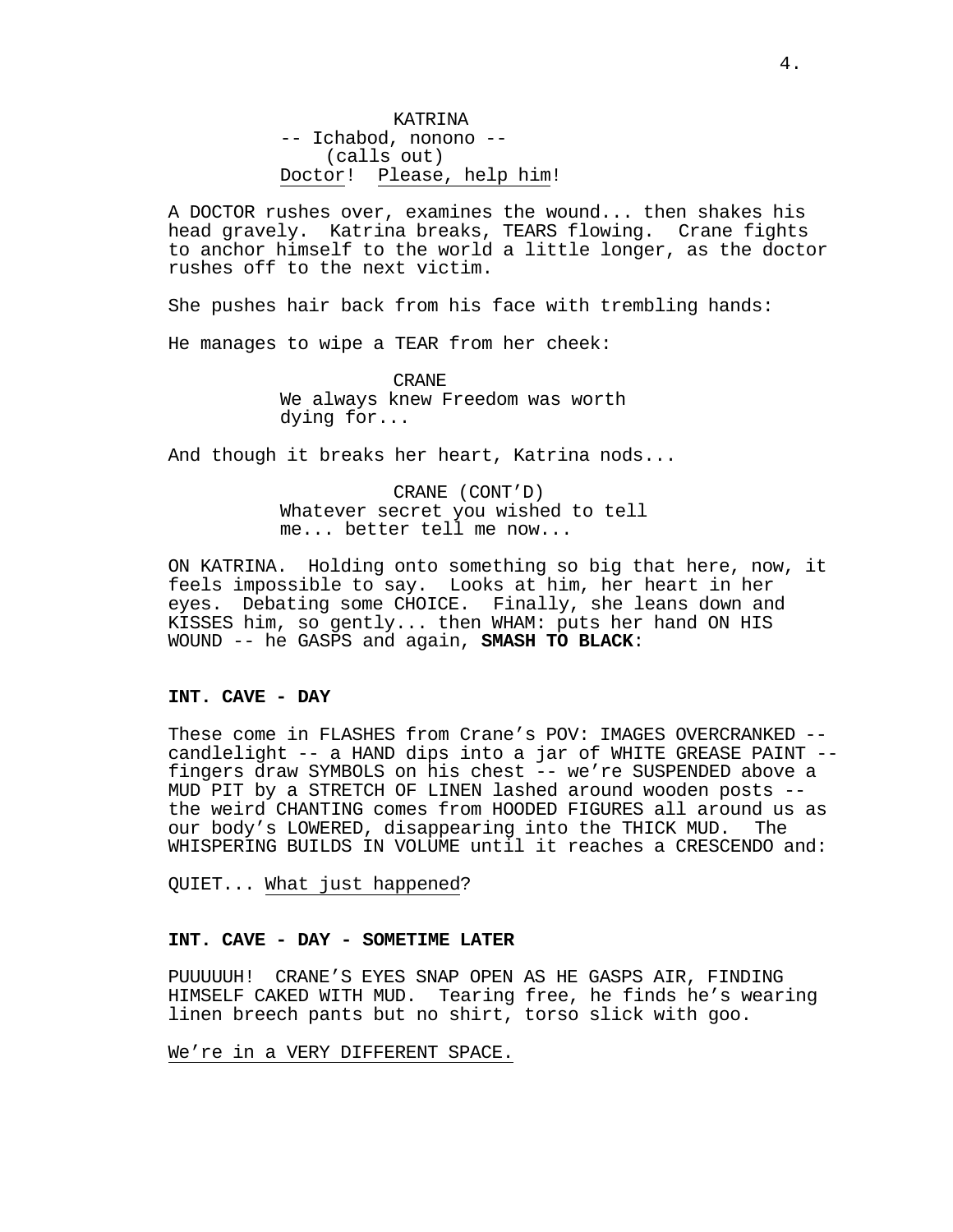And his wound? HEALED AND SCARRED. He tumbles out onto HARD GROUND, knocking over JARS filled with WEIRD ITEMS placed ritualistically around the mud grave... murky liquids, a BIRD FETUS... Where the hell is he? How'd he get here?

He stammers up -- NO SHOES. We RISE UP HIGH ABOVE HIM to find... the grave's in the CENTER of a CHALK-DRAWN PENTAGRAM. He squints at LIGHT BEAMS cutting through rotted WOOD PLANKS boarded over some kind of EXIT ahead. Begins weakly to stagger up a set of STONES -- makeshift STEPS. Puts his SHOULDER into the planks -- SLAMS until they GIVE and:

### **EXT. FOREST - VARIOUS - DAY**

CRUNCH: RUSTED NAILS uproot as the planks PRY OPEN. Crane EMERGES to find himself on a small FOOTBRIDGE; a forgotten landmark deep in the forest. He shields his eyes  $-$ - hasn't seen light for what feels like years.

**JUMPCUT**: CRANE'S HANDS sweep into a RIVER, he drinks VORACIOUSLY. The water clears away some MUD on his face --

**JUMPCUT**: CRANE'S BARE FEET walk over dirt, twigs SNAPPING underfoot. And then... the texture of the ground CHANGES...

His feet STOP. Because it isn't forest floor anymore...

IT'S ASPHALT. Dumbstruck, Crane looks down like he's just found himself walking on the moon. AND SUDDENLY SOMETHING MASSIVE EXPLODES THROUGH THE FOG:

**HOOOOOOOOOOOOOOOOOOOOONK**!!! AN EIGHTEEN-WHEEL MACK TRUCK RIPS PAST CRANE AS HE LURCHES BACK IN SHOCK! He's stumbled into the MIDDLE OF A BLACKTOP HIGHWAY, a very MODERN highway -- and then **SCREEEEECHHOOONK**! ANOTHER CAR SWERVES TO AVOID HIM AND BARRELS OFF THE ROAD, CRASHES THROUGH THE GUARD RAIL AND SLAMS HARD INTO A TREE!

Then... SILENCE. SMOKE pours from the hood. Crane's 18th century brain tries to process this insane turn of events. Terrified, he comes around the car to find A WOMAN slumped against the airbag, half-conscious. A VOICE from the GPS:

> VOICE This is OnStar Emergency Response, we have your location and we're sending help --

And Crane is suddenly confronted by the existence... OF ONSTAR. He STUMBLES back -- TERRIFIED -- CONFUSED -- past a ROAD SIGN that reads: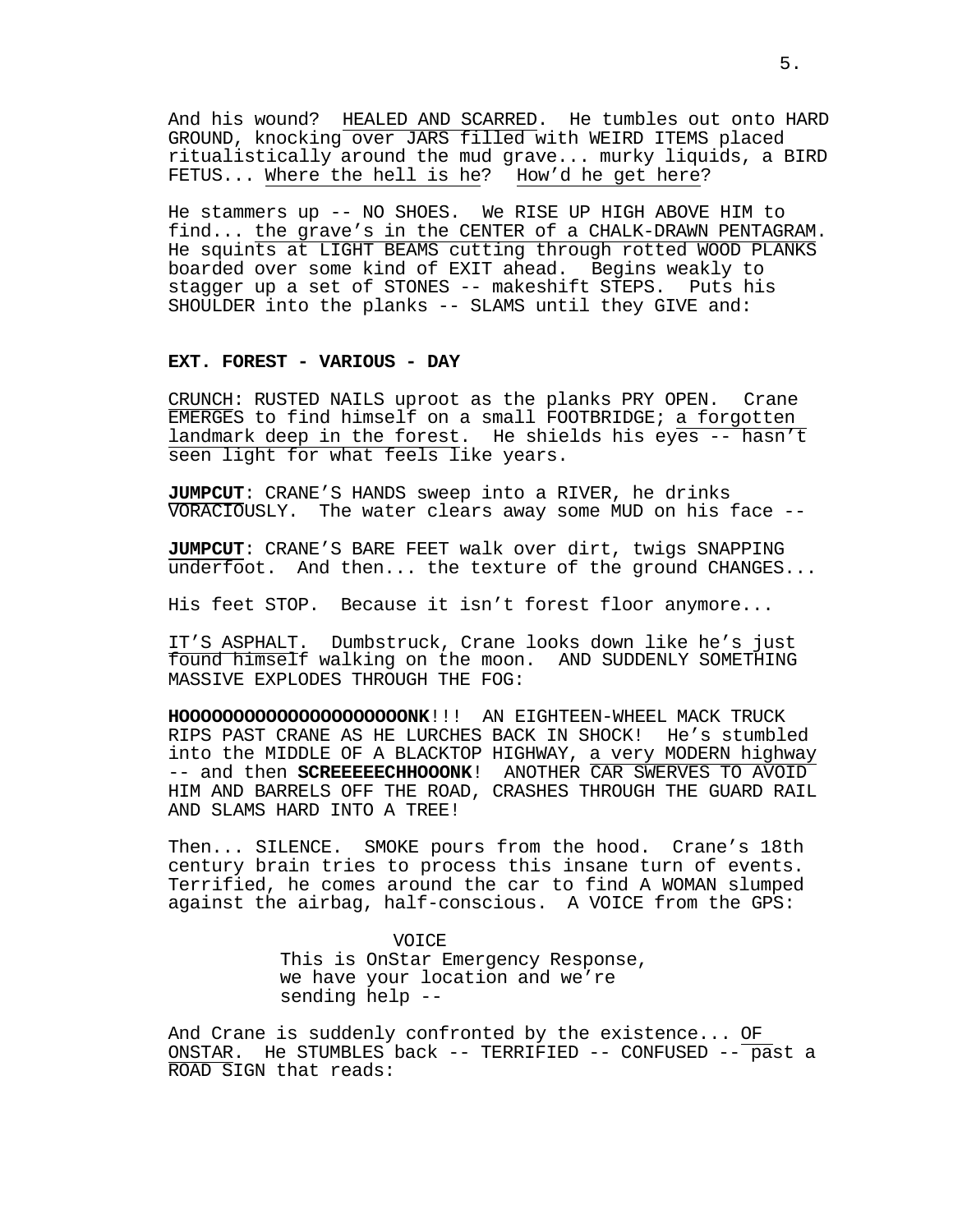*"WELCOME TO SLEEPY HOLLOW, POP. 210,060*"

AND WE SMASH TO:

#### **EXT. SLEEPY HOLLOW TRAIN YARD - DAY**

A BREATHLESS, HANDHELD FOOT CHASE: we're in a TRAIN YARD as a GUY in a HOODIE comes tearing around a corner, followed by **DETECTIVE ABBIE ARCHER** -- early 30's, smart, tough, and beautiful -- but there's something she carries, a history she wishes belonged to someone else. We'll get to that later: for now, she RUNS between train cars as a POLICE CRUISER tears in, SIRENS screaming -- cuts off Hoodie Guy -- he vanishes behind a train -- clears an opening when.... HE'S TACKLED BY ABBIE, they go down hard. She climbs onto the perp's back, digs her knee in, HANDCUFFS him:

HOODIE GUY

OWWW! GET OFF ME!

ABBIE

Sorry, that's what happens when you steal from the Kwikee-Mart: a woman with a gun sits on you --

She searches the guy's pockets, pulls out... a bottle of STRAWBERRY YOO-HOO:

> ABBIE (CONT'D) Are you kidding me?

And turns him over revealing... a pimply 17 YEAR OLD KID:

ABBIE (CONT'D)

KYLE?

KYLE ... hi, Officer Archer...

The cruiser SKIDS IN and out comes **SHERIFF AUGUST GREY**, 60's, kind but tough. Levels his GUN but she signals: *it's okay*. Hauls KYLE to his feet, SLAMS him against a train car:

> KYLE (CONT'D) I'm sorry! My friends dared me!

> > ABBIE

You need to get some new friends, Kyle. You used to be that cute kid who picked his nose in church. How old're you now?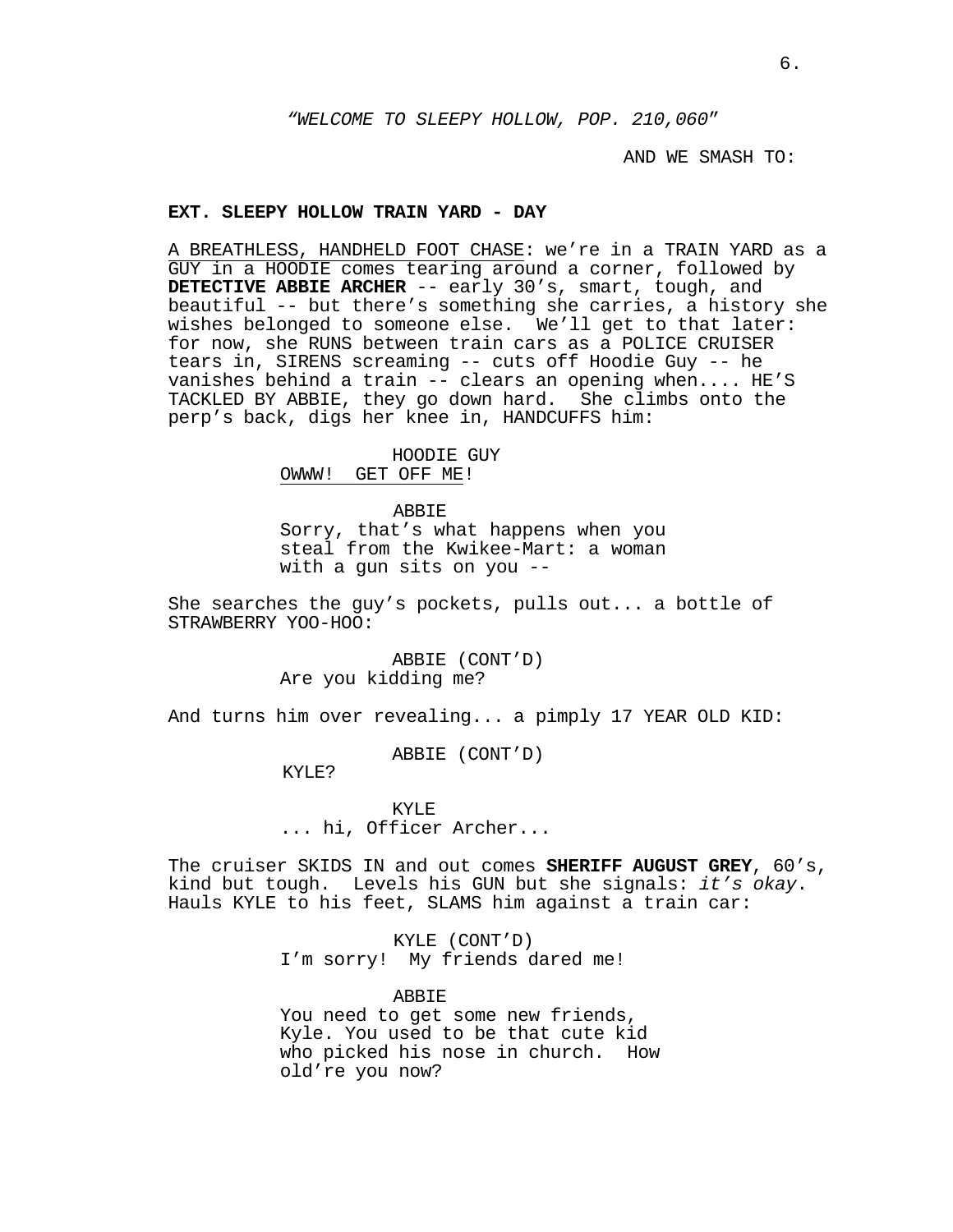KYLE S-seventeen -- My mom's gonna kill  $me$   $-$ 

Abbie's eyes dart to Grey and an unspoken understanding passes between them. This moment, this kid, seems to have a resonance that mirrors something in their relationship:

#### **ABBIE**

I don't know, Sheriff, what do you think? Seventeen, theft...

GREY Hm. Tough call. He'll probably be tried like an adult -- that's state prison.

Despairing, Kyle starts to CRY --

ABBIE<br>CREATE: Look at me: I know this town seems small, but trust me -- you can be whoever you wanna be. Astronaut? Cowboy? President? I'm offering you a chance at rebirth. We all dream of it -- I know I do. Fact, in a week, I'm outta here too. So in the spirit of fresh starts... I'm letting you go. (off Kyle's SHOCK) Run, Dummy!

With a grateful grin, he RUNS OFF. Abbie looks to Grey, smiles:

> GREY Sure you really wanna leave all this excitement?

> > ABBIE

Told you, Quantico takes 240 people a year, only 20 get picked for Profile Management. It's the FBI's only feeder program.

GREY I'm not asking if you're qualified.

As they reach the door, he stops over the hood of the car:

GREY (CONT'D) I'm asking if you're running away.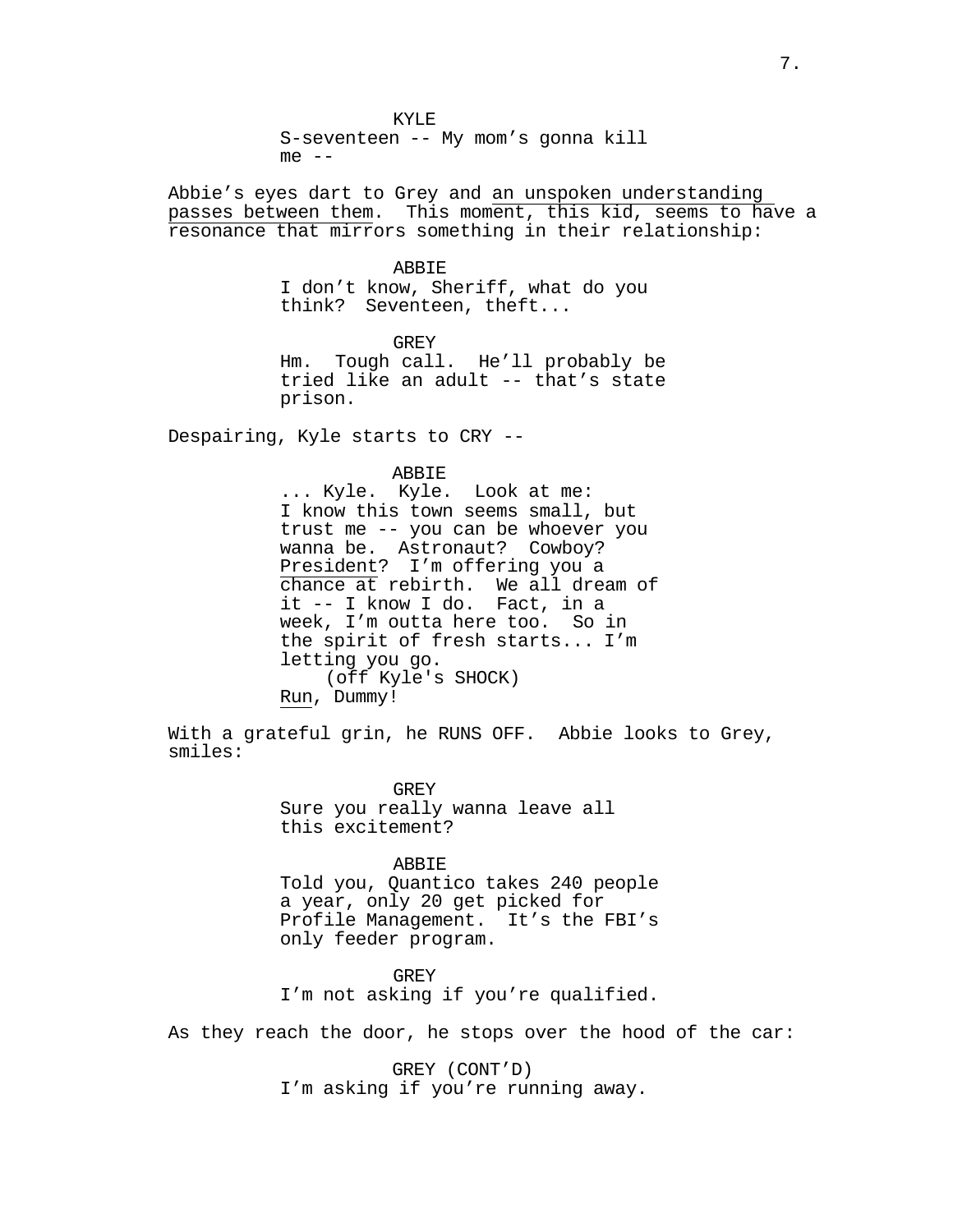She looks off, the TOWN OF SLEEPY HOLLOW in the valley below:

ABBIE I'm thirty-two years old. If I don't leave now... I never will.

GREY If you're hoping to find answers out there you won't find here... Honey, that's not gonna happen. Trust me. You'll just keep on running.

Something CHANGES in her face. Whatever he's referring to,<br>it's her deepest mark, one he knows better than anyone. Then -- TSSHT: they're interrupted by a VOICE on his walkie --

> DISPATCHER VOICE Charlie 101 to COM.

GREY (answers) Go ahead Charlie 101.

DISPATCHER VOICE Got a<br>call from the Fox Hill Stables, horses are spooked by something.<br>Probably coyotes again.

GREY Alright... we'll be right over. (as they get in) This is why I got into police work.

ABBIE Maybe I should drive. You drive like you're pushing a damn stroller.

He GRINS and GUNS the engine, they LEAVE FRAME and we BOOM DOWN over the valley peak, INTO THE TOWN OF SLEEPY HOLLOW:

# **EXT. TOWN OF SLEEPY HOLLOW - MAIN STREET - DUSK**

Big enough to be called a "city," small enough to still be called "intimate." We come to MAIN STREET, onto which CRANE appears, walking along, shirtless and shoeless. People see him and move aside. The normal flow of life here is ABNORMAL, DISORIENTING, and FRIGHTENING to him -- as he takes in strange sights and sounds, his orientation of the PRESENT is INVADED by sporadic flashes of SLEEPY HOLLOW'S PAST: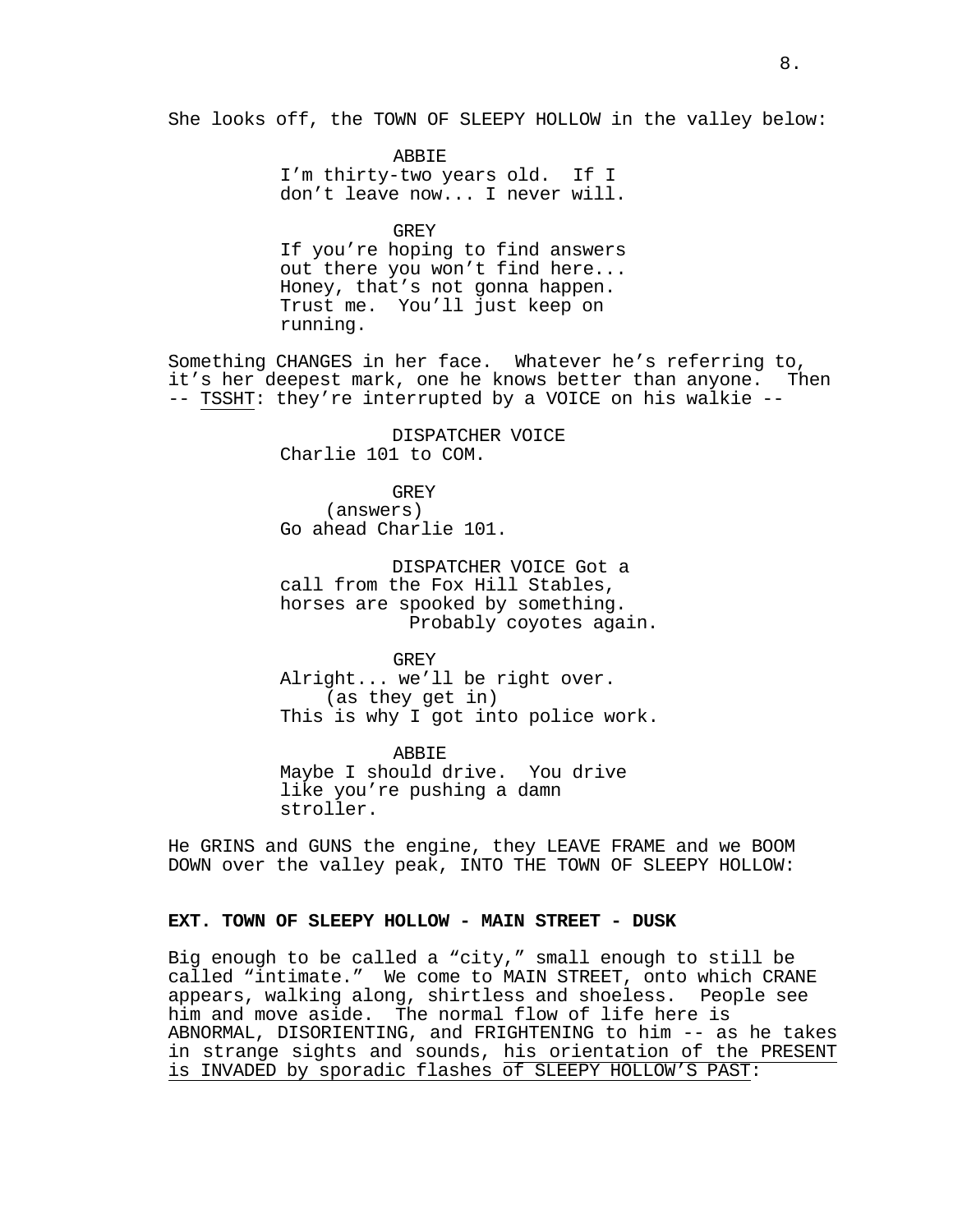A group of KIDS exit a Starbucks on CELL PHONES, hop on skateboards and -- *FLASH: the Starbucks suddenly becomes an 18TH CENTURY BLACK SMITH'S SHOP, four horses tied beside it --*

HONK! Back to PRESENT, Crane WHIPS AROUND to see TRAFFIC crossing the TAPPAN-ZEE BRIDGE, a LIGHTHOUSE in BG as -- *FLASH: SAME VIEW in the 1700's: the Hudson's alive with SAILING VESSELS but NO BRIDGE YET --*

THE SOUND OF ROTOR BLADES draws Crane's attention up to a NEWS CHOPPER overhead. He stops, stunned. The sound of CHURCH BELLS shifts his focus to something ELSE reflected behind him and we RACK TO...

A CHURCH. The sign out front: "*GOD WELCOMES ALL.*"

# **INT. CHURCH - DUSK**

He enters. Empty. Moves down the aisle, *sensing something about this place*. A beat... then his look goes UP: ON THE CEILING IS THE SAME ANGEL FRESCO FROM THE WAR. he was brought during triage!

> A VOICE Sir? Can I hel--

STARTLED, Ichabod WHIRLS rattlesnake-fast, hand LASHING OUT in self-defense pinning A MAN to the wall by the throat -- It's a REVEREND: ALFRED KNAPP, 60's, HEAVY SCOTTISH ACCENT:

> REV. KNAPP There's  $-$  money  $-$  in the tithing box  $-$  it's  $-$  all there is  $-$

ON CRANE, adrenaline pumping, CLARITY lands: a reverend's collar is something he recognizes. Instantly lets go --

> CRANE For-- forgive me, Father...

But now Knapp looks at Crane's face -- seems to RECOGNIZE it?

REV. KNAPP Wait... I can help you--

But Crane's already OUT the door. Off the stricken reverend:

# **INT. FOX HILL STABLES - NIGHT**

The cruiser pulls up.Abbie and Grey get out, hear the HORSES braying in the stable barn. Abbie looks to the MAIN HOUSE. PITCH DARK. Strange. Grey flicks on his FLASHLIGHT: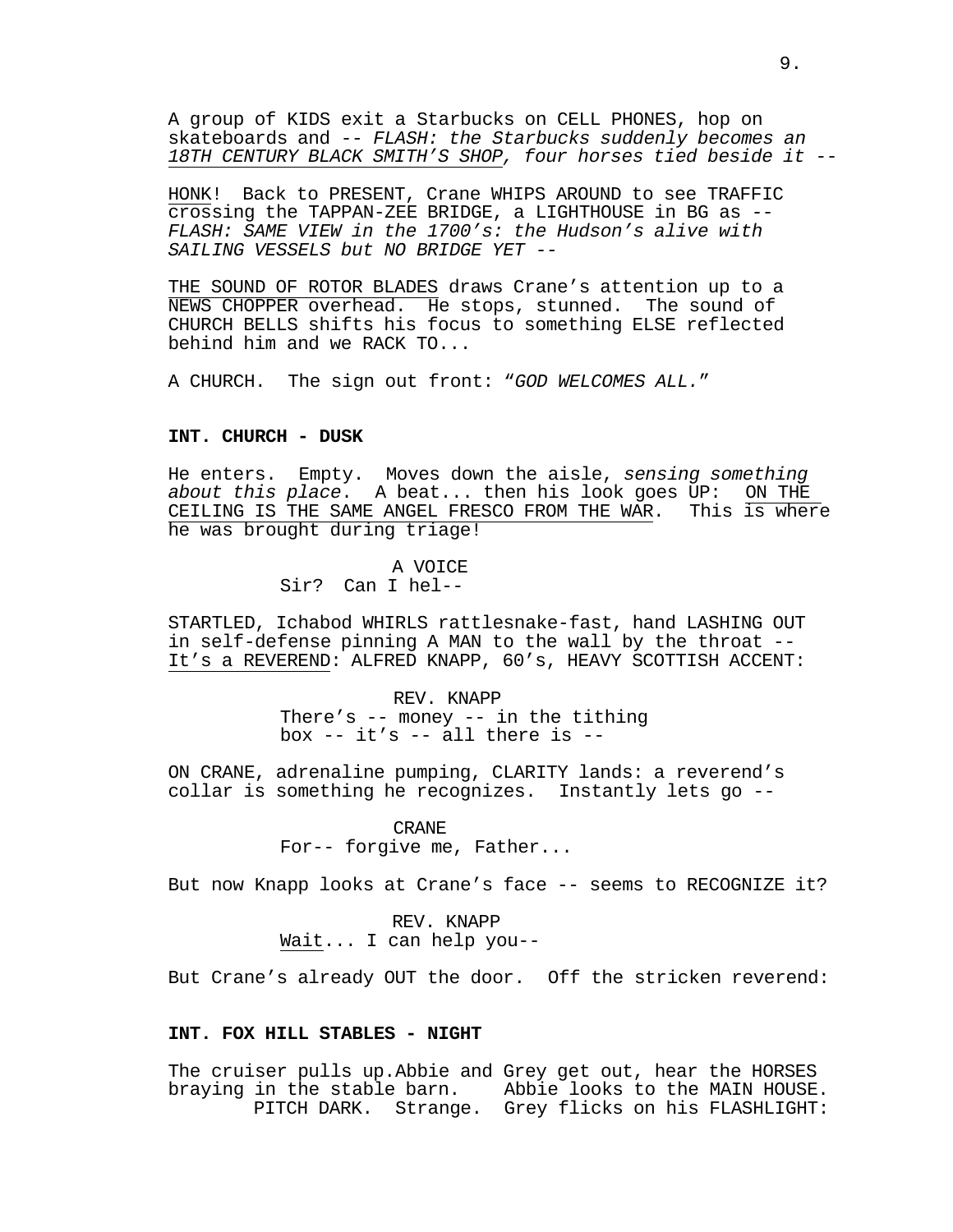GREY Go see if Jimmy's home.

She nods and they SEPARATE: Abbie to the house, Grey to the stables. WITH ABBIE, AS SHE APPROACHES THE DARK BACK PORCH. Puts a hand on her pistol grip and calls in:

> ABBIE Mr. Oglevie? It's Detective Archer...

Nothing. Now she NOTICES an old PICKUP TRUCK parked beside the house, the driver's side door has been left WIDE OPEN...

#### **INT. STABLE BARN - INTERCUTTING:**

Grey enters to the sound of FEAR: horses are VIOLENTLY KICKING against their confined spaces. Hanging TOOLS above CLANK and CLACK -- it's LOUD and SCARY in here --

# **EXT. MAIN HOUSE - PICK-UP TRUCK - CONTINUOUS**

Abbie's FLASHLIGHT sweeps the empty pickup. She steps back and CLUNK, her foot hits something METAL: a SHOTGUN left fallen in the mud. Shit. She draws her gun, keys her RADIO:

> ABBIE (INTO WALKIE) We got a weapon on the ground --

#### **INT. STABLE BARN - CONTINUOUS**

Grey tries to hear that over his walkie, but it's MUFFLED by the THRASHING HORSES -- keys back:

> GREY (INTO WALKIE) Abbie, say again, over --

Her voice cuts IN and OUT over the walkie --

ABBIE I-- weap-- somethin-- wron--

Suddenly Grey REACTS to a NOISE: someone's inside the barn - through the SLATTED STALL, Grey sees a FIGURE by a WHITE HORSE -- STEALING IT -- WHISPERS URGENTLY into the walkie:

> GREY (INTO WALKIE) Standby, 484, suspect's in the barn... stealing a horse...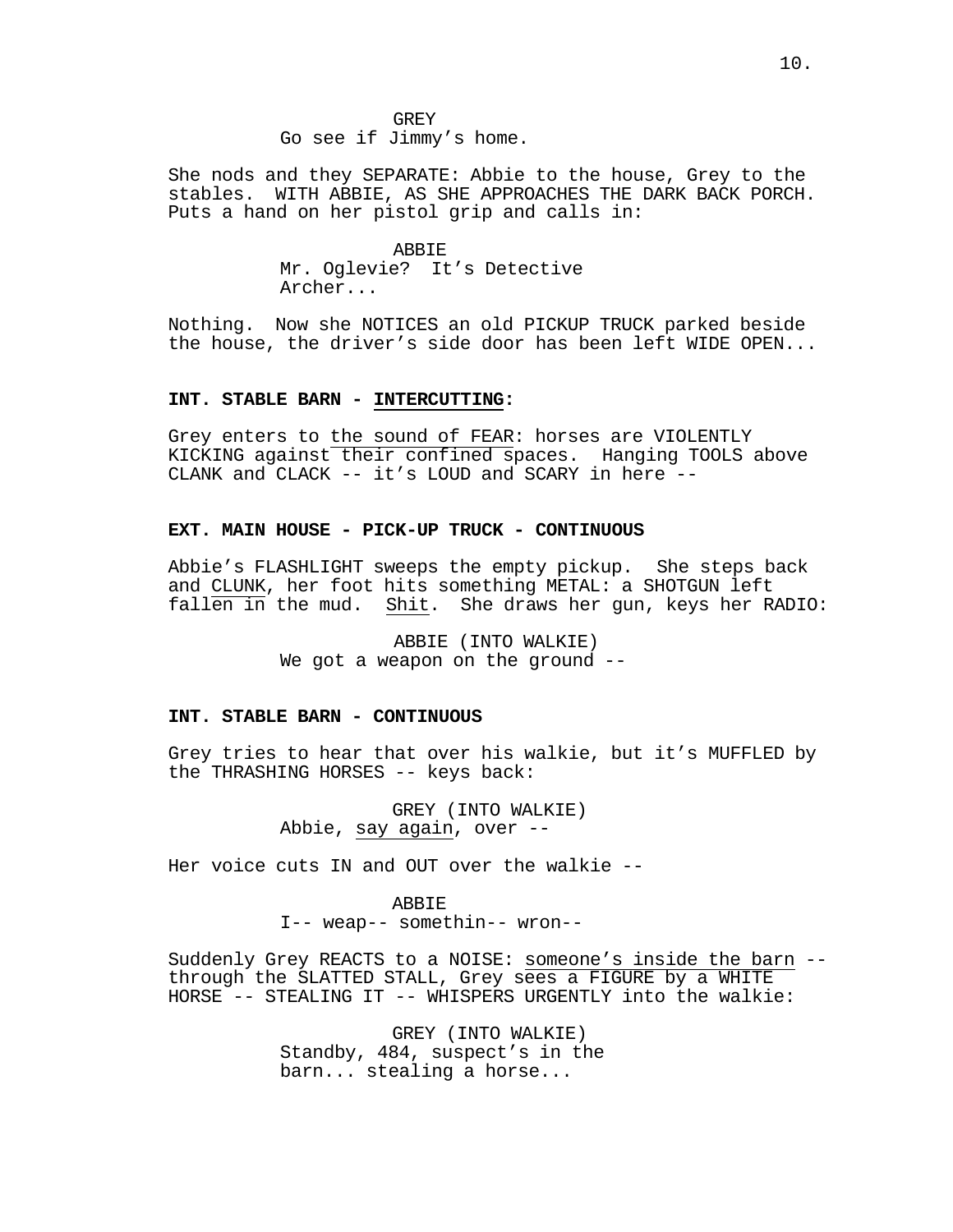# **EXT. FOX HILL STABLES - CONTINUOUS**

Abbie HEARS that... and then, ROCKS to a sudden HALT as her flashlight beam catches a TERRIFYING SIGHT: the BODY of the<br>STABLE OWNER limply arched over a barbed-wire fence. She STABLE OWNER limply arched over a barbed-wire fence. approaches what should be his HEAD, but sees something THAT WE DO NOT -- STAMMERS, AGHAST:

> ABBIE ... oh my God... (into walkie) Grey, I found Oglevie --

# **INT. STABLE BARN - CONTINUOUS**

ABBIE (OVER WALKIE) -- someone cut off his head!

As Grey REACTS, so does the MYSTERIOUS FIGURE through the slats, hearing her voice ECHO -- Grey levels his weapon:

> GREY This is the sheriff! Step outta the stall where I can see you, now!

As the MYSTERIOUS FIGURE emerges from behind the wall, we go CLOSE ON GREY -- seeing what WE DO NOT SEE, his eyes BULGE:

GREY (CONT'D)

*Jesus God...*

MOVING ANGLE: AN OVER-THE-SHOULDER SHOT OF THE MYSTERIOUS FIGURE BECOMES AN OVER-THE-NECK SHOT BECAUSE... HE'S HEADLESS (and from now on, that's exactly what we'll call  $\overline{\text{him}}$ ) -- but we DON'T see him in full, NOT YET, as Grey FIRES at Headless to no avail -- a double sided AXE spins upright INTO FRAME:

# **EXT. STABLE BARN - CONTINUOUS**

As Abbie rushes up to the barn double doors -- SHHHHHTING! The axe blade comes PIERCING THROUGH from the other side, INCHES FROM HER FACE. As she FLINCHES back, we HEAR the unmistakable sound of a HEAD THUMPING to the ground inside --

ON ABBIE -- SHOCK -- HORROR -- the blade DISAPPEARS as it's YANKED out of the door, RETRIEVED -- then WHAM: the doors FLY open as a HUGE WHITE STALLION EXPLODES FROM THE BARN, knocking her BACK -- her gun skips across the mud --

Headless steers the horse back around, AXE still in hand. Stops and "stares" down at her... and from ABBIE'S POV, WE BEHOLD HEADLESS FOR THE FIRST TIME IN FULL, TERRIFYING GLORY.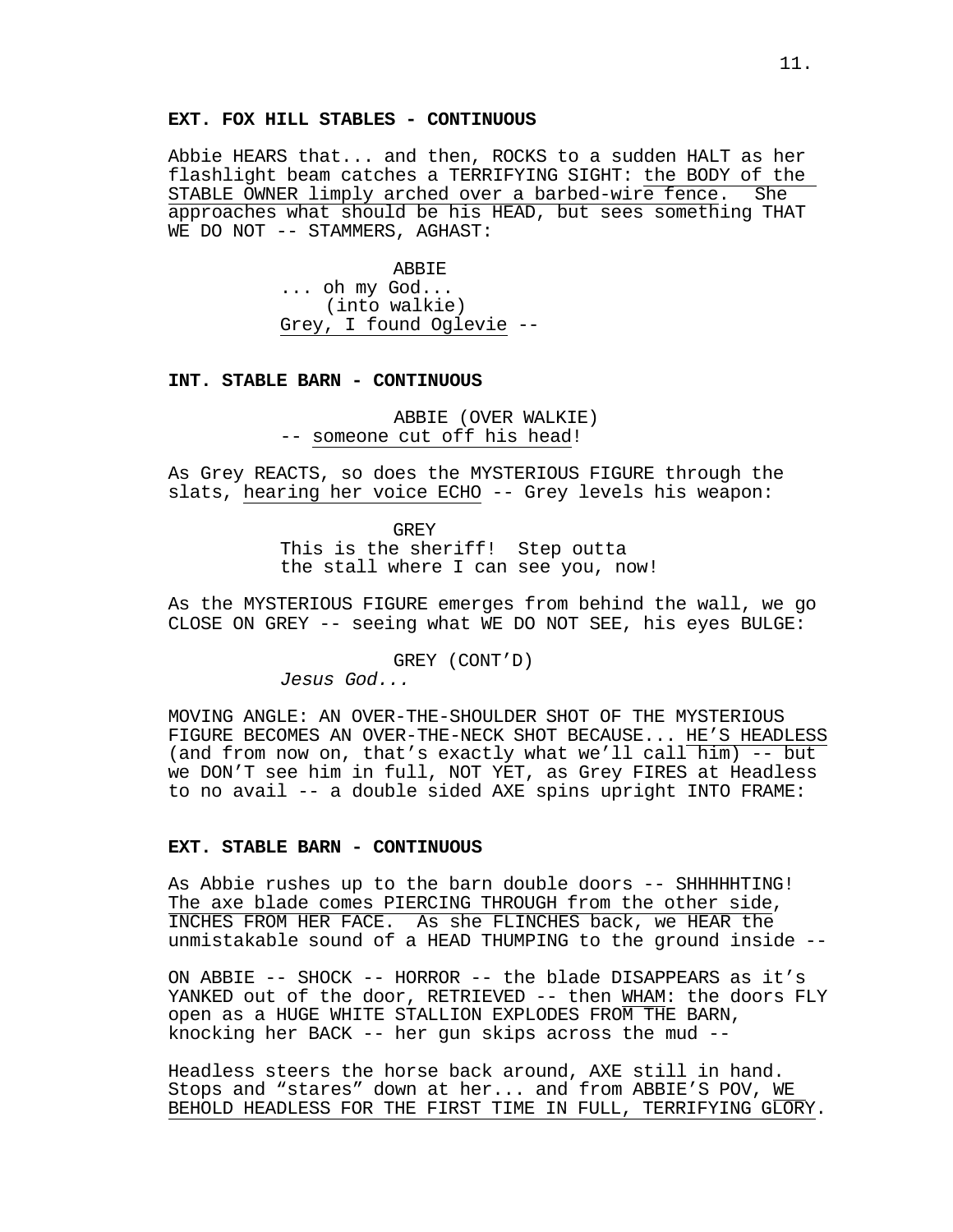Same military uniform he wore in 1776, now decrepit and tattered. Like he was buried in it. That LION/SWORD MEDAL prominent on his chest. He assesses if Abbie's a threat, quickly determines not, SPINS the axe and SHEATHES it in a back scabbard, and gallops into the mist. Gone.

MIND IMPLODING, Abbie races to GREY'S BODY. Drops to her knees, breaking down, snapping out her walkie:

> ABBIE OFFICER DOWN... OH GOD... OFFICER DOWN... FOX HILL STABLES...

### **INT. OFFICER DUNN'S POLICE CRUISER - NIGHT**

**OFFICER ANDY DUNN**, likeable, 30's, is hearing this over his radio in SHOCK -- instantly hits the SIREN and pulls a SCREECHING U-TURN in the middle of main street --

ANGLE, THROUGH WINDSHIELD: as the cruiser swerves around, CRANE IS SUDDENLY REVEALED IN THE HEADLIGHTS! Looking every bit a suspect as he emerges from an ALLEY -- Dunn SLAMS the brakes as Crane starts to BACK AWAY, panicked -- Dunn leaps from the car, gun up:

> DUNN POLICE! GET DOWN ON YOUR KNEES, INTERLACE YOUR FINGERS AND PUT 'EM ON TOP OF YOUR HEAD!

Crane's smart enough to know he has NO CHOICE. So he does, as Dunn PUSHES him to the cement, ROUGHLY CUFFS HIM --

### **INT. SLEEPY HOLLOW POLICE PRECINCT - NIGHT**

Stillness. A glass of water on a desk... and then ABBIE'S TREMBLING HAND picks it up, she gulps it. Only beginning to know the grief she'll come to feel. She's seated, surrounded by fellow COPS. Across from her is Dunn with a kind smile:

> DUNN Abbie... I need you to try and focus. Just for a minute, then we'll get you home. You saw the man who killed Grey and Oglevie?

She blinks, wishing her traumatized mind were playing tricks.

DUNN (CONT'D) We might've caught him. Picked him up fleeing on foot a mile from the farm. He's in the other room. (MORE)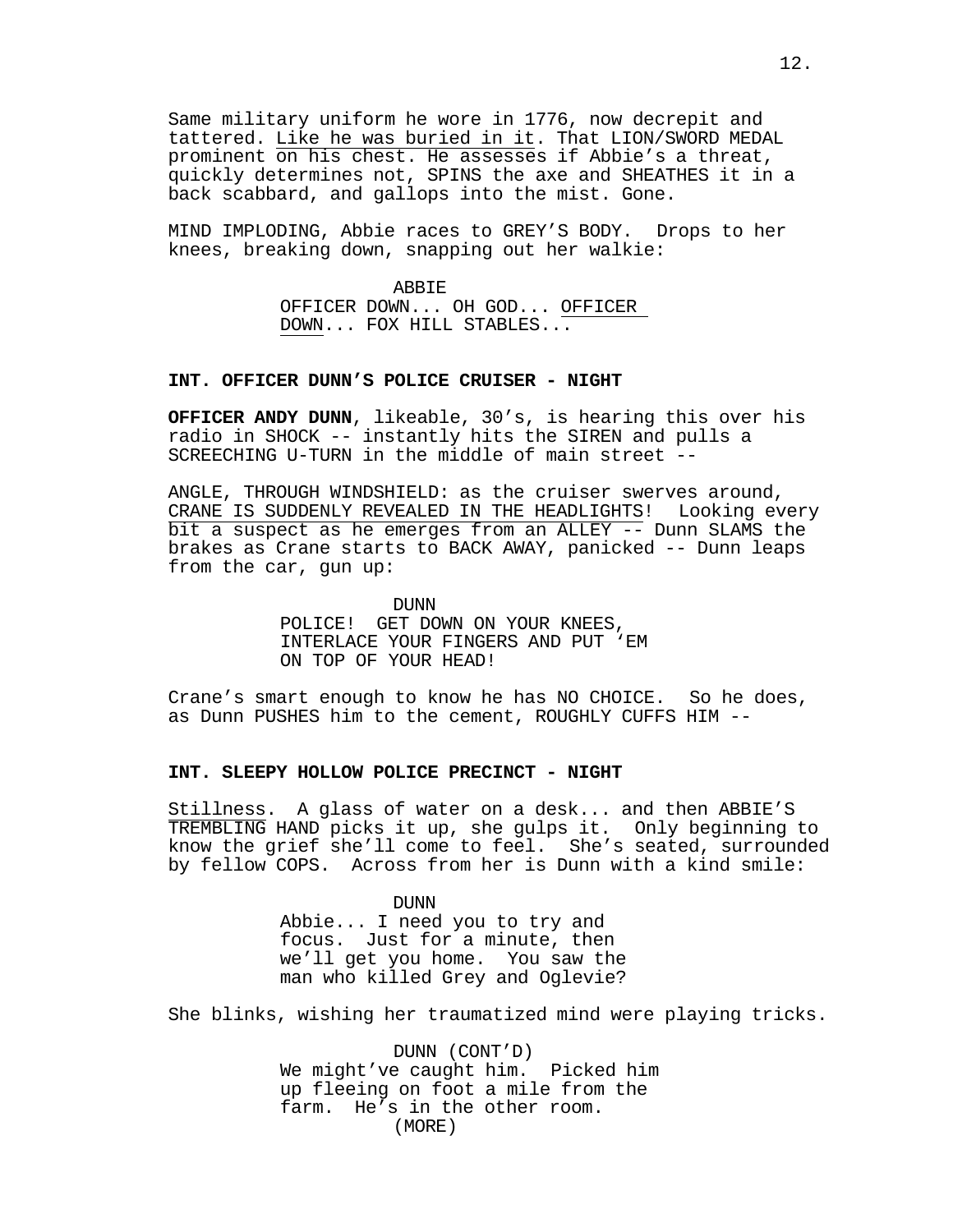DUNN (CONT'D) We need to know if it's the guy, can you do that?

Off Abbie, wide-eyed --

# **INT. HOLDING CELLS - NIGHT**

KA-CLINK: a door opens and CRANE, in a cell, looks up at us through bars. Abbie and the cops enter an outer area. ANTICIPATION. She meets eyes with Crane. A STRANGER. Beat:

ABBIE

It isn't him.

Voice EMOTIONAL. Hard for them to tell if she's losing it...

**DUNN** You're sure. Take a closer look...

ABBIE

Andy. I'm sure.

DUNN What'd he look like?Can you describe his face? We'll get a sketch artist.

Uh... Abbie just looks at all the cops looking at her:

**ABBIE** 

I didn't really... get a good look.

DUNN

Then how d'you know this isn't him?

What's she gonna say: *a headless horseman killed Grey*? And for reasons we'll understand, she doesn't want to believe it.

ABBIE

... I just know. The man I saw was wearing some kind of... old military uniform. All red. There were medals --

DUNN<br>-- Medals? What kind?

ABBIE Military. Crosses and... a lion with a sword... CRANE (interrupting) -- Did he carry a broad-axe?

His voice SNAPS them around. What? Abbie and Crane LOCK EYES. She moves closer to him behind the bars, faces CLOSE: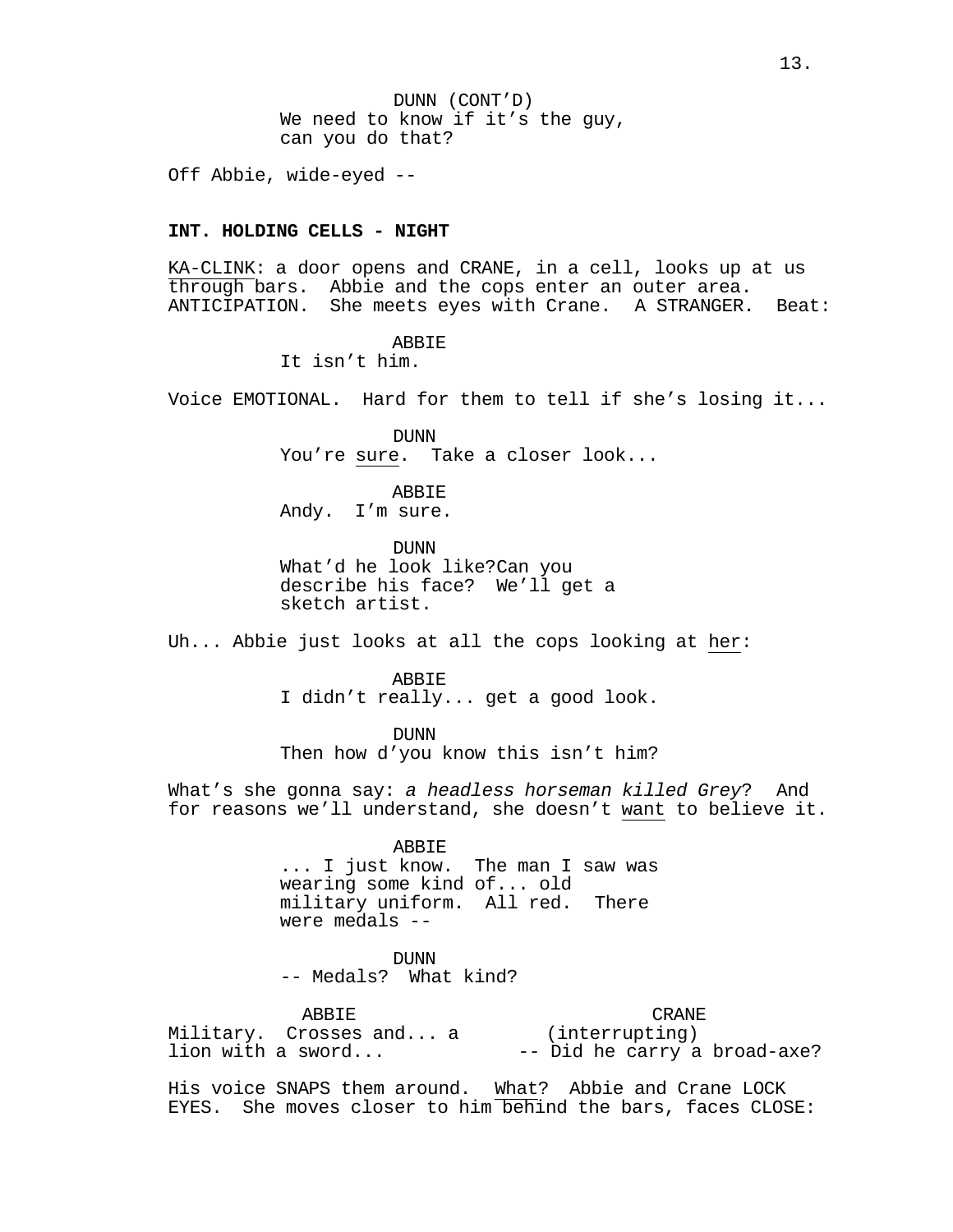# How did you know that?

Crane's mind tumbles, trying to make SENSE of this...

#### CRANE

It... can't be...

# ABBIE

What can't be? You know who he is?

CRANE

(a beat, then) The medal you described is the "House-order of the Golden Lion." A Hessian badge of honor awarded for multiple kills. But...

ABBIE Hey: who is he? Where's he from? When's the last time you saw him?

He looks up at her. LONG beat. And finally...

CRANE When I cut off his head.

ON ABBIE. Holy. Shit. They look at each other, BOTH trying to understand the insanity of what's happening...

### ABBIE

Who are you?

### AND WE **SMASH TO:**

CREDITS -- Johnny Cash's "*THE MAN COMES AROUND"*

CASH (spoken) And I heard, as it were, the noise of thunder. One of the four beasts saying '*come and see*.' And I saw. And behold... a white horse. (music up; singing) *There's a man goin' round takin' names, and he decides who to free and who to blame. Everybody won't* 

*be treated all the same. There'll be a golden ladder reaching down. When the man comes around...*

END ACT ONE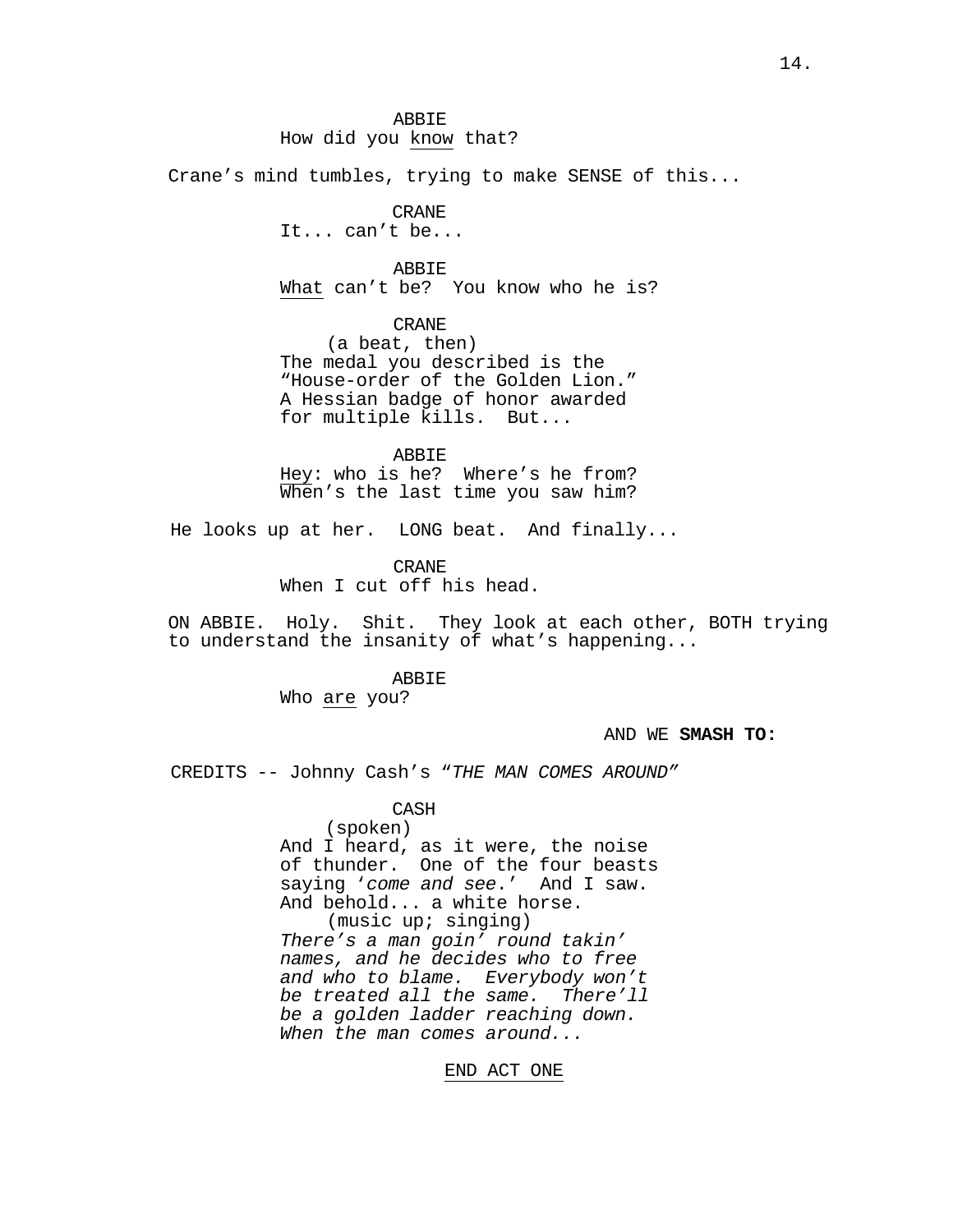# **ACT TWO**

# **INT. HOLLOW PRECINCT - PROCESSING AREA - MORNING**

FLASH! CLOSE ON CRANE as a PHOTO is taken of him: he blinks, disoriented. He's never seen a CAMERA. He's FINGERPRINTED, handed NEW CLOTHES. Looks at the strange threads.

# **INT. PRECINCT - GREY'S OFFICE - DAWN**

Abbie enters, hasn't slept, her head SWIMMING LIKE MAD. Sits at Grey's DESK, seeing FRAMED PHOTOS. One of Grey and Abbie; she's younger, a new cadet. Abbie stares, fights everything to just keep it together... a KNOCK and she looks up, wipes her eyes: DUNN in the doorway, compassionate:

DUNN

I know what he meant to you. To all of us, but... especially you.

She stares, torn. Wants to tell him the truth. Quietly...

ABBIE

In high school, when... everything happened. With me and my sister. You were the only one who believed me.

### **DUNN**

(beat, confused by the non-<br>sequitur) I still do. Why're you thinking about that now?

ABBIE What if... I am crazy?

DUNN

... Hey: you're not. And you're not your sister. You wouldn't've made it all the way to The Academy if you were.

She nods a little, so lost. He moves CLOSER... and maybe we sense his feelings for her run deeper than friendship:

### DUNN (CONT'D)

Look, I'm not telling you to ignore all this. How could you? I'm just saying, as a friend who knows where you came from... you can't let it stop you from where you're headed.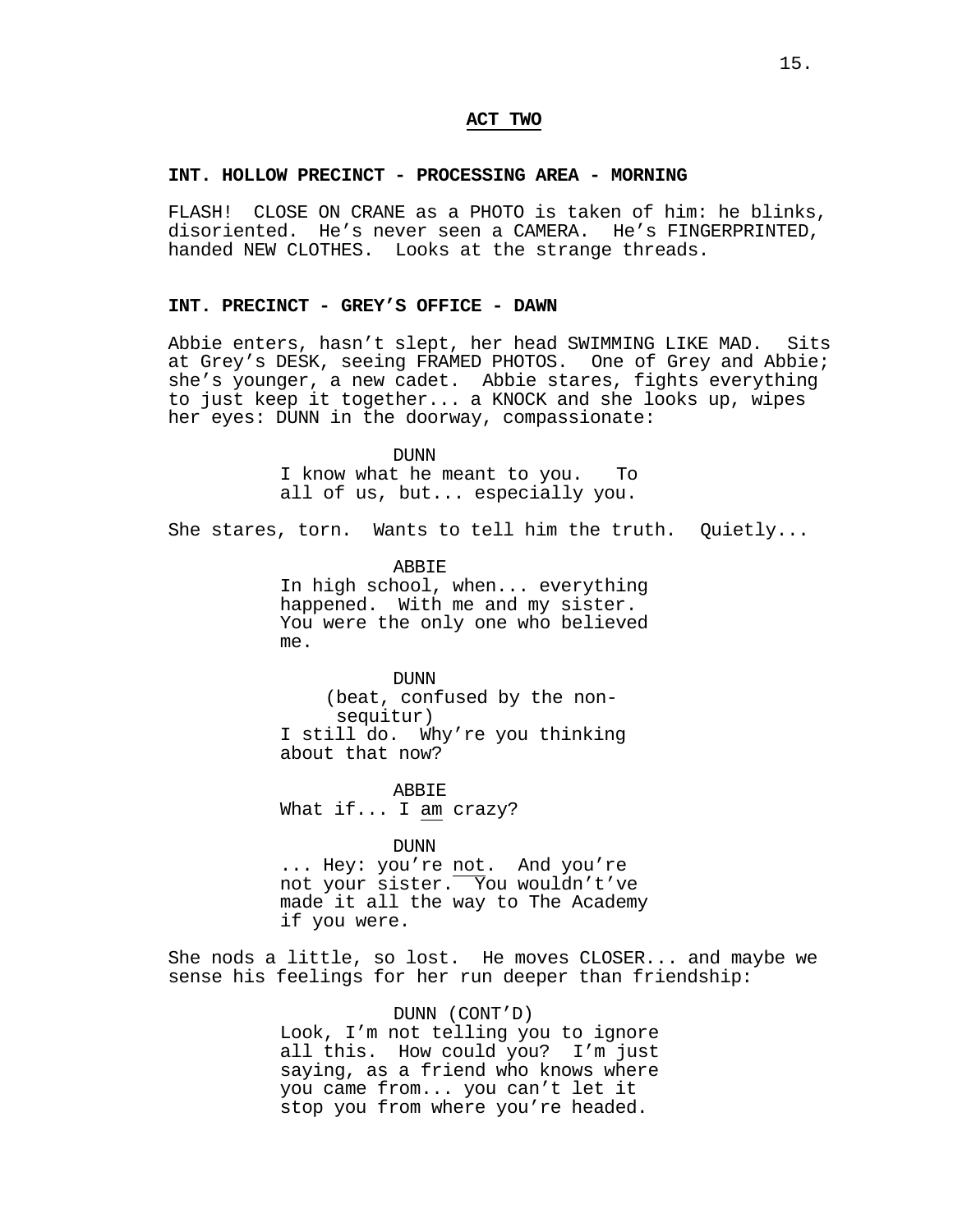ON ABBIE. Suddenly her drive to leave feels a lot less sure:

CRANE (V.O., PRELAP) I've done nothing wrong --

# **INT. INTERROGATION ROOM - MORNING**

Crane sits in his new clothes, CUFFED to the table, pissed, a man used to fighting authority -- as OFFICER TEDDY PRICE, 30's, preps a completely alien LAPTOP POLYGRAPH MACHINE:

# CRANE

I need to get word to my wife --

#### PRICE

First I need to ask you some questions. This is a polygraph machine. It knows if you're lying or telling the truth.

#### CRANE

The machine knows?What the hell kind of place is this? Are you an elected<br>magistrate? Is this an magistrate? Admiralty Court? By what right are you holding me against my will? And what is that?

He's looking at the CCTV CAMERA in the ceiling corner, off which we **MATCH TO THE "BULLPEN" OUTSIDE**: Officers watch the CCTV monitors, including ABBIE, laser-locked on his every twitch, trying to read him:

> PRICE We're holding you by authority of the New York State District Attorney on account of you being a murder suspect in the death of Sheriff August Grey --

### CRANE

I had nothing to do with that man's death, weren't you listening? My head's still intact, the killer shouldn't be difficult to spot --

### PRICE

Sir, I can't force you to take the test, you have a right to decline. But if you pass, you have a better chance of walking outta here.

Crane stares. Weighs options, of which he has none. PRELAP: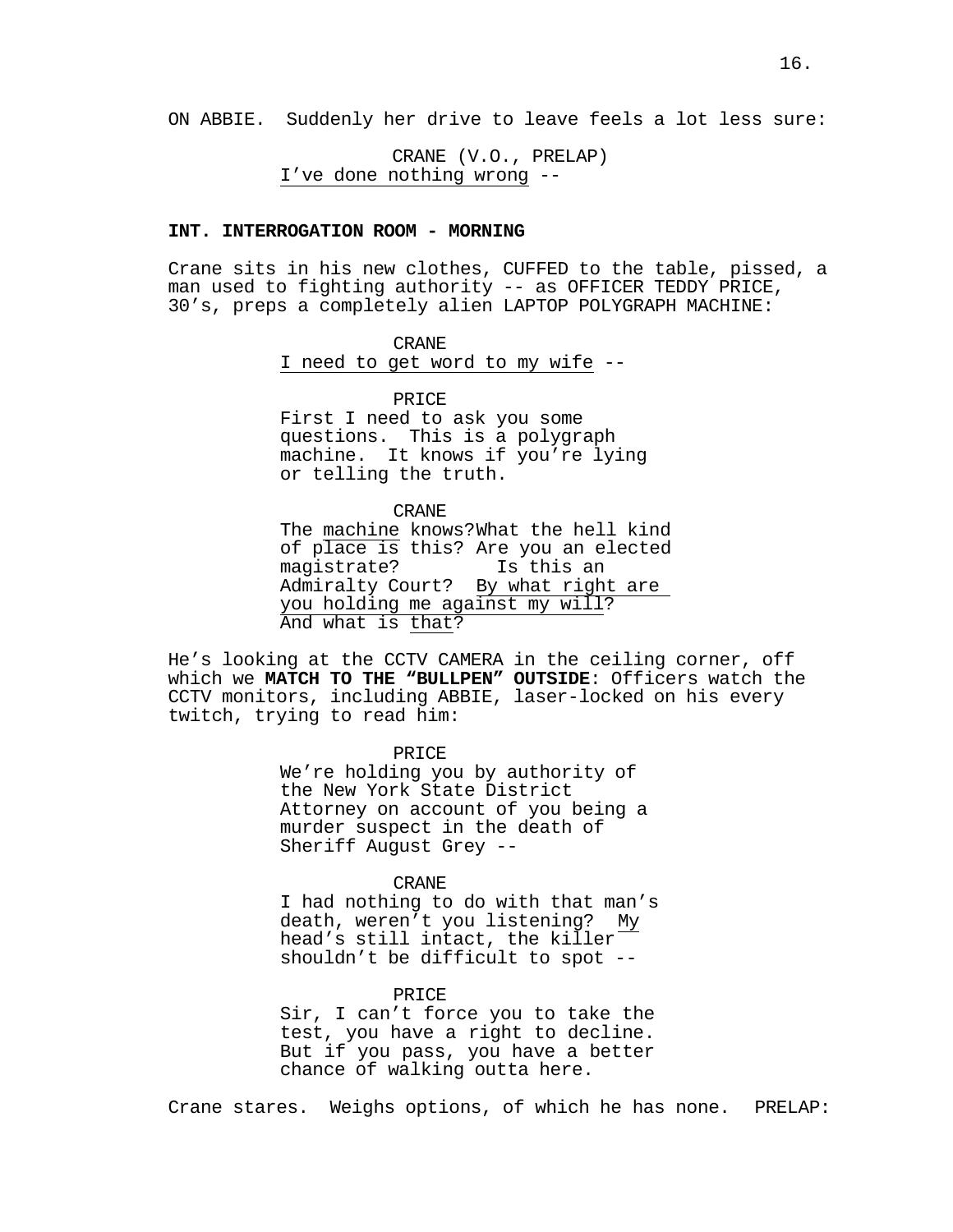MAN'S VOICE I'm Lieutenant Luis Mendez, Westchester Sheriff's department...

And we begin CROSS-CUTTING back and forth in time (so don't be confused when we see Abbie in two locations at once):

### **INT. HOLLOW PRECINCT - "THE PEN" - MORNING - INTERCUTTING:**

Officers in rows, Abbie included; at a podium, **LT. LUIS MENDEZ**, as serious as his reason for being here:

# MENDEZ

... I've been transferred here to coordinate the investigation into last night's double homicide. I know you all worked with Sheriff Grey... my condolences. Given the brutal and unusual nature of this crime, the press won't be able to resist talking about cults and devil worshippers. I don't want any of you engaging in that kind of speculation. I won't tolerate any nutty conspiracy theories...

CRANE (V.O., PRELAP) My name is Ichabod Crane...

**BACK TO CRANE**, wires strapped to his arms, mid-polygraph:

CRANE (CONT'D) I was a professor of history; now I serve in the Patriot Militia with a rank of Captain under the command of General Washington.

PRICE

(incredulous) General... George Washington.

CRANE (brightens a little) Do you know him?

PRICE

(uhuh) You believe you're a soldier in the Revolutionary War...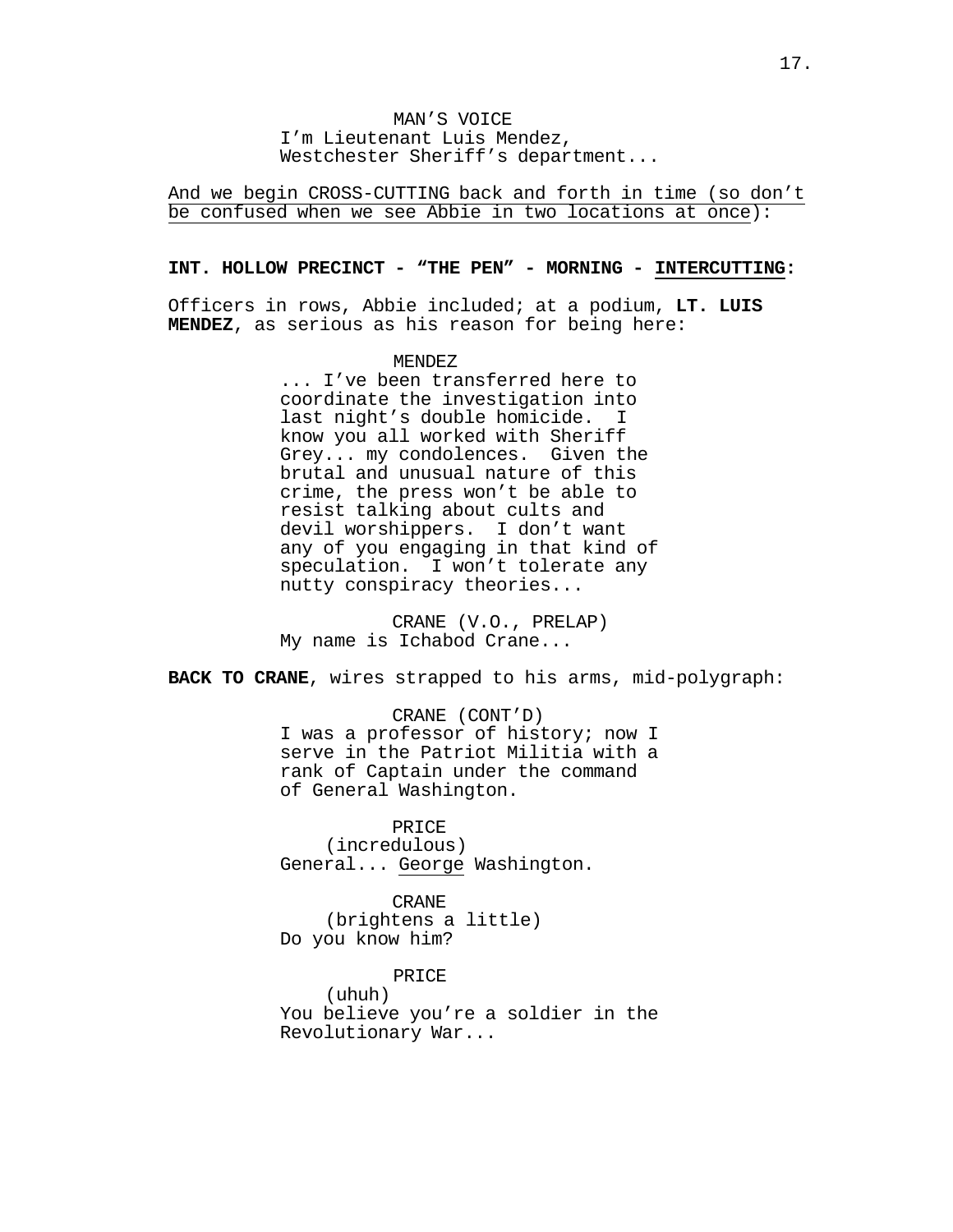INT. INTERROGATION ROOM/ BULLPEN

Officers shake their heads at Crane's outlandish claims...

CRANE What's your magical machine telling you?

Price checks the laptop: NO SPIKE. This is weird.

PRICE Where exactly do you think you are now?

CRANE

Dreaming? In hell? I've seen no Redcoats, no dispatches... have the British retreated?

PRICE (checks: no spike) Tell me about this... "Horseman."

# **BACK TO MENDEZ IN THE PEN**:

MENDEZ

Although we have a suspect in custody, we're not taking chances: if that bastard's still out there, we'll use every resource we have to stop him before he kills again...

**BACK TO CRANE**:

PRICE

And you freely admit to cutting off his head, yes or no?

CRANE

I don't know what etiquette of war you subscribe to, but when you're attacked by a six foot Hessian whose sole aim is to cleave you in two... I consider my response appropriate.

PRICE (jots a note, dry) Then what happened?

CRANE

I was brought to a church. I was dying... or so I thought. That's all I know...

(MORE)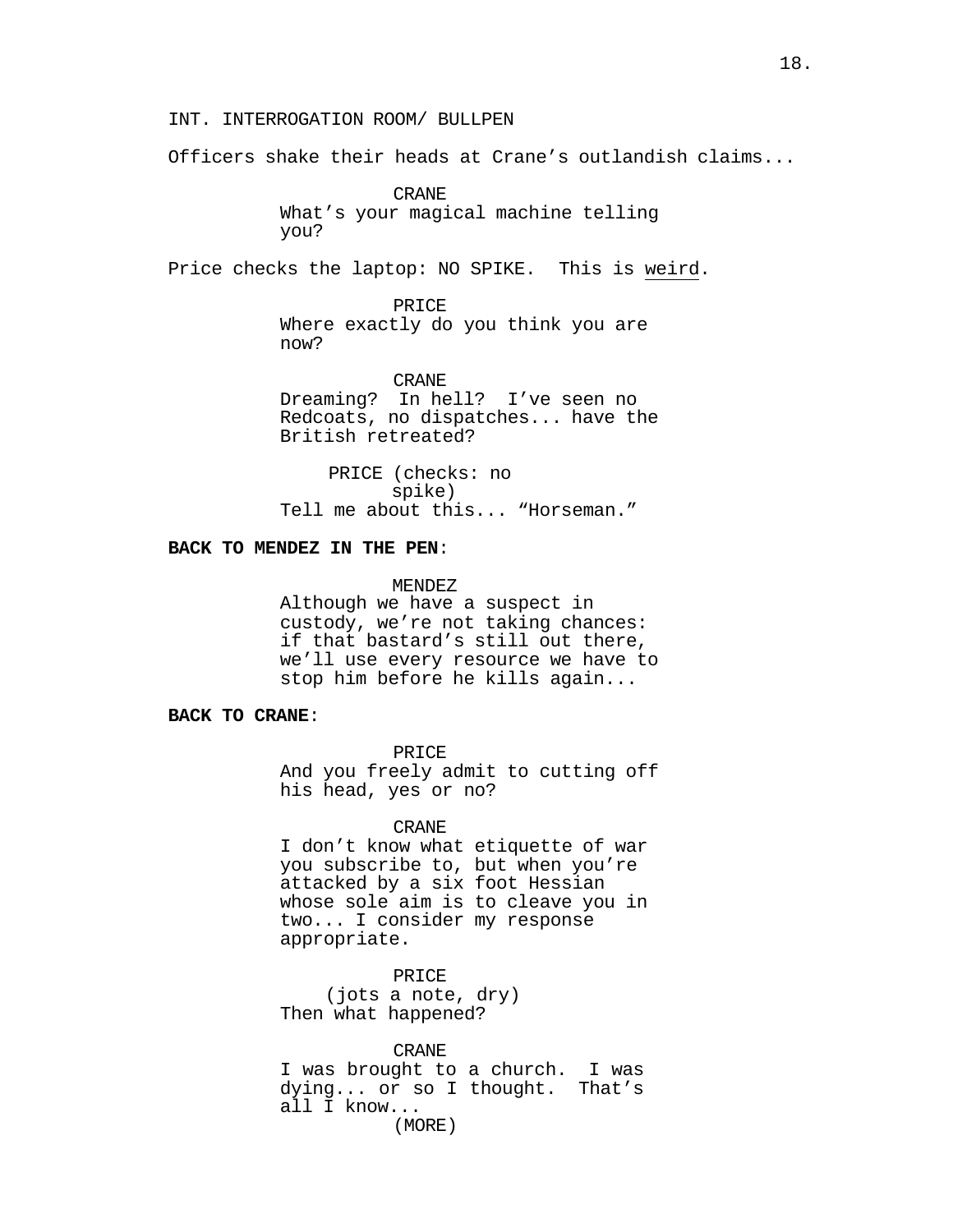CRANE (CONT'D) now I want to see my wife. She's a civilian nurse in the 37th Regiment, I need to find her.

ON ABBIE. Reacting. His longing, along with everything else he's saying, seems painfully real. Price placates:

#### PRICE

(patronizing) I understand. How'd you end up here?

CRANE I could answer if I knew where the hell "here" is. Now I have questions, several thousand questions, but I'll spare you the indignity of strapping you to this damn machine! WHERE AM I?!

Price stares. At Crane, at the spike, which hasn't moved.

PRICE The question isn't where... it's when. Good news is, you won the war. Bad news is... that was almost two hundred and fifty years ago.

ON CRANE. Falling down the rabbit hole, trying to accept the IMPOSSIBLE. Price pulls out... A DOLLAR BILL. Slides it across the table to Crane, who picks it up, seeing GEORGE WASHINGTON'S FACE there. Disbelief. Words that DON'T COMPUTE: "*THE UNITED STATES OF AMERICA.*" Looks up at Price, who stares back skeptically:

> PRICE (CONT'D) Welcome to the 21st century, Mr. Crane.

# **EXT. INTERROGATION ROOM/ BULLPEN - MORNING**

Price exits to a waiting Mendez. Abbie on the periphery, looking for her moment to intervene:

> PRICE Not one spike. He's either delusional or has some kind of amnesia -- could be setting the table for an insanity defense.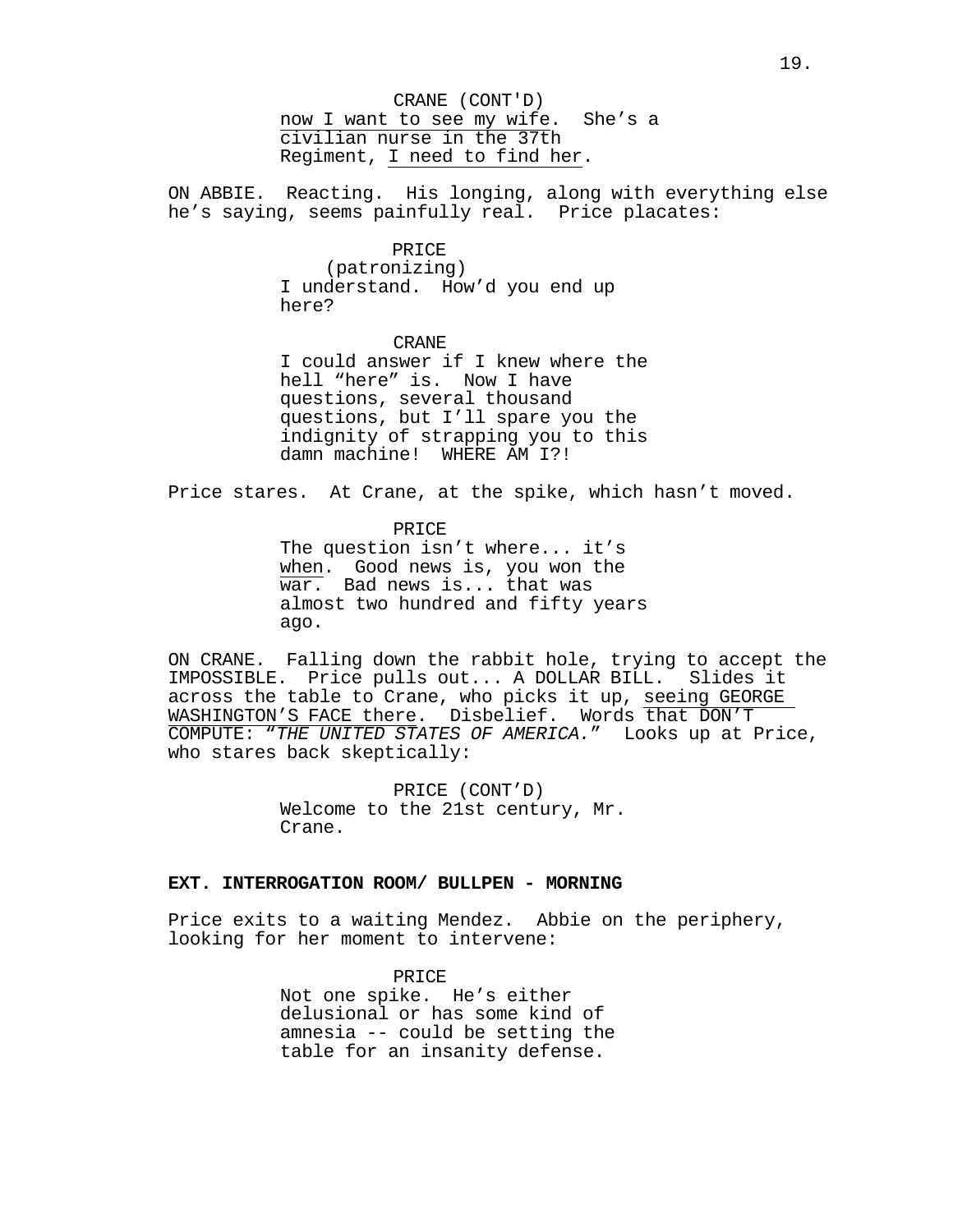Hold him for 72 hours at the psych unit, I want a full e-val.

In a RUSH, Mendez begins to walk away, Abbie quickly FOLLOWS him down the corridor --

> ABBIE Sir? Sir? I'm Abbie Archer, I was Sheriff Grey's partner.

He registers that, but continues on into **THE BULLPEN**:

MENDEZ Yes, I'm very sorry for your loss.

### ABBIE

Thank you, Sir, but if I could ask: before we send that man to the psych unit, may I have a chance to interrogate him myself?

# MENDEZ

Absolutely not --

#### ABBIE

Sir, prelim forensics found no trace evidence connecting him to the farm, and he described the appearance of the man I saw in perfect detail. He could be helpful.

#### MENDEZ

-- or he could be the killer, we both know the polygraph's trickable and he just admitted to beheading someone. He needs professional attention, which you're not qualified to give after the trauma you've just suffered, for which, as I said, I am very sorry. But the answer's no. Go home and get some sleep.

He moves on. Instantly she calculates options -- smart as hell -- shifts gears into "appeasing" and pursues tactfully:

> ABBIE May I at least be the one to transport him, Sir? My questions'll be limited to the 20 minutes it takes to get there. What can that hurt? (MORE)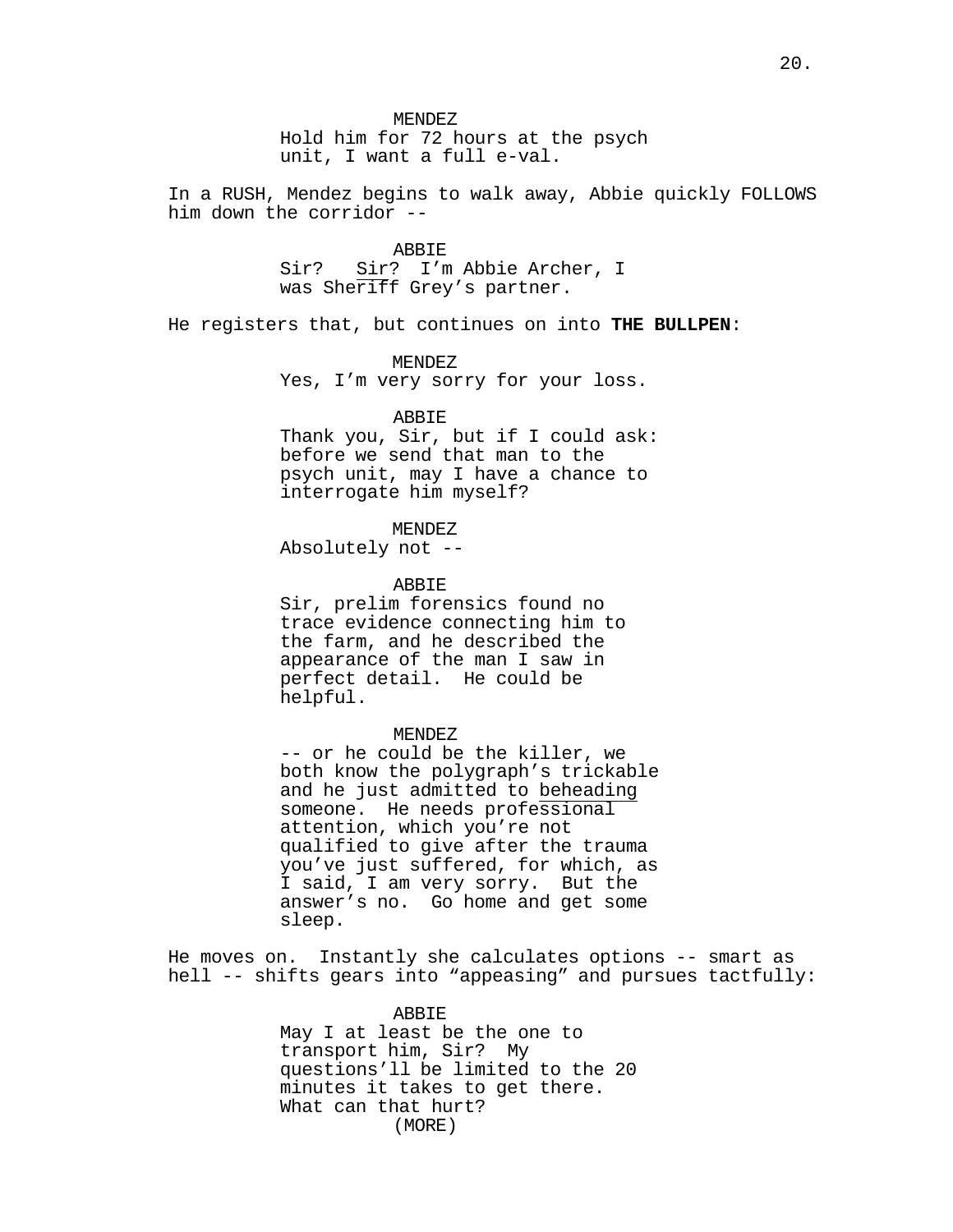ABBIE (CONT'D) (then, the kicker) If nothing else, maybe it'll help give me some closure... please.

He pauses, looks at her, debating -- an AIDE approaches:

AIDE Sir, the Command Center's ready --

#### MENDEZ

(nods; then, to Abbie) You wanna be this guy's chauffeur? Be my guest.

And off he GOES, as we PUSH IN ON ABBIE, with another agenda in mind -- bridling like a horse at the starting gate --

### **INT. INTERROGATION ROOM - MORNING**

Crane sits, processing his new reality. As Abbie enters:

ABBIE Mr. Crane, I'm Detective Abbie Archer.

He stares, tries to lift his cuffed hands, confrontational:

CRANE How do I remove these damn manacles?

# ABBIE

Well, you could break your thumb and try pulling your hand through, but there's about 25 cops out there who'd shoot you.

The look between them HOLDS. He adds it up:

CRANE You want my help. Which suggests you have no options.

ABBIE

I'm not gonna say I believe you... but I'm the closest thing to it you're gonna come across.

He just stares at her. Into her:

CRANE I can't say I believe you either, Ms. Archer.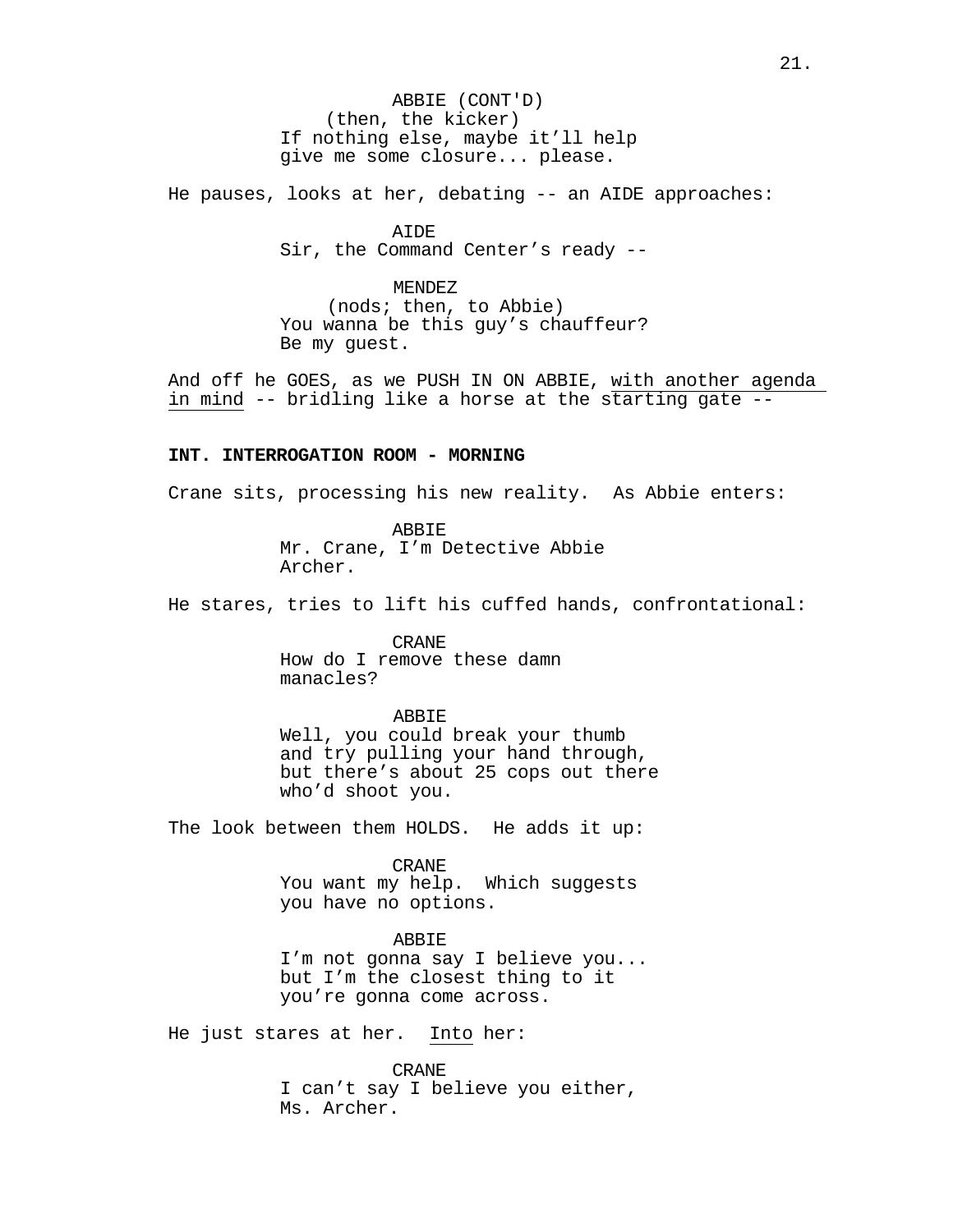Detective. I haven't told you anything.

CRANE You've told me everything. Everything you aren't telling your colleagues.

Abbie's eyes flick anxiously to the CCTV CAMERA. **IN THE PEN** we find DUNN watching, concerned: what's that mean?

> ABBIE (to Crane, challenging) And what exactly would that be?

CRANE What you already know: the killer was a headless horseman.

ABBIE

That. Isn't. Possible.

# CRANE

Oh, really? That's wonderful news.<br>Thank you for the clarification -and here I thought I'd actually awoken in the future! That my wife hasn't been dead nearly two hundred and fifty years. I'm glad to know everything I'm hearing, seeing, and touching is impossible... because that would mean it's not actually happening. So am I free to leave?

ABBIE No: I have orders to take you to a mental institution.

CRANE (a beat, fuck) Excellent. This day <u>continues</u> to bear gifts. Will we be sharing a cell... "Detective?"

**ABBIE** 

Alright, up, time to go --

Buttons pushed she undoes his cuffs from the STEEL LOOP on the table, freeing one of his hands --

> ABBIE (CONT'D) Hands behind your back.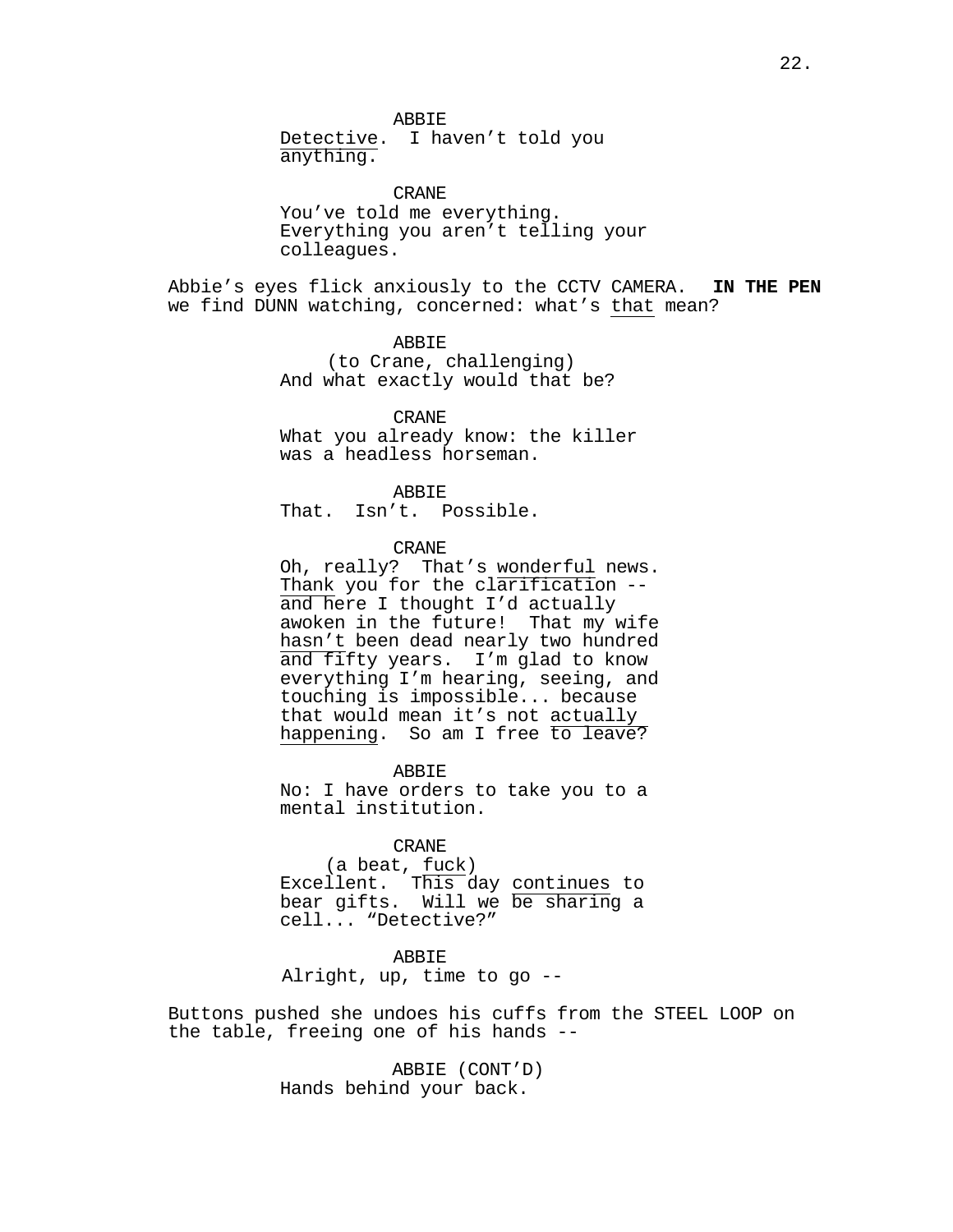She turns him around, CINCHES his wrists back together, as:

CRANE

It can't be mere coincidence The Hessian and I arrived in this place at the same time -- you're clearly too bright to believe otherwise.

But she PUSHES him out the door --

# **EXT. ABOVE THE FORESTS OF SLEEPY HOLLOW - DAY**

SOARING over the majestic Hudson, we find a POLICE CRUISER:

# **EXT. HIGHWAY/ INT. POLICE CRUISER - DAY**

Abbie drives; Crane's mind races, processing his first car ride: POLICE CHATTER on the radio, GPS, scenery racing by.<br>Hands cuffed, he keeps toggling the door lock button. Up. Hands cuffed, he keeps toggling the door lock button. Down. Abbie glances over, mildly irritated but mostly fascinated by the consistency of his act. Now he tries the window. Up. Down. Finally, she hits the CHILD LOCK. Thwarted, he looks over. TENSION between them...

ABBIE

So you were asleep for about 250 years. Civil War didn't wake you? Noisy neighbors to the south? (he just stares) You get up to pee? I don't know about you, but I'm gettin' up to pee every 75, 80 years, that's just me.

#### CRANE

(beat, deadpan) Are you done? Or does it not concern you that most of what you say is unintelligible gibberish to<br>me? Like watching a chicken cluck. And when did women start wearing. pants?

# ABBIE

Hey, it's a free country thanks to you -- women wear pants, men wear dresses, it's a whole new day in America, so live it up.

(beat; off his stare) You're just... not gonna break character, huh?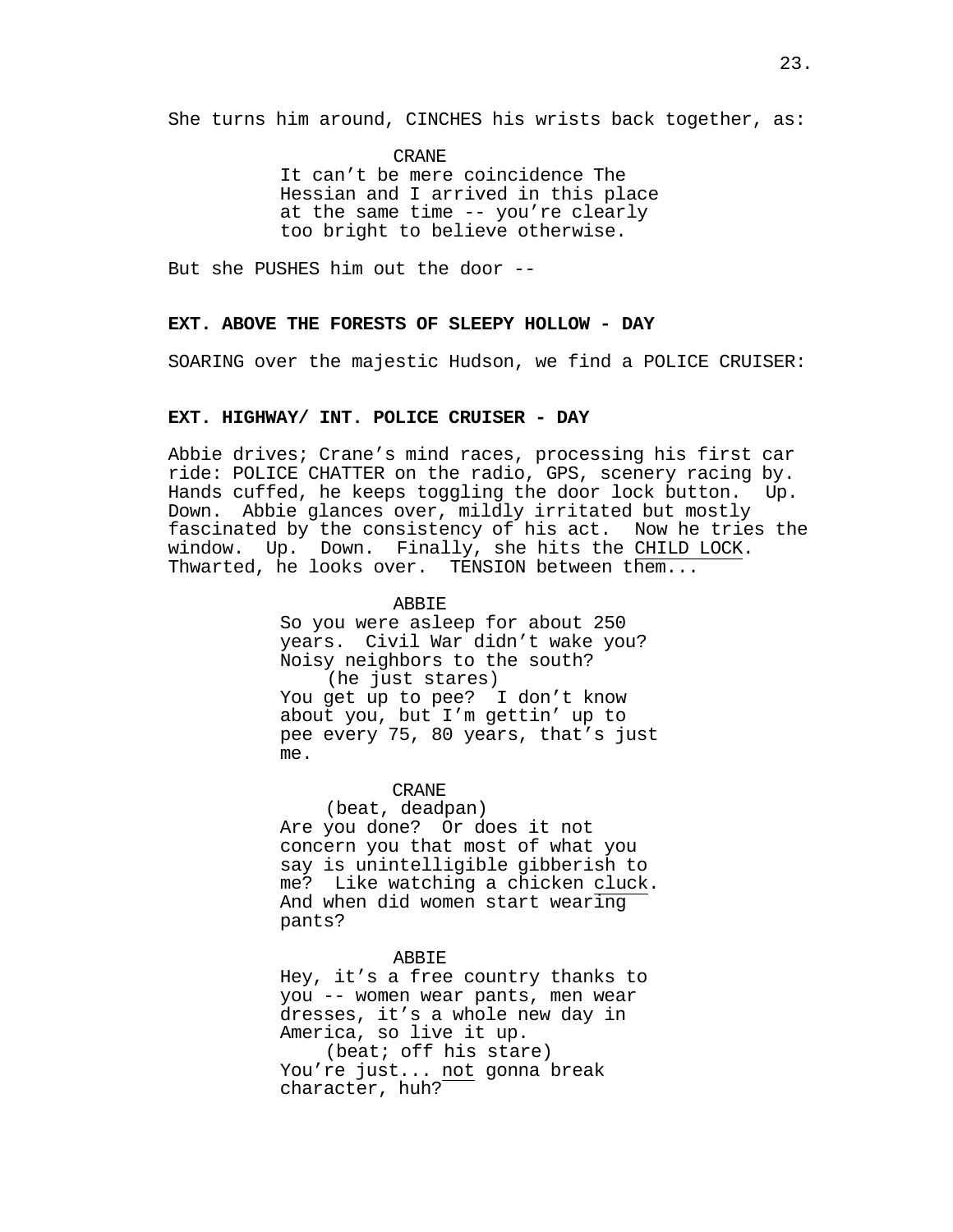He turns away. Cold shoulder. She sighs:

ABBIE (CONT'D) Okay. Let's say I did believe you. You said you woke up in a cave? Show me.

He turns back. Eyes narrow. An OPENING here...

# **EXT. HIGHWAY ROAD/ INT. ABBIE'S CRUISER - DAY**

THE "WELCOME TO SLEEPY HOLLOW" SIGN. Abbie's cruiser pulls up. Beside the sign is a SMALL DIRT ROAD leading deeper into the forest. He NODS: *there*. As she turns off the main road, Crane senses this was, in fact, her plan all along:

> CRANE You're violating orders.

ABBIE The convenient part for me is if you tell anyone, no one'll believe you.

He looks ahead, sort of SMIRKS. Sort of. She drives on:

# **EXT. FOREST - CONTINUOUS**

They get out. Eerie woods. She pulls out her KEYS --

ABBIE Gimme your hands.

He does. As she unlocks his wrists, his eyes go to her gun:

CRANE I take it the weapon on your belt is a distant cousin to the revolver. And if I were to attempt escape, you'd fire on me.

ABBIE Wow, you learn quick. Which way?

He looks around -- orients -- points toward the bridge. Abbie opens the trunk, filled with POLICE GEAR. Grabs a camera, pulls out her iPhone, hits "talk," starts walking:

> ABBIE (CONT'D) Siri, open "dictation" app.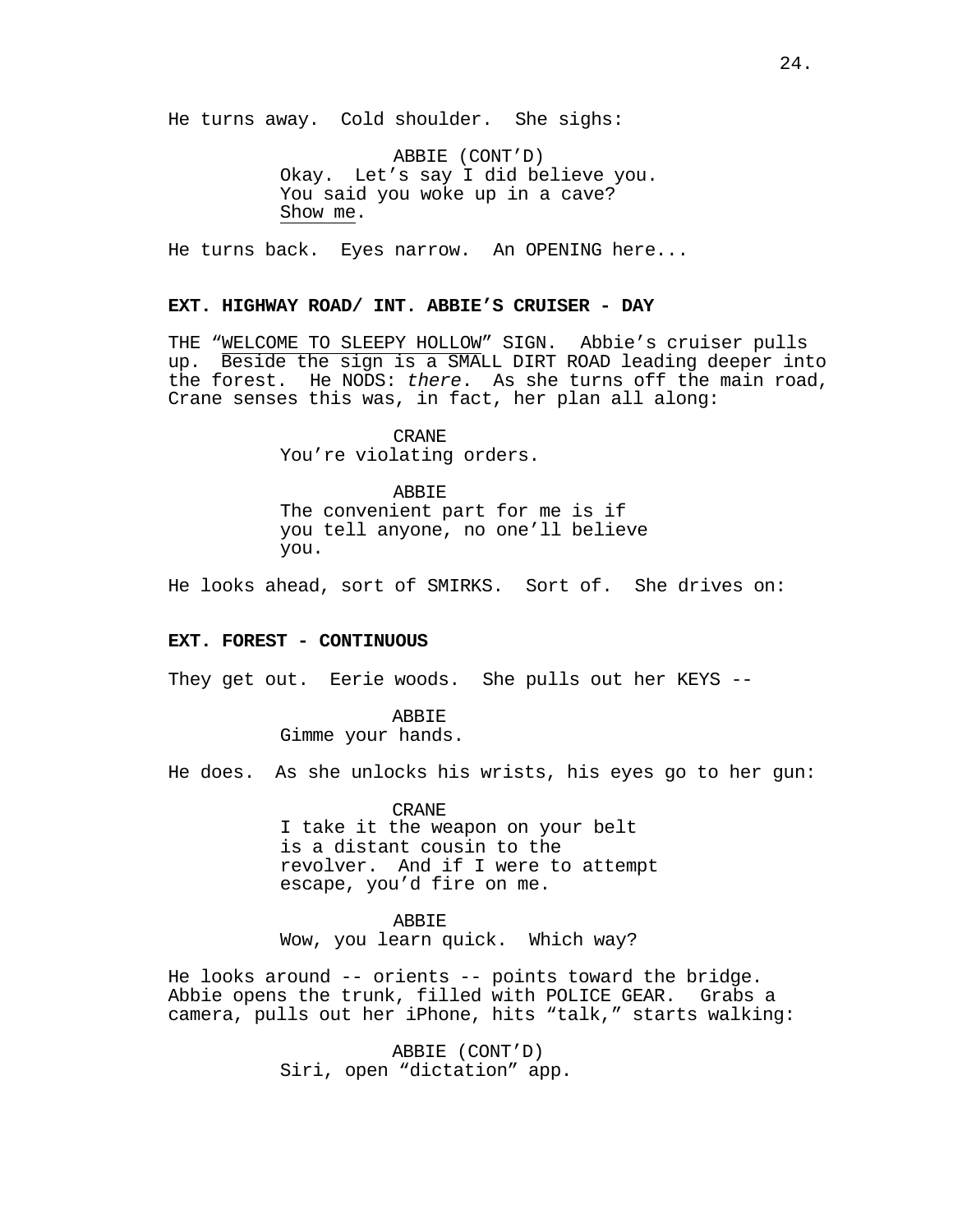SIRI (V.O.) Okay, Abbie, what would you like to call the file?

**ABBIE** Case number 2013-1.

Off Crane's look:

ABBIE (CONT'D) It's a phone. You can talk to people, even if they're far away.

CRANE And... where is Siri?

ABBIE No, no, it's not a real person --

CRANE That's what they say about slaves --

ABBIE Not anymore, slavery was abolished a hundred and fifty years ago.

CRANE (reacts, a SMILE) I'm pleased to hear it.

She moves on. Confused as hell, he follows:

# **EXT. FOOTBRIDGE / CAVE ENTRANCE - DAY**

BOOTS step across rickety planks into:

#### **INT. CAVE - MOMENTS LATER**

THUD! Abbie's boots DROP DOWN into the cave. Her MAG-LIGHT sweeps the walls, she hands another to Crane:

# ABBIE

Follow my footsteps so our shoe prints don't contaminate the scene.

-- he follows as their beams move across STRANGE WALL SYMBOLS FLASH! She SNAPS a picture, it DISORIENTS Crane. Abbie DICTATES, approaches the MUD PIT he woke from, the jars: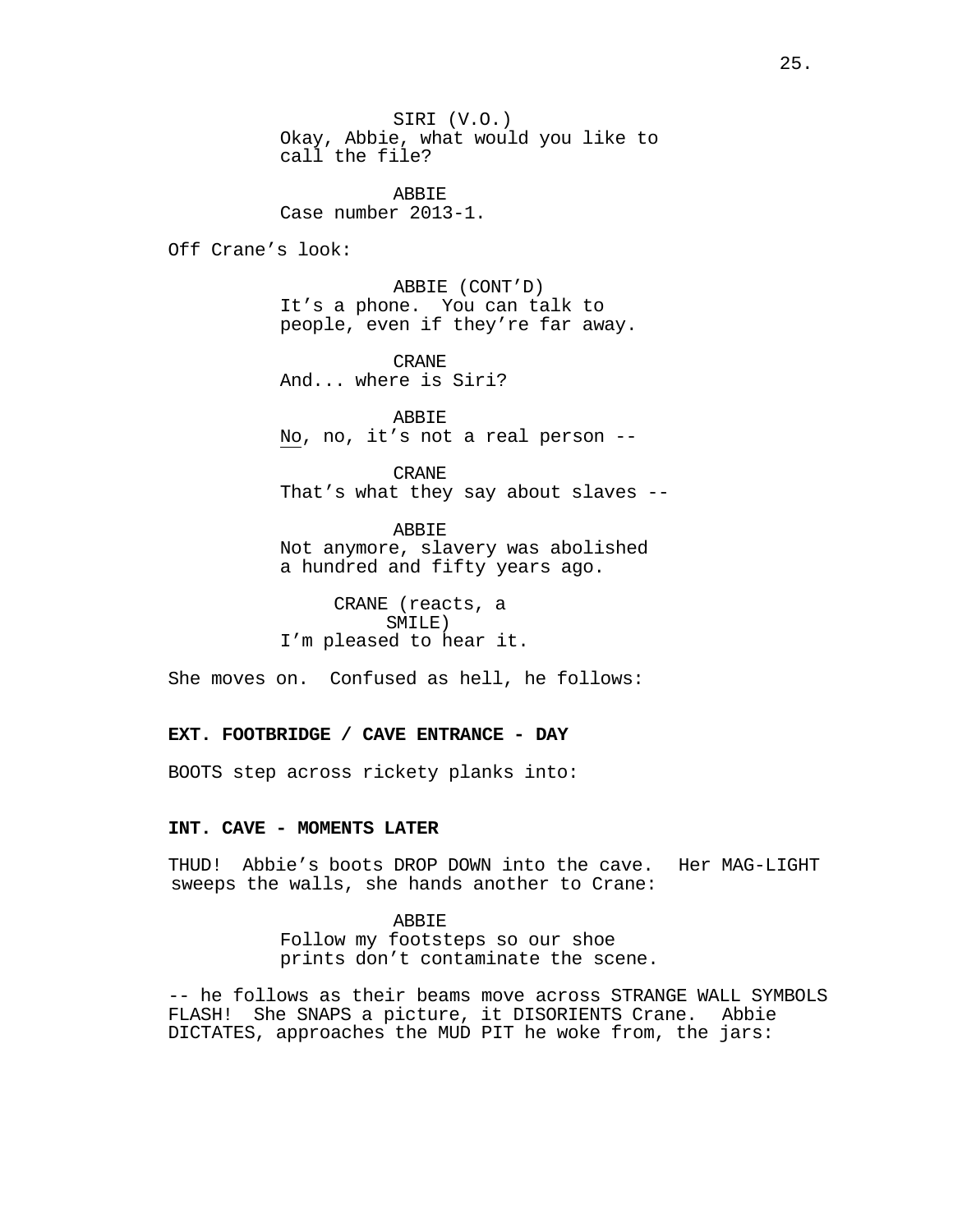ABBIE (CONT'D) Entering from the north end, there's a chalked white circle with a pentagram -- some kind of pit filled with clay... suggests some kinda ritual... Mendez is not gonna want to hear this...

She moves to the WALL where something catches her eye:

A STONE PANEL covered by a layer of COBWEBS. She clears the webs to see the panel is actually composed of a rather beautiful mosaic of RECTANGULAR STONE TILES of various sizes and orientations.

Crane turns his light on Abbie, sees what she's seeing -- A flash of recognition crosses Crane's face -- HE ALMOST SMILES. That is until Abbie reaches out to touch the panel --

# CRANE

# Detective, NO!!

But it is too late as Abbie already has her finger on a tile which slides a bit under her touch, ACTIVATING A MECHANISM BEHIND THE WALL --

-- Crane bolts toward Abbie, pulling her back as, from above, a MASSIVE STONE PENDULUM SWIVELS through frame, SMASHING AGAINST THE SIDE WALL where Abbie stood only a moment ago --

-- Crane and Abbie land on the floor in a heap, Abbie falling practically in Crane's lap. They watch in awe as the pendulum begins to retract mechanically, back into its lethal hiding place.

Crane helps Abbie back to her feet.

**ABBIE** How did you know that was going to happen?

CRANE I didn't, exactly.

ABBIE

CRANE

-- Better than telling you, why don't I show you?

Crane approaches the panel:

Then how did you --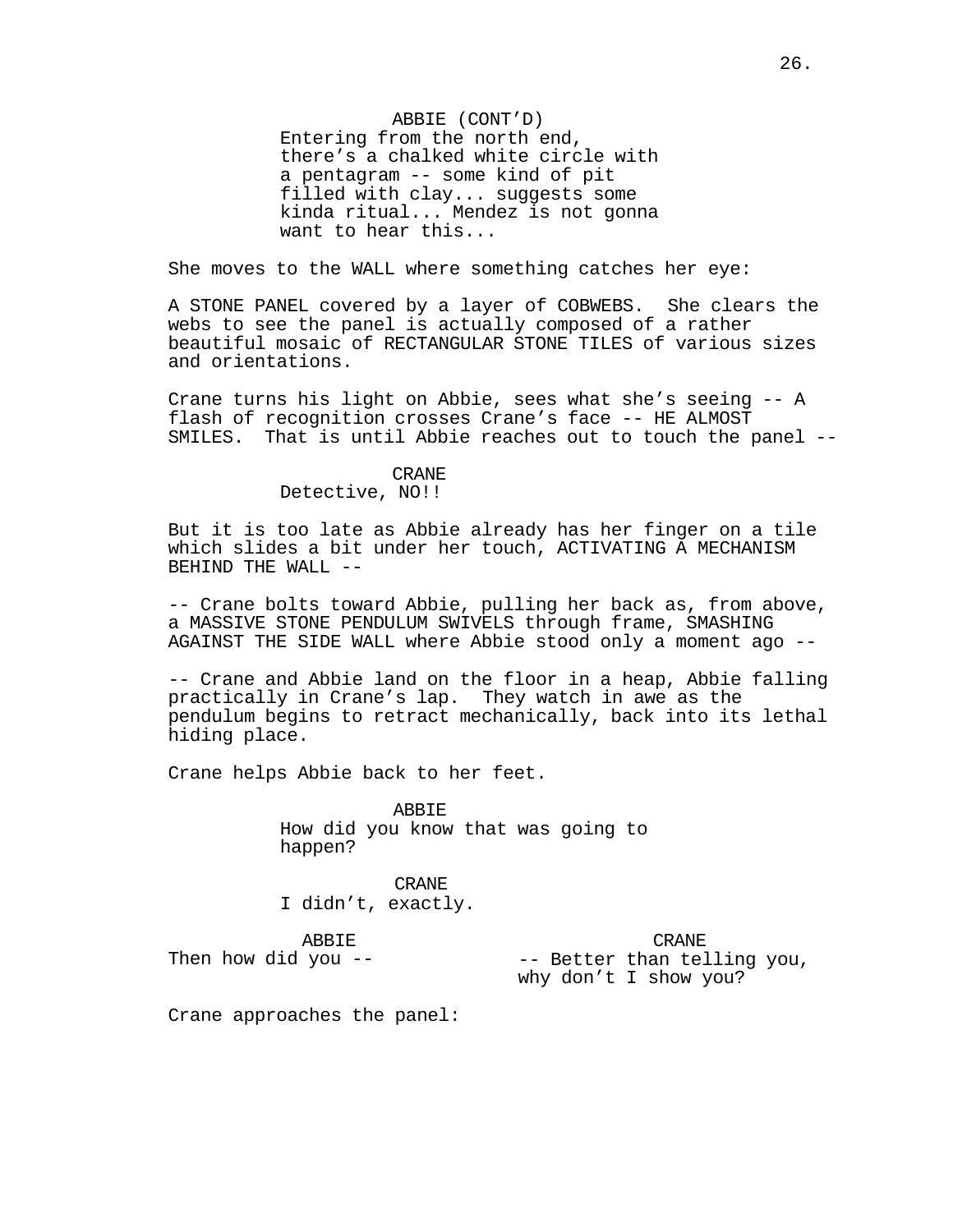CRANE (CONT'D) It's a Freemason lock... But you have to move the tiles in the right order to release the key. Like a puzzle.

#### ABBIE

Freemasons -- you mean like secret societies and animal sacrifices?

Crane moves the tiles, sliding them across hidden tracks behind the stone, clearing the way for a SINGLE TILE SHAPED<br>DIFFERENTLY THAN THE REST to fall into Crane's hand. He then DIFFERENTLY THAN THE REST to fall into Crane's hand. pushes the irregularly shaped tile into a 'KEYHOLE.'

Hear LOUD SOUNDS of mechanisms turning and moving behind the wall as a section of the floor DROPS DOWN MECHANICALLY revealing a HIDDEN STAIRWAY!

#### **INT. SECRET "MASON" LIBRARY - CONTINUOUS**

The room is a Terry Gilliam dreamscape, ringed by SPIRAL STEPS. As Abbie and Crane move through, in AWE, we see the 'walls' are not so much walls, but rather STONE SHELVES packed with dusty BOOKS, LEDGERS, SCROLLS, MAPS of all sorts.

She moves closer to the shelves, seeing each section's<br>organized by YEAR... He begins scanning books. She traces organized by YEAR... He begins scanning books. the many bookcases back to the VERY FIRST SECTION, dated "33 B.C." Overwhelmed:

> ABBIE Some of these go all the way back before Christ, there's gotta be a hundred thousand books here... (beat) My God... what is this place?

CRANE It's a Freemason archive.

# ABBIE

(incredulous) How do you know that? How did you know how to open that lock?

CRANE

Because I was one of them. I didn't tell your lie machine everything.

Crane moves as he scans the titles on the shelves.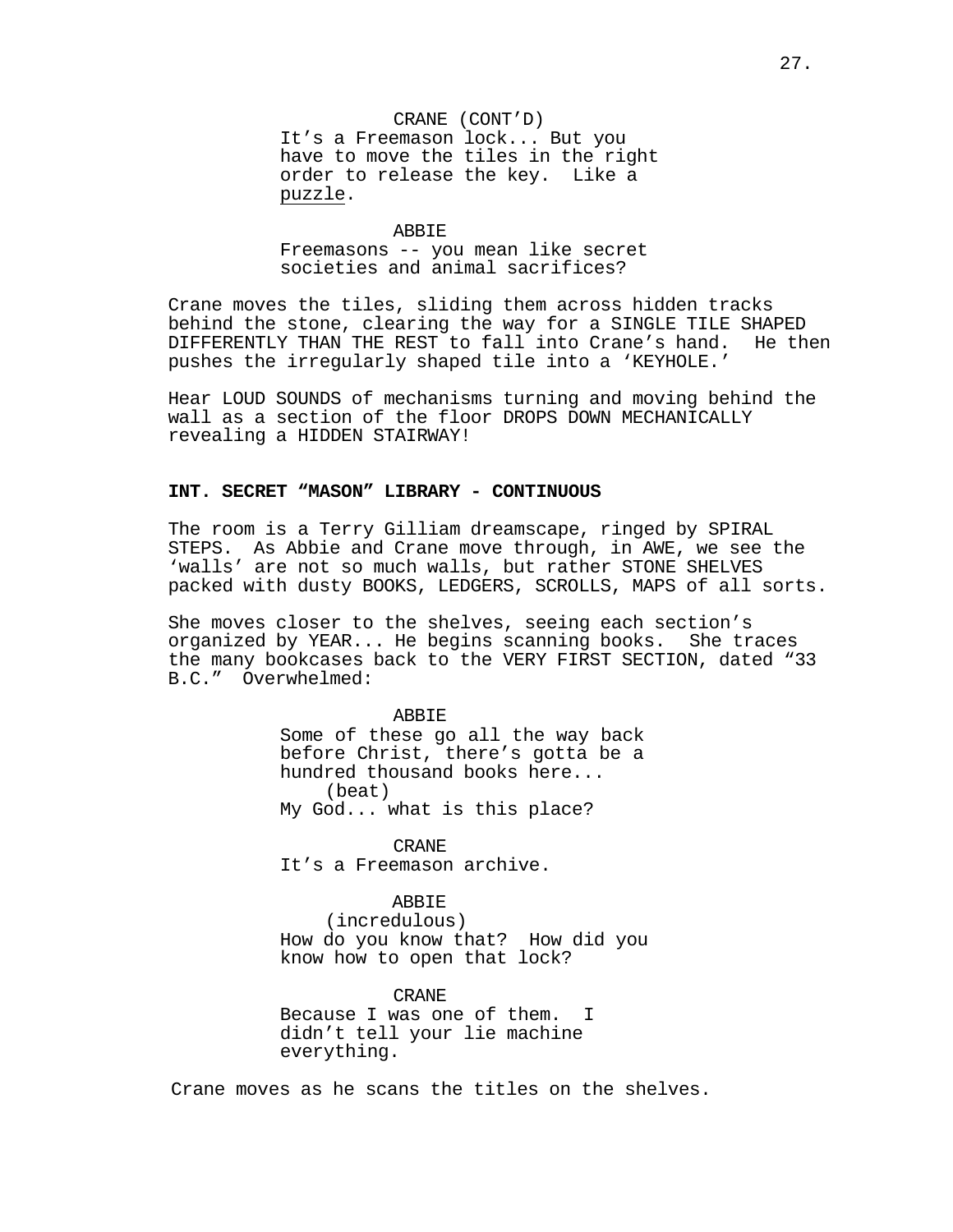# CRANE (CONT'D)

The Freemasons started as a guild of craftsmen -- masons. Builders and engineers. But it grew into something much bigger during the war -- a society of learned men who wanted to accumulate all the knowledge of the worl $\overline{d}$ . Including the forbidden secrets: the black arts, witchcraft, the occult... all in service of protecting the world.

# ABBIE

Clearly not important enough to share with the world. All this has been kept secret.

### CRANE

Yes. Because knowledge is a powerful thing and can be misused in the wrong hands. The Masons' secrets were worth protecting, even from their own. Not until achieving the highest levels of the organization, could you learn all there is to know.

#### ABBIE

And how far did you get?

# CRANE

Not far enough, I'm afraid. General Washington inducted me in just before the war started. But some of his most trusted men had been lifelong Masons -- men you've probably never heard of. Benjamin Franklin, Paul Revere, John Hancock, Samuel Adams.

# ABBIE

(sarcastic) Those names ring a bell.

# CRANE

The General gave me specific orders: to hunt for a man with a symbol on his hand. The same man we are hunting now. I didn't know why.

ABBIE What sort of symbol?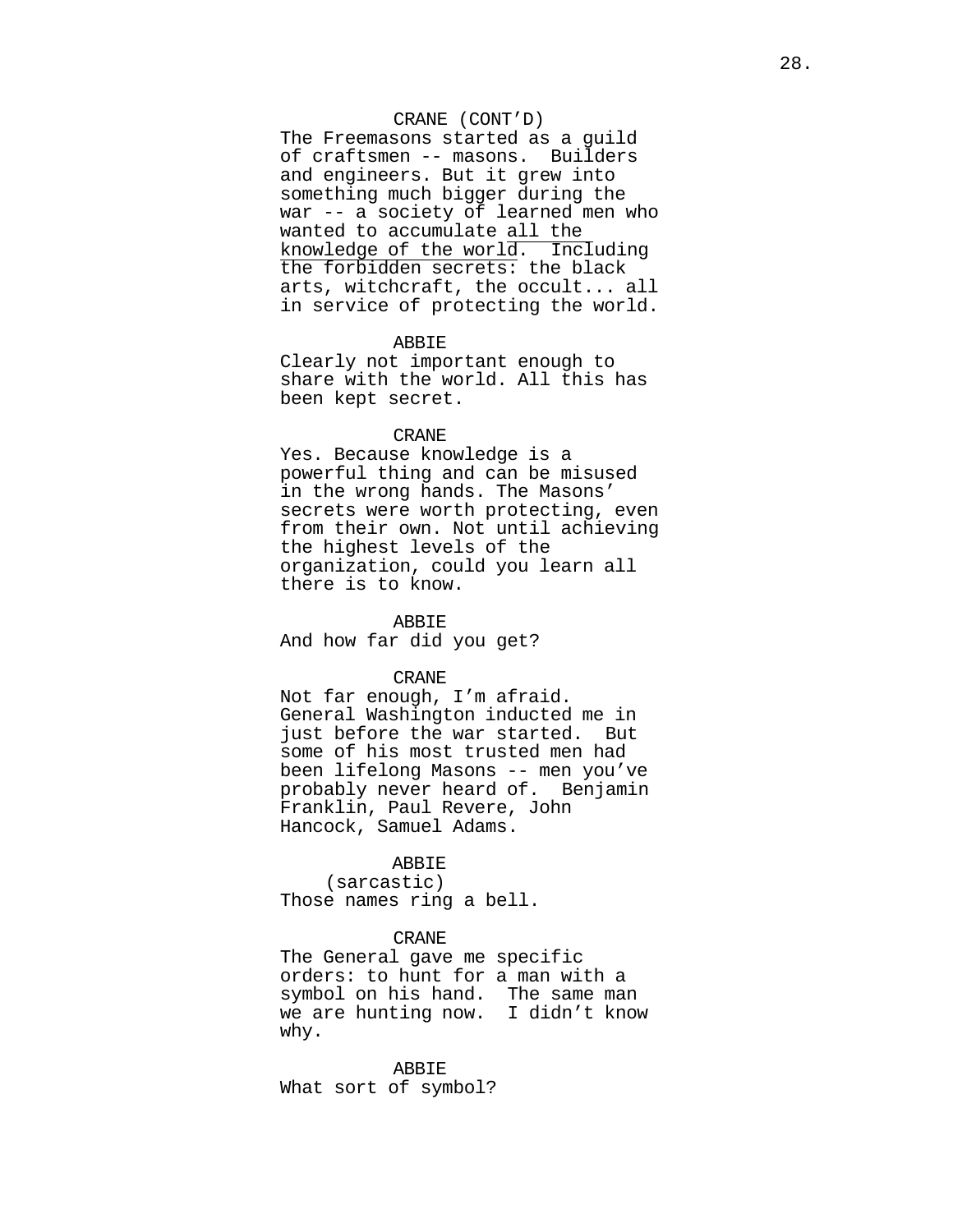And now Crane STOPS, finding what he was looking for on a spine of one of the books: THE SYMBOL OF THE HORSEMAN.

> CRANE (pulling the book) Here... This is it.

He DROPS it on a dusty table. Abbie looks up at him, WIDE-EYED.

ABBIE

This is crazy.

AND WE UPCUT TO A MATCH IGNITING AN OLD OIL LAMP. The book is OPENED. Crane READS, Abbie beside him, the words accompanied by HAND-DRAWN ILLUSTRATIONS:

#### CRANE

'*I watched as the Lamb opened the first of the seven seals. Then I heard one of the four living creatures say in a voice like thunder, "Come and see!" '*

This makes Abbie blink for reasons we'll find out shortly.

CRANE (CONT'D)

(still reading) *'I looked, and there before me was a white horse! Its rider held a bow, and he was given a crown, and he rode out as a conqueror bent on conquest.'*

ABBIE That's 'Revelations,' isn't it. The Bible.

CRANE ...Before I cut off his head... I shot him. A shot that would've killed any man. But he got right back up. As though nothing had happened.

# ABBIE

What are you saying?

CRANE We may be chasing one of the Four Horsemen of the Apocalypse.

Crane and Abbie share an incredulous look, neither wanting to believe what is right in front of them.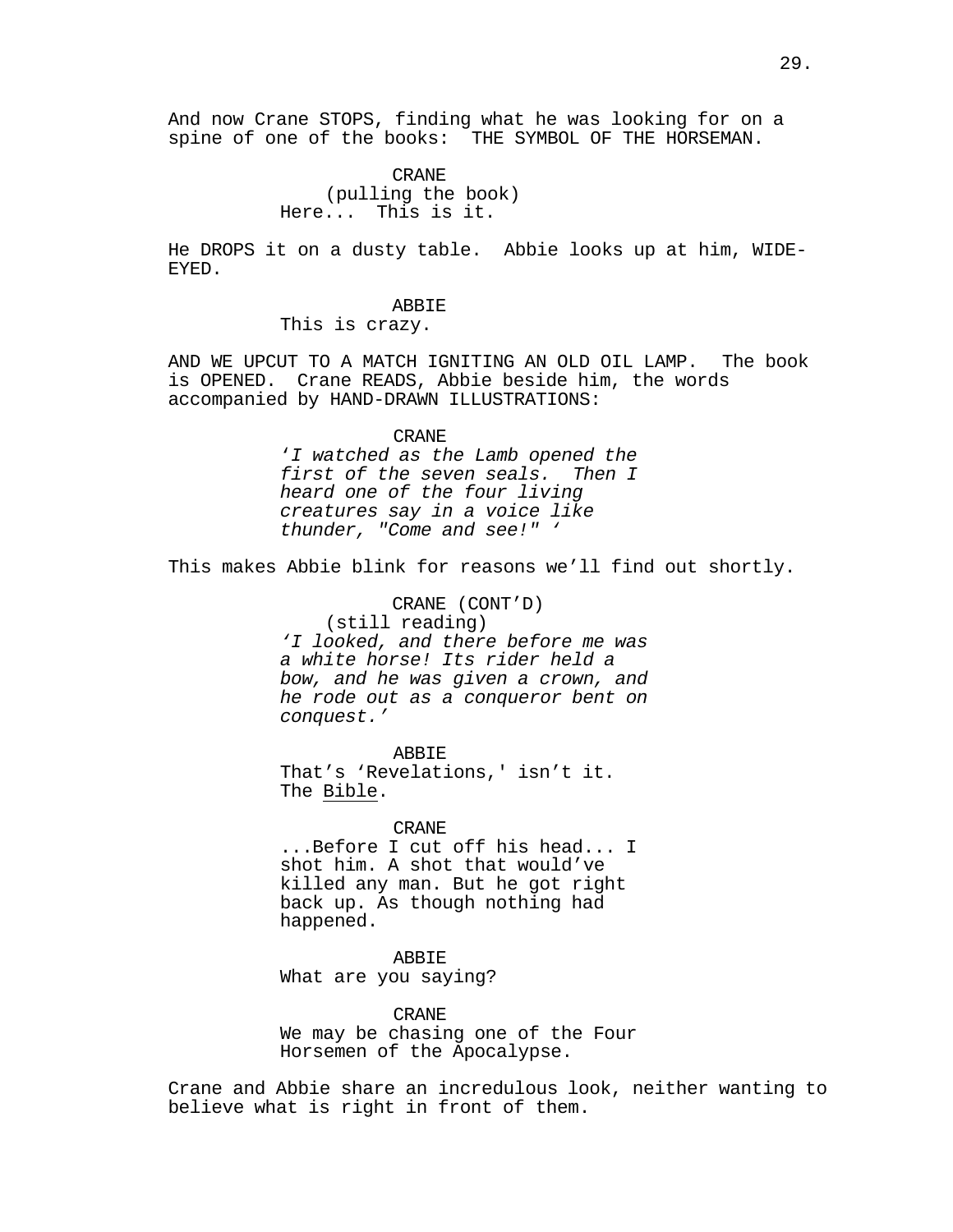# **EXT. FOREST OF SLEEPY HOLLOW - DUSK TO NIGHT**

WHITE HOOVES RIP ACROSS THE UNDERBRUSH, POUNDING HELL-FOR-<br>LEATHER THROUGH THE FOREST. CLOSE ON THE HORSE'S EYES: RED AS HELL. The steed, we now see, is RIDERLESS. As we CUT TO:

A BODY OF WATER. The FULL MOON reflected in glassy water... it RIPPLES AWAY as BUBBLES surface. Something's RISING up from below. The horse emerges through the fog and STOPS at the muddy banks. Waiting. As... SHOULDERS EMERGE FIRST FROM THE WATER, WITHOUT A HEAD. HEADLESS rises from the depths. The steed REARS and SCREECHES and we SMASH TO BLACK.

# **END ACT TWO**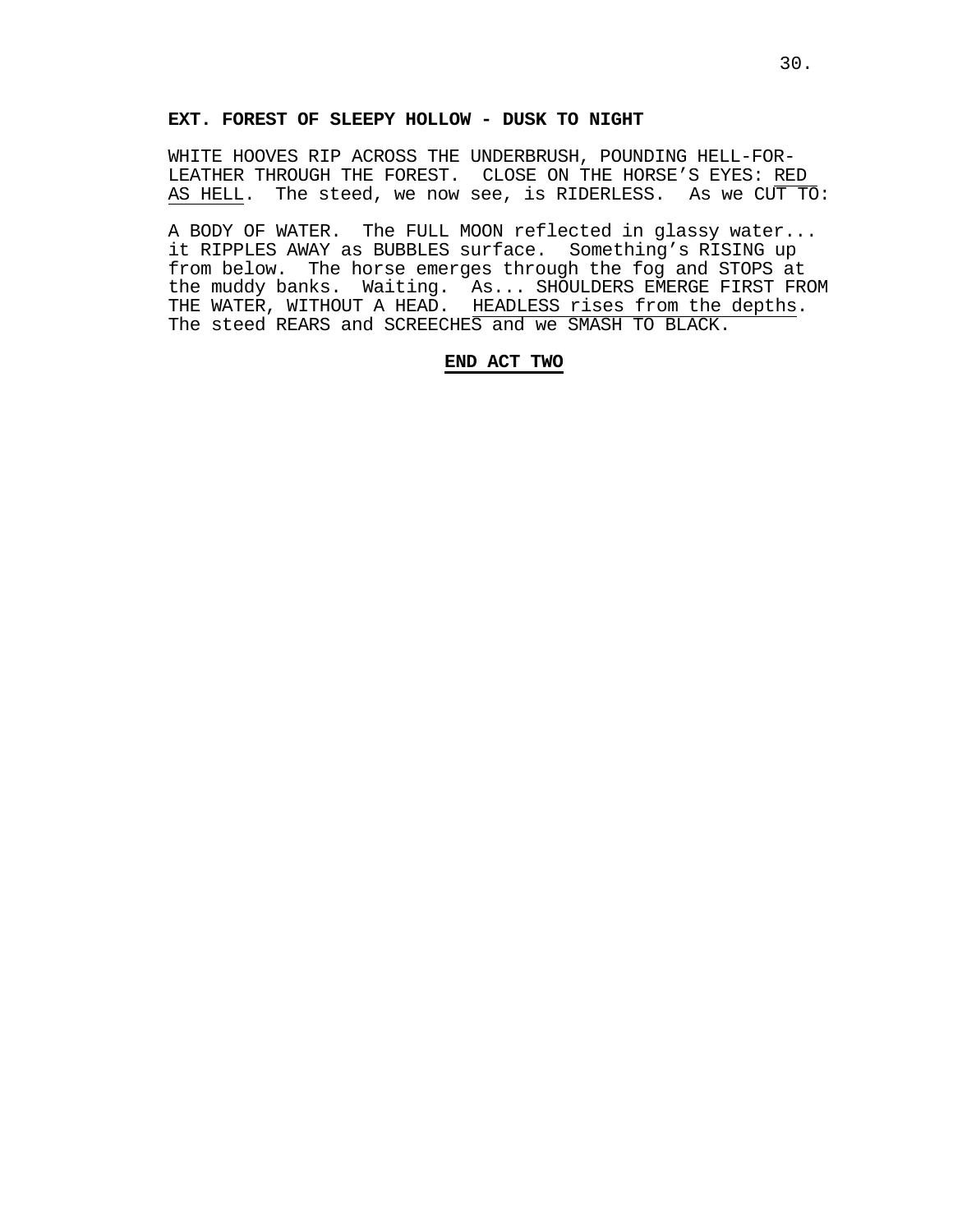# **ACT THREE**

# **INT. SLEEPY HOLLOW CHURCH - NIGHT**

SLAM TO: Knapp's CLOSING UP the church, when suddenly -- the votive candles BLOW OUT. He turns, seeing something STRANGE out the stained-glass... moves CLOSER for a better look...

IT'S THE WHITE HORSE. Standing alone outside the church, hooves clawing at the road. And in that same POV, WE GET A SUDDEN AND BIG FRIGHT AS HEADLESS APPEARS RIGHT AT THE WINDOW -- he needed to lure the priest close enough to –- CRASH! - stab his hand THROUGH and GRAB Knapp by his cloak! BUT THE HORSEMAN'S ARM IMMEDIATELY STARTS TO SMOKE, a subtle trace of fire -- he's crossed the threshold into God's house. Knapp BREAKS FREE as Headless retracts his SMOLDERING ARM:

# REV. KNAPP This is God's house, Demon! You cannot enter here!!!

And suddenly The Horseman has DISAPPEARED from view. Knapp hears FOOTFALLS outside -- HEAVY BOOTS moving around the side of the church, COMING UP the front steps. In a shocking display of force, Knapp WAVES HIS HAND and WHOOSH: a CHAIN from the light fixtures on the ceiling SNAPS FREE -- spirals across the room and WRAPS THROUGH THE MAIN DOOR HANDLES, LOCKING THEM TIGHT. HE'S A WARLOCK!!!

SILENCE... maybe that WORKED... then **BOOM**! THE HORSEMAN'S AXE SHATTERS THROUGH THE DOOR AND CHAINS AND THEY'RE FLUNG OPEN! Knapp, terrified but DEFIANT, SPITS his words:

> REV. KNAPP (CONT'D) I'll never tell you where it is! You will never win this war!

Headless considers, then... STRIDES RIGHT INTO THE CHURCH, HIS BODY INSTANTLY IGNITING IN FLAME! Fire GROWING with each bold step, but Headless doesn't give a fuck. Knapp stumbles back in horror, PINNED against a column... and we GO TO:

KNAPP'S POV: The burning demon SWINGS HIS AXE RIGHT AT US! THUNK! IT DISAPPEARS BELOW FRAME... and then... CAMERA TILTS HORIZONTALLY AND FALLS TO THE FLOOR WITH A THUD! DISMEMBERED POV begins to FADE as we DIE watching a pair of BURNING BOOTS EXIT THE CHURCH... then, **BLACK**:

# **INT. SECRET "MASON" LIBRARY - NIGHT**

Abbie snaps photos of texts and drawings. Both she and Crane jump when her radio blares: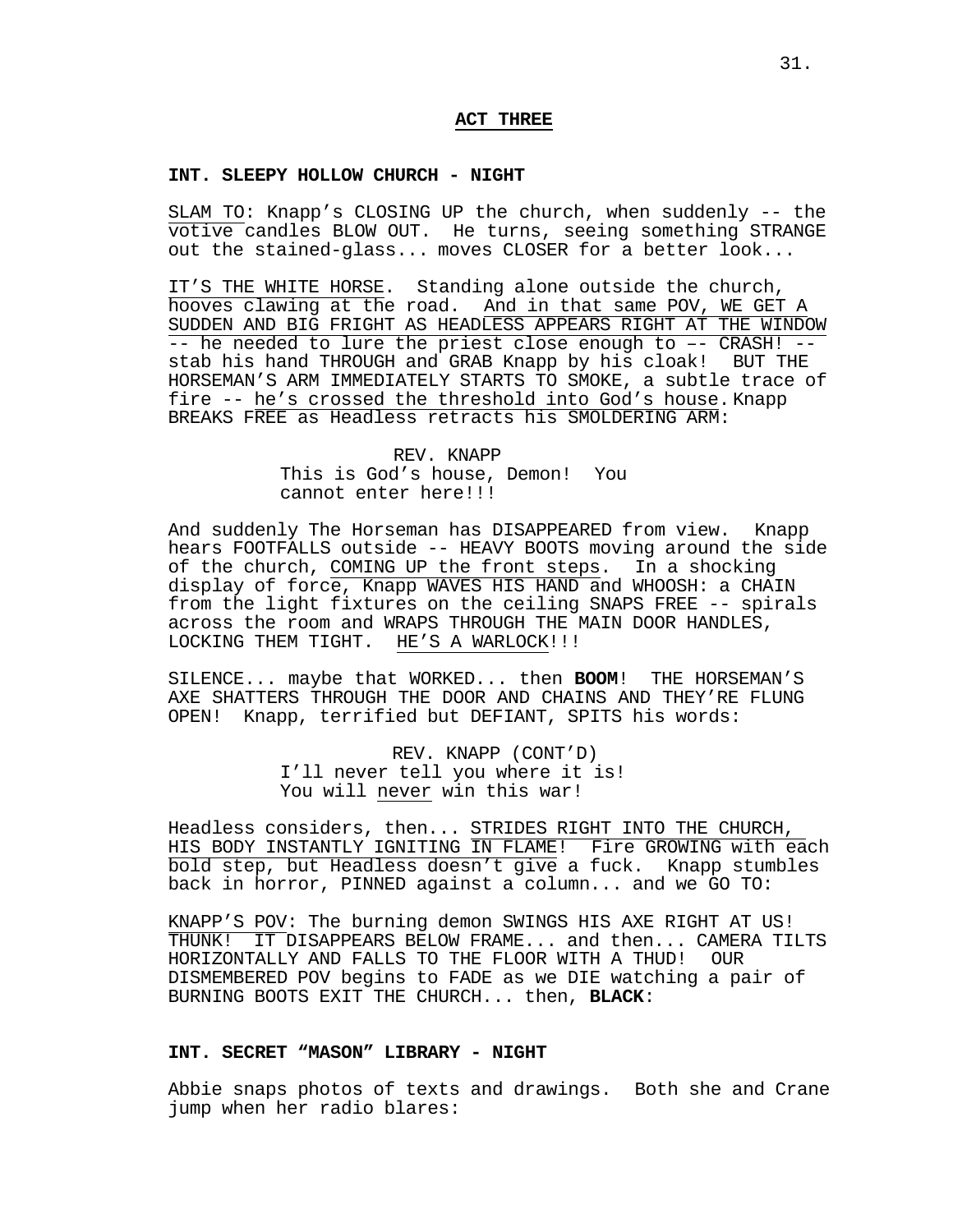Abbie keys her walkie:

# ABBIE

I'm here. What's up?

# **INT./EXT. SLEEPY HOLLOW CHURCH - NIGHT**

FLASH! A crime scene photographer snaps pictures of KNAPP'S CORPSE. Abbie and Crane pull up.

#### ABBIE

I need you to wait here.

A MOMENT between them. Growing CONNECTION. She gets out. He watches her go as she falls in-step with Mendez:

ABBIE (CONT'D) ABBIE (CONT'D) MENDEZ<br>Sir, if I could have a word -- -- not now --

-- because up ahead, here comes DUNN and a cadre of cops; Abbie holds her tongue as they intersect to walk the scene:

> OFFICER DUNN Looks like someone tried to make entry through the window, then came around and shattered the door --

As they head toward the CHURCH, we go back to... **CRANE IN THE CAR**. Looking out at ANCIENT GRAVESTONES beside the church. He debates, knows he's been told to stay put, but his curiosity is piqued -- stay/go/stay/go?

# **INT. CHURCH - CONTINUOUS**

Mendez and co. enter: Dunn indicates a pattern of CHARRED FOOTPRINTS leading from the entry to the rear exit. Abbie trails behind, looks at the prints, then forensics zipping up Knapp in a body bag, then the BROKEN CHAINS on the ground...

> OFFICER DUNN Arson found burn marks in the floor in the shape of footprints, size 11, the intruder scorched the tile and wood wherever he stepped.

MENDEZ You saying the killer was on fire?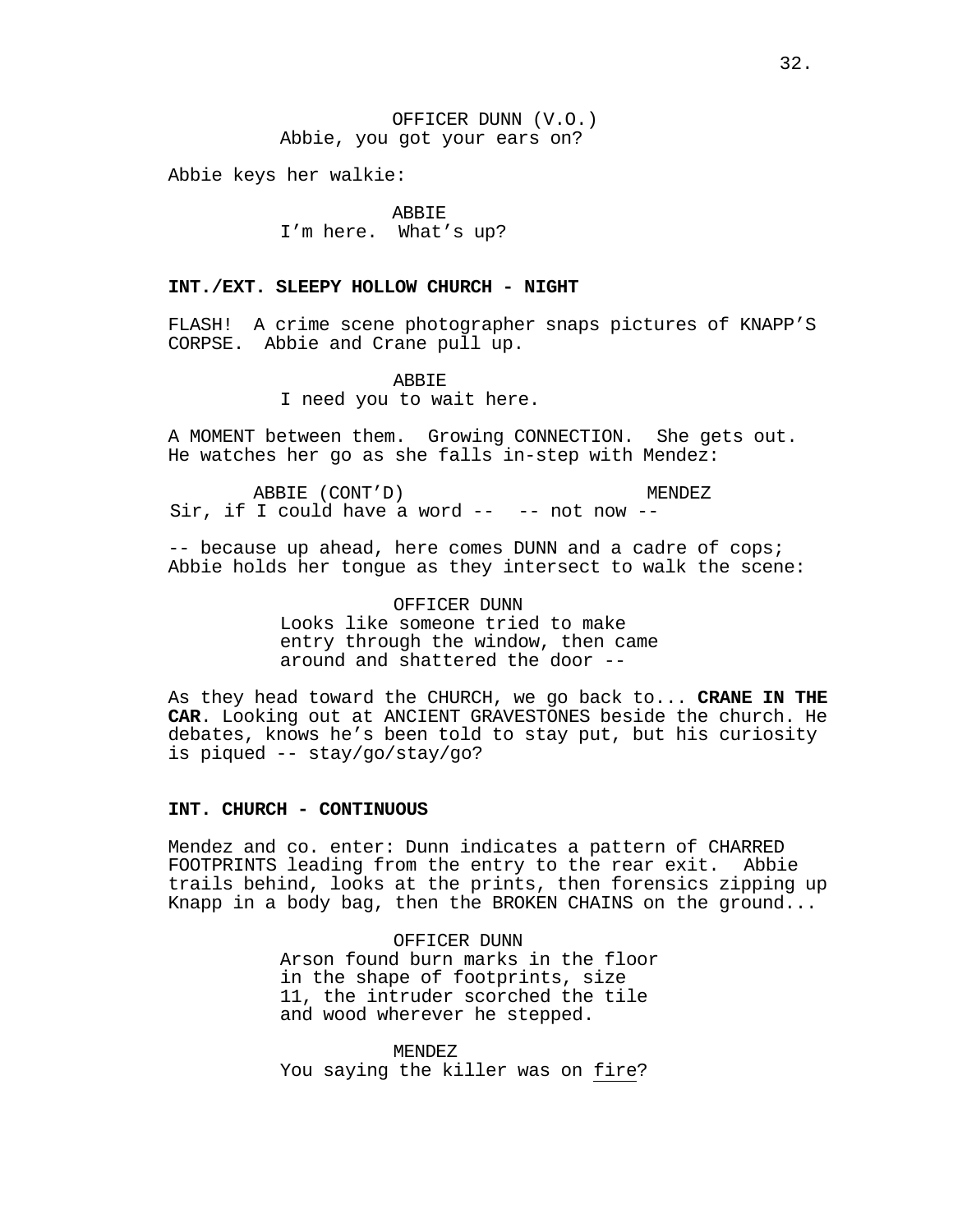Excuse me... (everyone turns: the ... what're those?

# OFFICER DUNN

Part of the lighting system. Looks like someone tore them down --

### ABBIE

That ceiling's gotta be thirty feet off the ground -- no way someone could get up there.

MENDEZ You offering a theory, Detective?

ABBIE This wasn't random -- he came here for Knapp.

As that LANDS, Abbie doesn't realize that out the door BEHIND HER... CRANE APPEARS, walking across the graveyard:

> MENDEZ I never authorized his release! What the hell is he doing here?

She turns. Ohhhhhh shit. Uh...

ABBIE

MENDEZ

Crane was in my custody when this happened, which means he's not the killer --

You didn't answer my question.

Dunn, concerned for her, gestures to the rest of the team: *everyone walk away*. They do, leaving Abbie and Mendez:

# ABBIE

Sir, we have three DOA's and no viable leads. Someone's on a killing spree and that man's our best chance of catching him --

MENDEZ<br>That man needs a straight jacket, and you violated a direct order by bringing him here --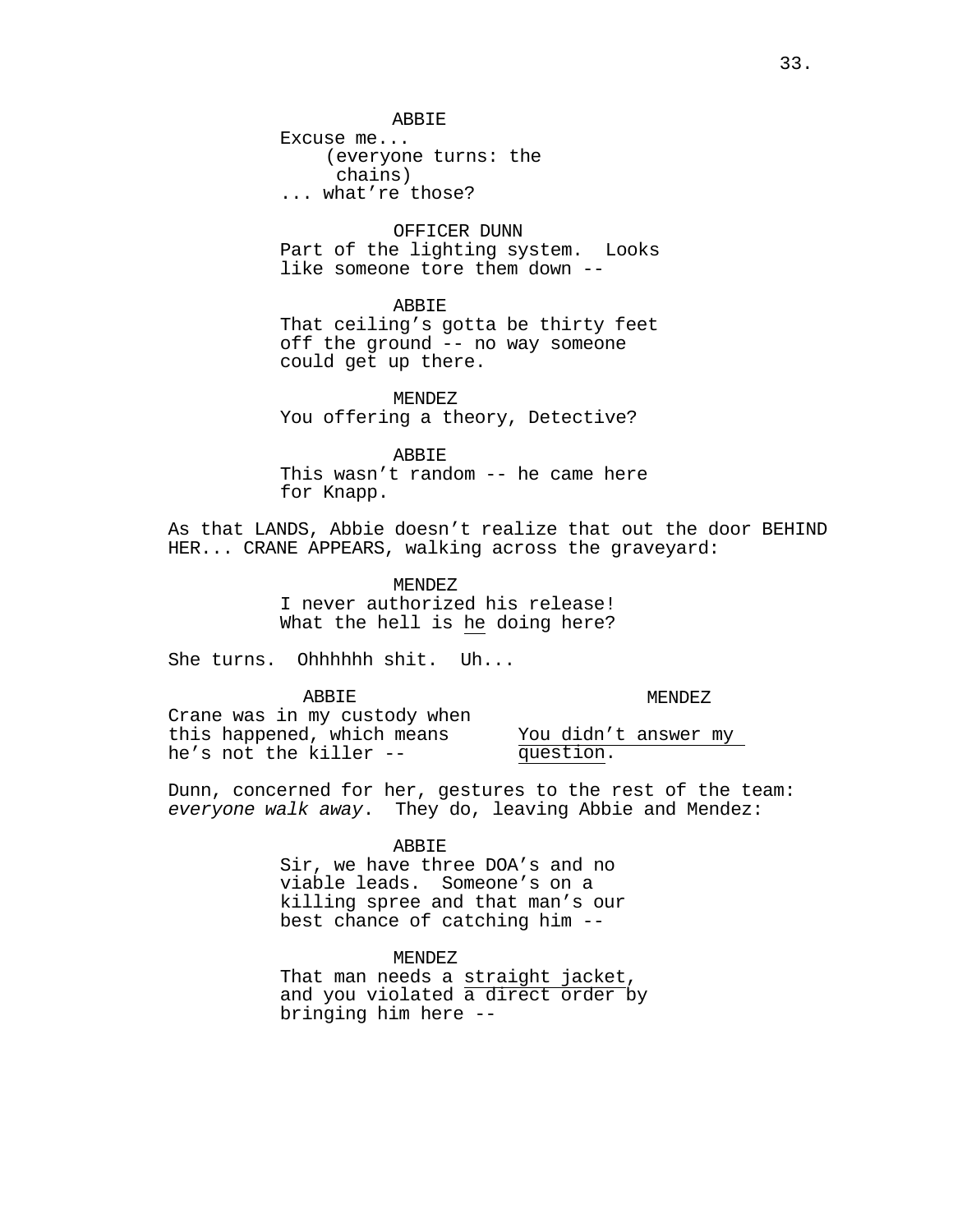### ABBIE

Maybe he is crazy -- or maybe, as you know, witnesses of a violent crime sometimes enter a dissociative state that breaks them from reality as an emotional response to trauma. Either way? He saw something, something that might help us --

### MENDEZ

What're you suggesting, that we give the Founding Father a Glock and send him into the field with a pat on the back and a thumbs up?

ABBIE I'm suggesting he might recognize details we wouldn't even know to look for.

Mendez considers. Tense. It could go either way. Then:

MENDEZ Forget the asylum, just take him back to his cell immediately, or you are suspended until further notice. End of discussion.

With that, he goes, leaving her there. Dunn approaches....

DUNN You're hanging yourself with this guy, Abbie, it's a big mistake. What the hell're you doing?

And she exits, leaving Dunn to watch her go, concerned...

**AT AN ORNATE HEADSTONE**: Crane already there, eyes fixed.

### ABBIE

I told you to stay in the car --

#### CRANE

(without looking up) Yet as you know, I'm insane, and therefore impervious to simple commands.

She follows his gaze to the NAME and INSCRIPTION... and what she sees STUNS her: **"***Here lieth the duft of MATRON KATRINA CRANE, BURNT AS A WITCH..."*

To himself, his head swirling...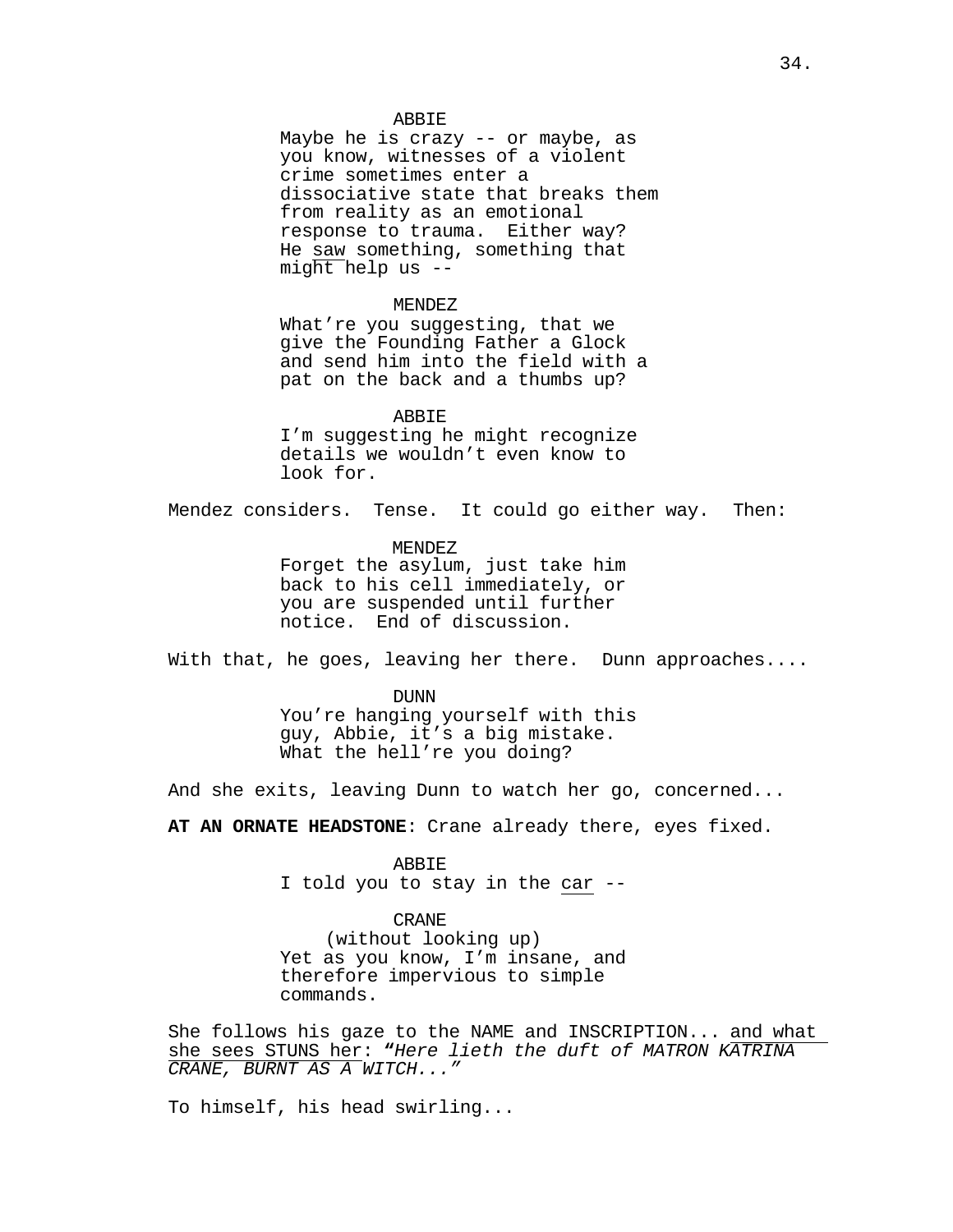Abbie SWEEPS foliage off the bottom of the nameplate to reveal -- *"...SURVIVED BY HER BELOVED SON THOMAS CRANE*."

# ABBIE "... her son, Thomas Crane, 1779..."

He just stares at the name, stunned, EMOTIONAL.

CRANE ... she was... with child... (eyes well; the first time he's said it out loud)<br>... Thomas...

*FLASHCUT: Crane, dying, in the church with Katrina:* 

*CRANE (CONT'D) Whatever secret you wished to tell me when I returned from the front... please, tell me now...*

Abbie's voice brings him back to **PRESENT:**

#### ABBIE

... Crane? Are you okay?

Crane nods stoically. Abbie watches him suffer, unsure if she can console him without fully believing him.

> ABBIE (CONT'D) C'mon, we should both get a few hours of sleep.

> > CRANE

Sleep? I've been asleep for two centuries. A lot of good it's done me. What more do you need to believe me?

### ABBIE

It doesn't matter what I believe. How the hell am I supposed to explain it? I've identified the killer, and he just happens to be the First Horseman of the Apocalypse -- trust me, it's all in this dusty book we found in a cave library..."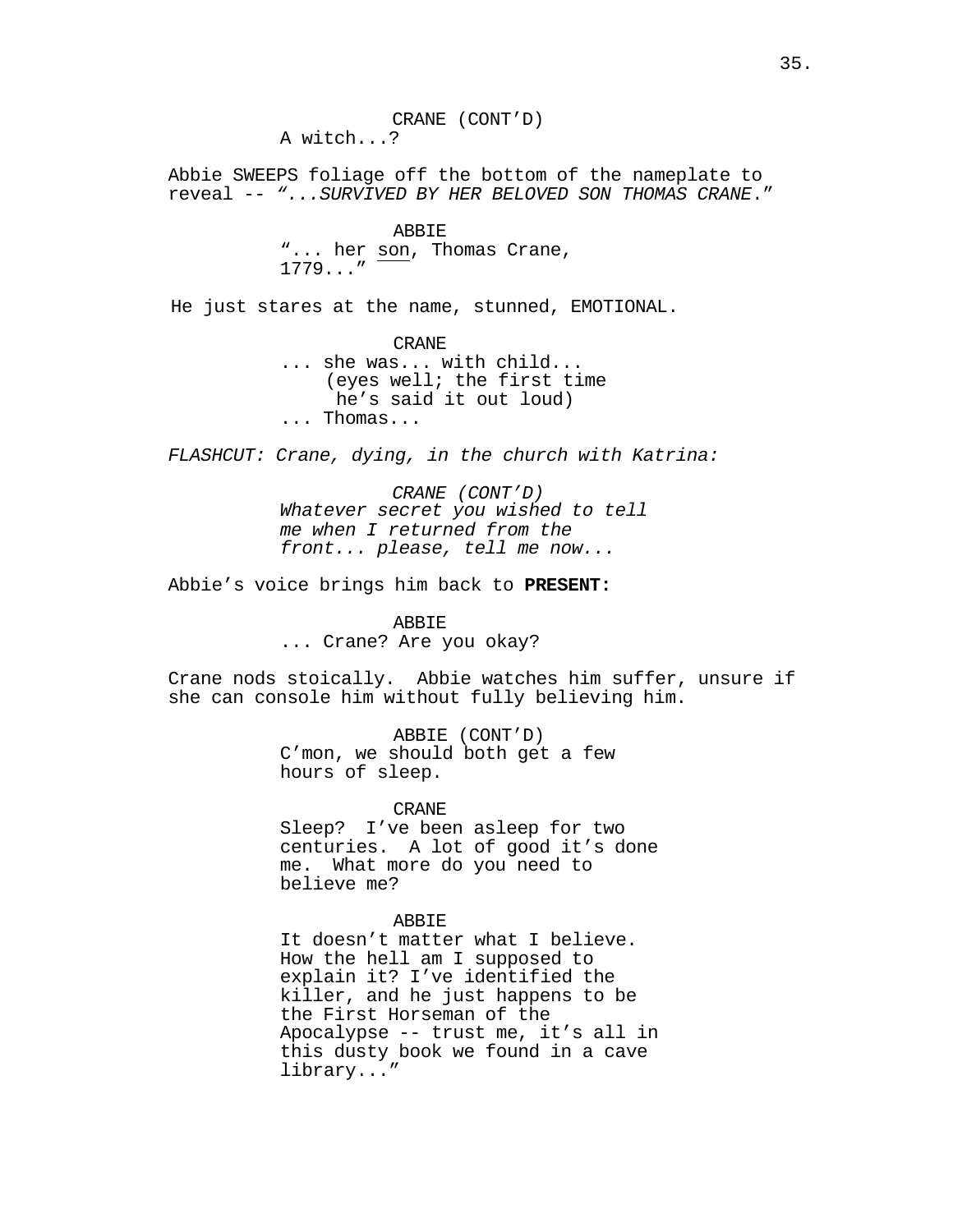CRANE You witnessed your partner's murder with your own eyes --

ABBIE Even if I thought what I saw was possible, I will be... alone. Again. Arguing a case I don't understand, based on something I thought I saw, with evidence that makes no sense --

CRANE -- what do you mean, "again?" ABBIE<br>(fuck, said too much)  $\dots$  Nothing, nothing --

She starts moving toward the car again -- he REALIZES:

CRANE Something happened to you, didn't it... something that's made you doubt your perceptions. ABBIE (shaking her head) -- don't --

# CRANE

We have more in common than you think: I come from a world where we took our cues by looking someone in the eye. I suspect it's what makes you a skilled investigator, but this act of controlling the unexplainable is a desperate one rooted in fear. Perhaps that's why you're leaving this place --

#### ABBIE

Hey: I don't need to be psychoanalyzed or-- whatever your version of it is -- <u>brain</u> leeched --<br>by a man who thinks that only yesterday he was fighting for George Washington in the Revolutionary War.

He's hit a NERVE. She arrives at the car, opens the door.

ABBIE (CONT'D) I'm sorry but I need more.

And he gets in...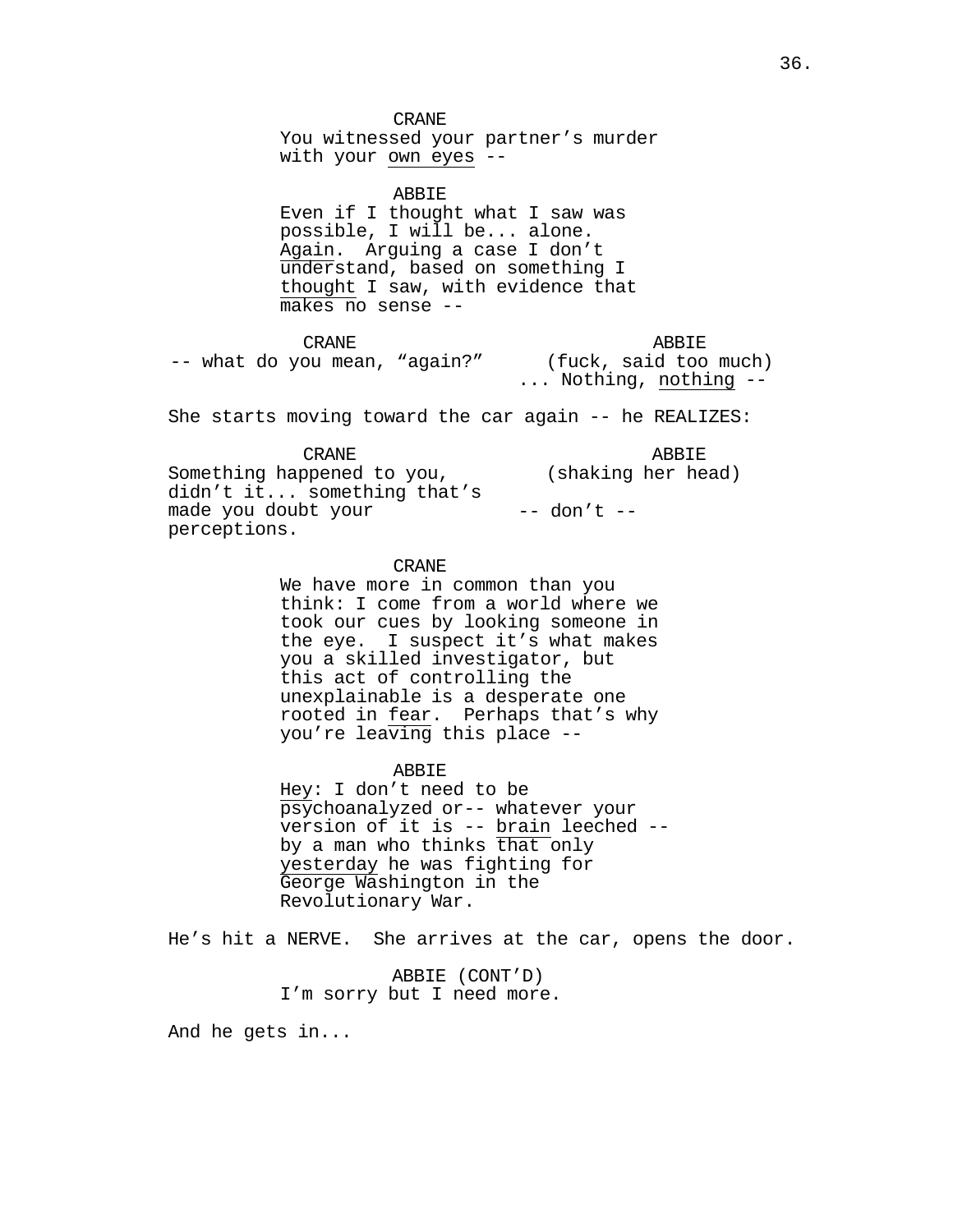# **INT. COUNTY JAIL - NIGHT**

A magnetically locked DOOR is opened, through which Crane is led by a GUARD into a small, barred cell. Abbie behind him, a growing sense that she doesn't want to leave him here:

#### ABBIE

(to the guard) Give us a minute, would you? (as the guard EXITS) I got you your own cell. It's the best I could do.

CRANE (looking around) Well. It's a measurable step up from a cave.

ABBIE

(beat, guilt mounting) Look... I'm sorry I got mad. I don't know how to get my head around any of this. And I get that no matter what happened to you, this must all be... a scary place.

Their look HOLDS. He sits on the cot, exhales. The first moment he's had to pause... and feel the weight of it all...

CRANE

Yesterday I was fighting for the freedom of a nation that didn't exist yet. I had a wife and... I didn't know she was accused of being a witch. (beat; harder) And my son... I don't know if he grew to manhood... or what he did with his life...

And for the first time, she's letting herself feel the pain he's feeling. With Grey's loss, she's needing to connect. Turns to go, turns back... WE SLOWLY MOVE IN ON HER...

> ABBIE You asked what happened to me. (beat) Back in high school, me and my sister, Jenny... we were, uh... (beat, this is hard) Walking home one night. In the forest. And... we saw something...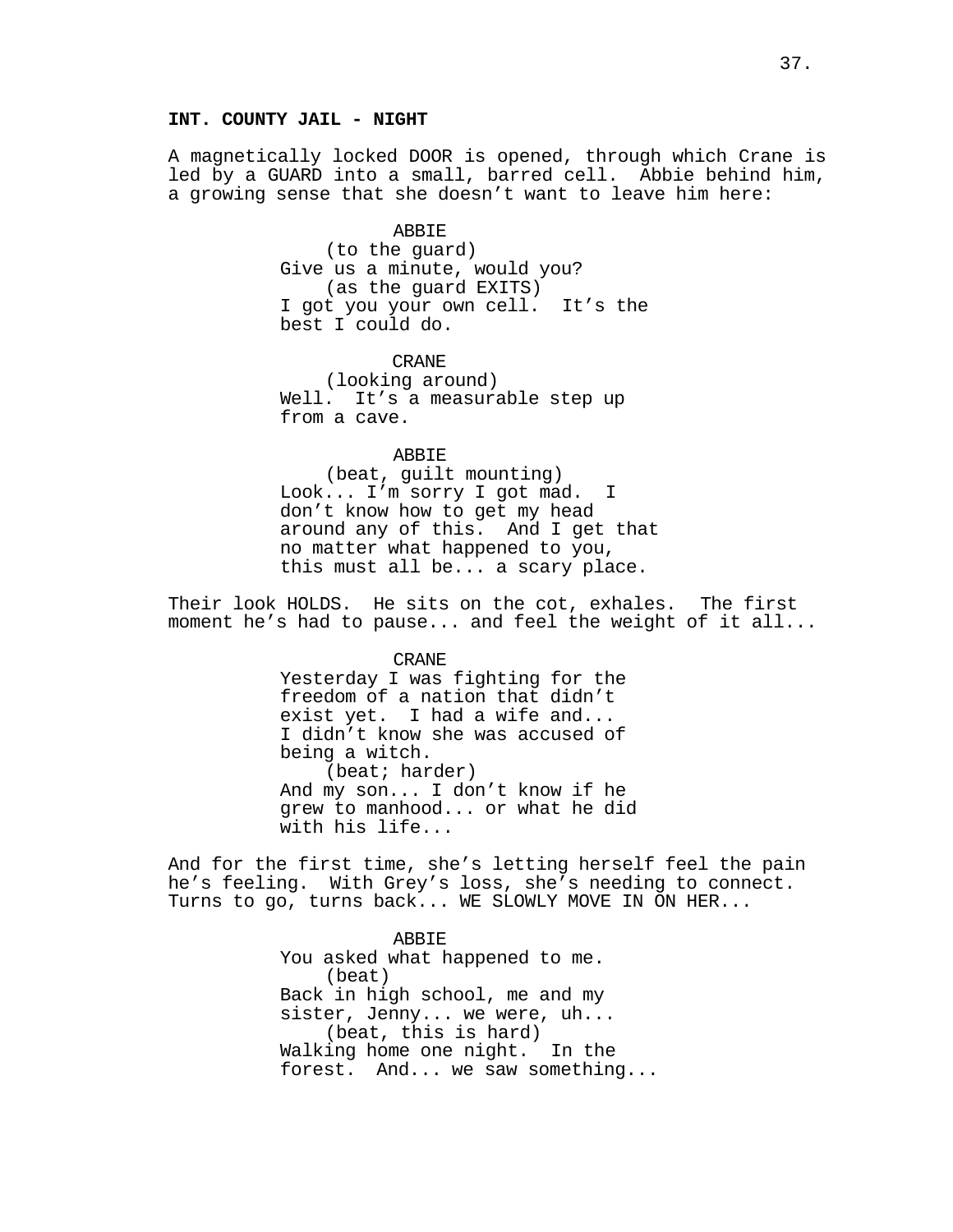**FLASHCUT**: *images -- in the dark forest -- TERRIFYING FLASH FRAMES intercut with Abbie's story, so fast we can barely decipher them -- the ground seems to be OPENING UP -- what comes out is more IMPRESSIONISTIC than literal -- DEMONIC FEATURES -- EYES? -- CLAWS? --*

> ABBIE (V.O.) (CONT'D) I couldn't see it clearly. It was more like... a feeling. And I heard a voice say...

We HEAR A GUTTURAL RUMBLE -- the scariest voice imaginable says "COOOOMEEEE... AAAAAANNNNDDD... SEEEEEEEEEEE....."

**BACK TO ABBIE IN THE CELL**, haunted. Crane listens, rapt:

ABBIE (CONT'D) Everyone said we were crazy. After awhile Jenny started believing it.

Beat. Quietly:

CRANE Where is she now?

ABBIE In and out of institutions.

He nods. Understands:

CRANE She's... battling demons. (Abbie nods) ... And you?

ABBIE

It was pretty bad for awhile. Did a lot of stupid things. Drugs. Me and this guy I was seeing end up breaking into a pharmacy. Cop car pulls up, guy bolts -- just gone - and this sheriff steps out of the cruiser... and I'm thinking: that's it, I'm going to jail. My life's over. And he puts me in the car... (beat) But instead of taking me to jail... he takes me to a diner... *and he orders apple pie. And says:*

*FLASHCUT: A piece of STEAMING APPLE PIE A-LA-MODE is set down in front of SHERIFF GREY, 12 years younger, sitting across from a YOUNGER, STRUNG-OUT ABBIE, at McCABE'S:*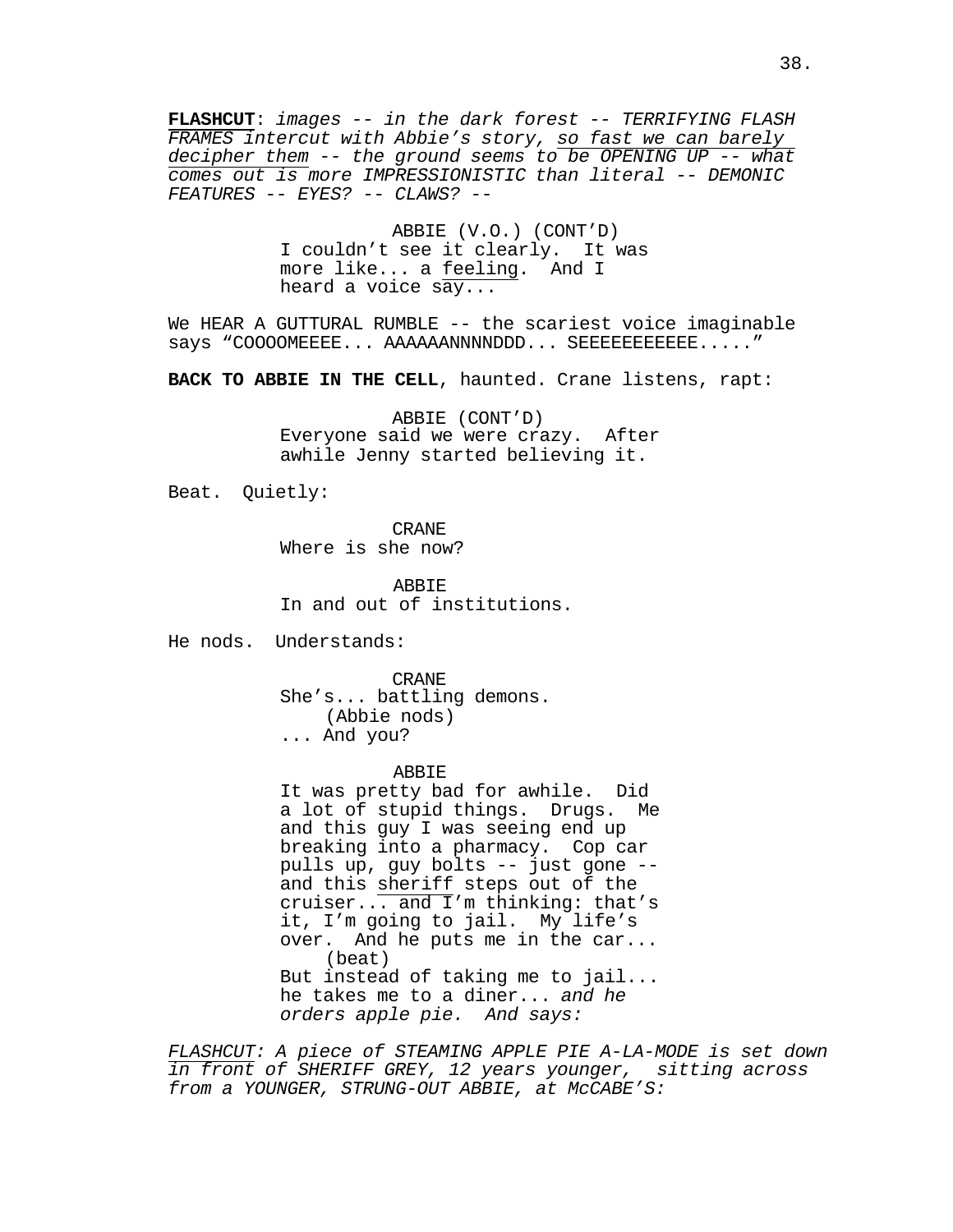*GREY (RIGHT TO CAMERA) You know what I love about apple pie a-la-mode? Where the hot, crispy crust comes together with the smooth, frozen ice cream. (beat) You know what I hate? Five minutes later when the ice cream melts and it's just a warm soupy mess.* (readies his fork) *When that happens? We're leaving. So you got five minutes to decide if you're gonna change your life... or if I'm taking you to jail.*

*And takes a BITE of pie, savoring it. We PUSH IN ON YOUNG ABBIE (SLOW MOTION), profoundly affected, as Grey eats...*

> *ABBIE (V.O.) ... so I changed. Right there. Because Sheriff August Grey believed in me. I got more fathering in that five minutes than I got my whole life...*

**BACK TO ABBIE AT PRESENT**, tears in her eyes.

ABBIE And now he's gone. (beat) But at that same moment... you came. And everyone said you were crazy. (then) And I guess I just... knew. What that feels like.

The look between them HOLDS. It takes a broken soul to recognize a fellow traveler. The guard RETURNS:

### GUARD

It's lights out.

She nods, okay. Hating this.

CRANE Will I see you again, Detective?

ABBIE ... I hope so. And you can call me Abbie.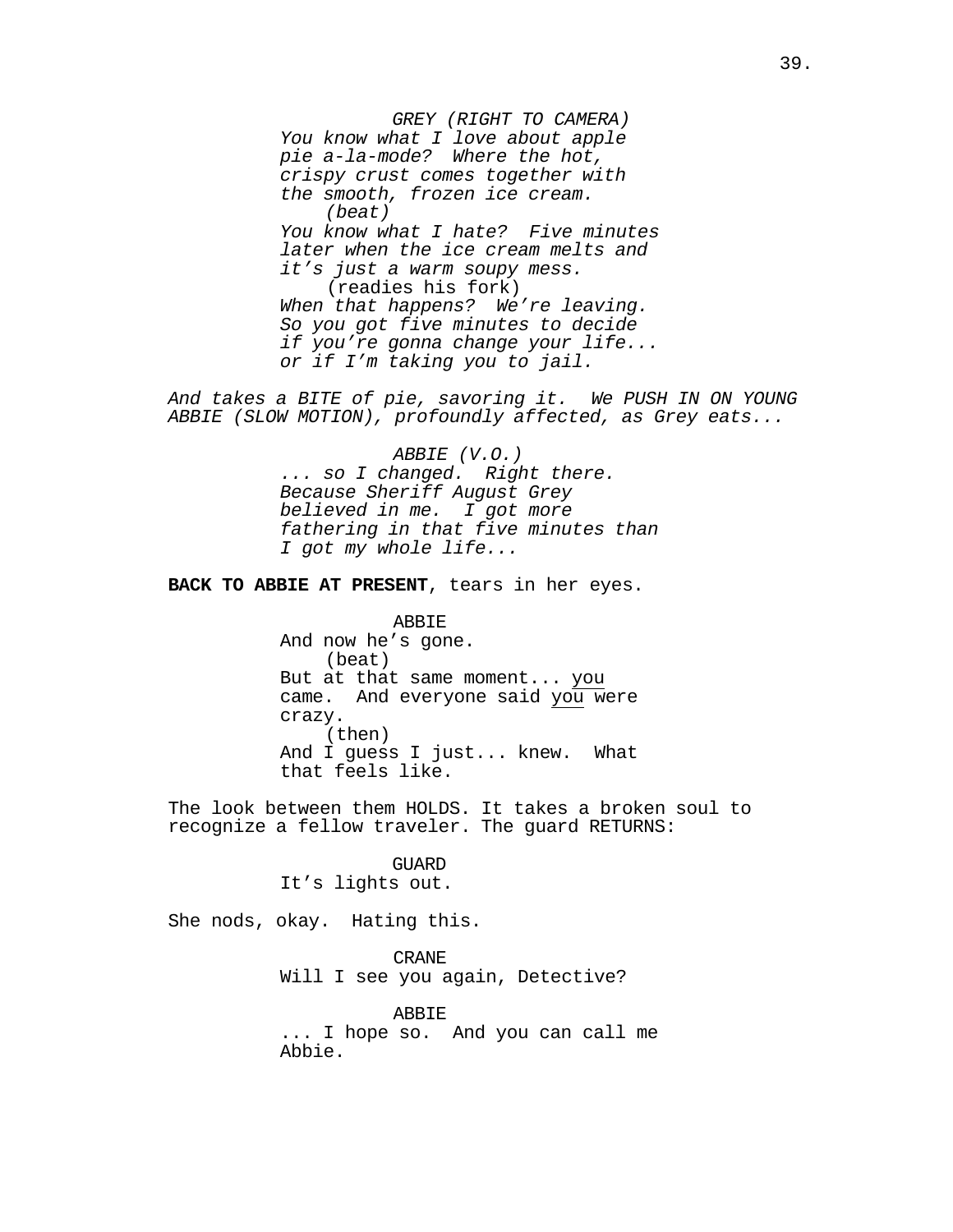An emotional look, then she goes. The lights GO OUT, bathing him in moonglow from a small window. A lonely image...

### **INT. COUNTY JAIL CELL - LATER**

Crane sleeps RESTLESSLY, eyes flutter open onto the heavenly MOSAIC of the church CEILING as it comes in and out of focus. Is he dreaming? Is this a memory? Something else?

Katrina enters the frame above him. There's something ETHEREAL about her. She almost FLOATS. Confusion rolls across Crane's face as he sees how worried his wife is...

KATRINA

It's all my fault.

CRANE What happened? What's wrong, my love?

KATRINA ...The Horseman...

CRANE -- I thought I'd killed him. I cut off his head.

KATRINA You can't let him find it, Ichabod. If he becomes whole again it begins.

CRANE

What begins?

KATRINA

The End...

Crane sits up, reaching for his wife... and now it's like he's woken from a dream -- he finds himself alone in a darkened cell.

# **END ACT THREE**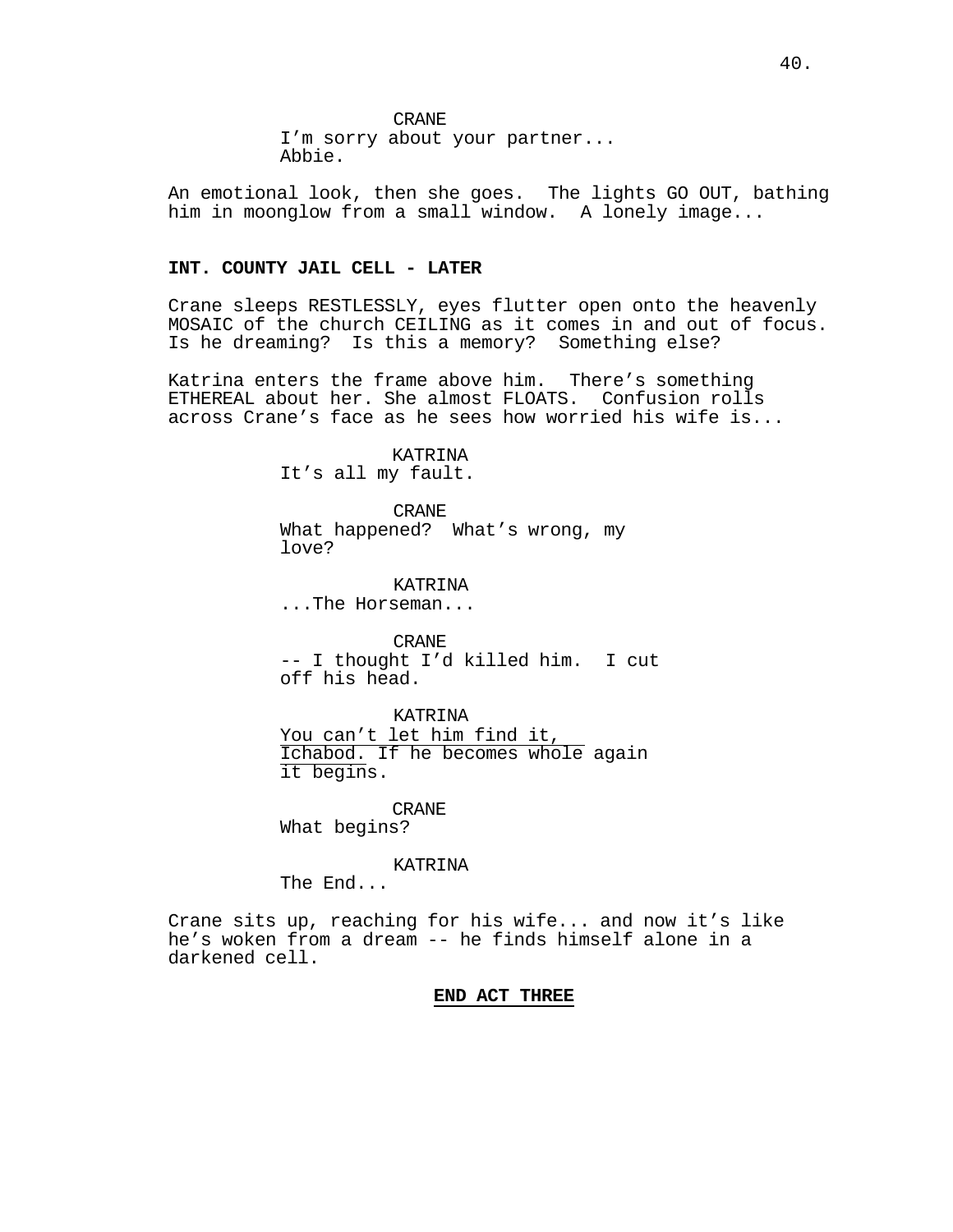# **ACT FOUR**

#### **INT. ABBIE'S HOUSE - BEDROOM - NIGHT**

Abbie stares at her clock -- **2:36 AM.**

IMAGES spit from a printer: the PICTURES Abbie shot. HIGH AND WIDE -- the symbols FROM THE CAVE FLOOR and the ARCHIVE, Abbie standing over them, trying to understand...

**JUMPCUT**: COMPUTER SCREEN: Abbie runs a SEARCH -- links scroll: "**FREEMASONS** -- HISTORY OF" -- and that connects us to "ILLUMINATI." DIVINATION. OCCULTISM. The IMAGES that accompany that: PENTAGRAMS, THE VITRUVIAN MAN, SKULLS, and of course, **THE FOUR HORSEMEN OF THE APOCALYPSE**. On Abbie, TAKING COPIOUS NOTES though it's all creepy as hell...

She finally comes across several portraits and paintings of **GEORGE WASHINGTON** -- including the famous one of him crossing the Delaware... that's when it catches her eye... but it can't be... she enlarges the image -- We don't know what she's seeing yet as she searches, pulls up a picture of Reverend Knapp from the online reports of his death and overlays it on the portrait and it matches!

# **IT'S REVEREND KNAPP CROSSING THE DELAWARE WITH WASHINGTON!**

### **INT. COUNTY JAIL CELL - MORNING**

Crane's eyes SNAP OPEN with a start just as CLANG! The cell door OPENS and in comes a Guard... followed by ABBIE, with GRAVE URGENCY -- he sits up, disoriented --

> CRANE What are you... doing here?

ABBIE I think I believe you. But I need your help first.

Off Crane as he nods, grateful...

CRANE What a difference a day makes.

#### **EXT. SLEEPY HOLLOW ROADS - DAY**

WHOOSH: Abbie's cruiser RUSHES through the verdant valley: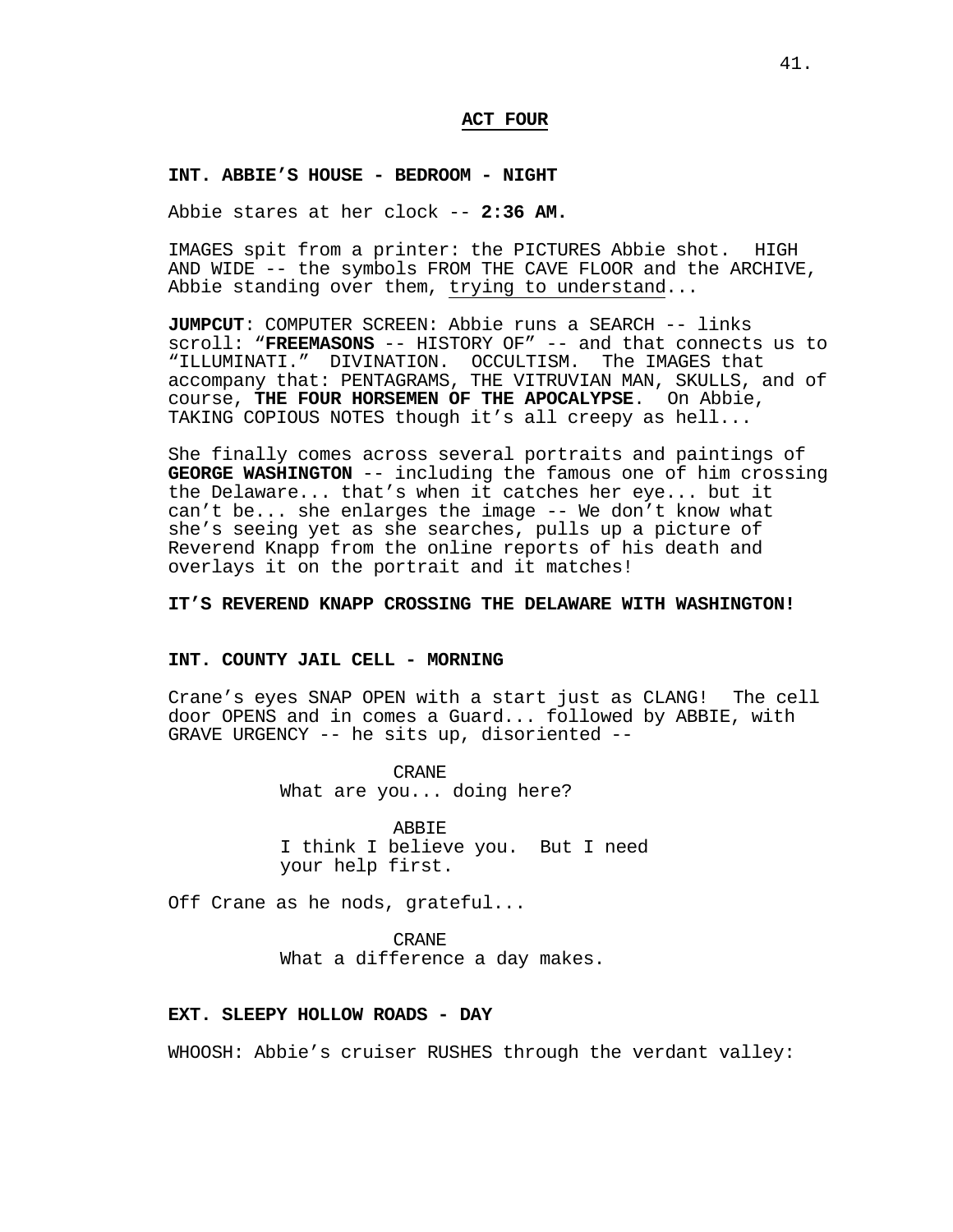# **EXT. OLD COLONIAL CAMPUS - LATE AFTERNOON**

The cruiser pulls up to an old Dutch Vernacular building with adjacent New England edifices. ON CRANE, as he RECOGNIZES:

CRANE

This is Union College. I was a professor here...

ABBIE

Well now it's Tarrytown Museum. They have a replica of the painting I saw online, which I didn't trust not to be photo-shopped.

CRANE

Photo-shopped?

ABBIE Nevermind. I just have to see this thing with my own eyes...<br>(beat) ... and yours.

# **INT. TARRYTOWN MUSEUM - LATE AFTERNOON**

Abbie and Crane MOVE through the colonial museum past a third grade CLASS ON A FIELD TRIP. Their teacher leads them on the guided tour --

> SCHOOL TEACHER -- and when his father asked him, 'George, did you chop down that cherry tree?' Washington replied, 'Father, I cannot tell a lie.' And he admitted to chopping down his father's tree.

Overhearing this, Crane can't contain himself as he moves past them --

> CRANE Forgive me, ma'am, but there is no credence in that...

Abbie shakes her head, as they round the corner arriving at a PORTRAIT OF GEORGE WASHINGTON AND REVEREND KNAPP crossing the Delaware...

> ABBIE Here. Look at this one...

Crane leans in for a closer look.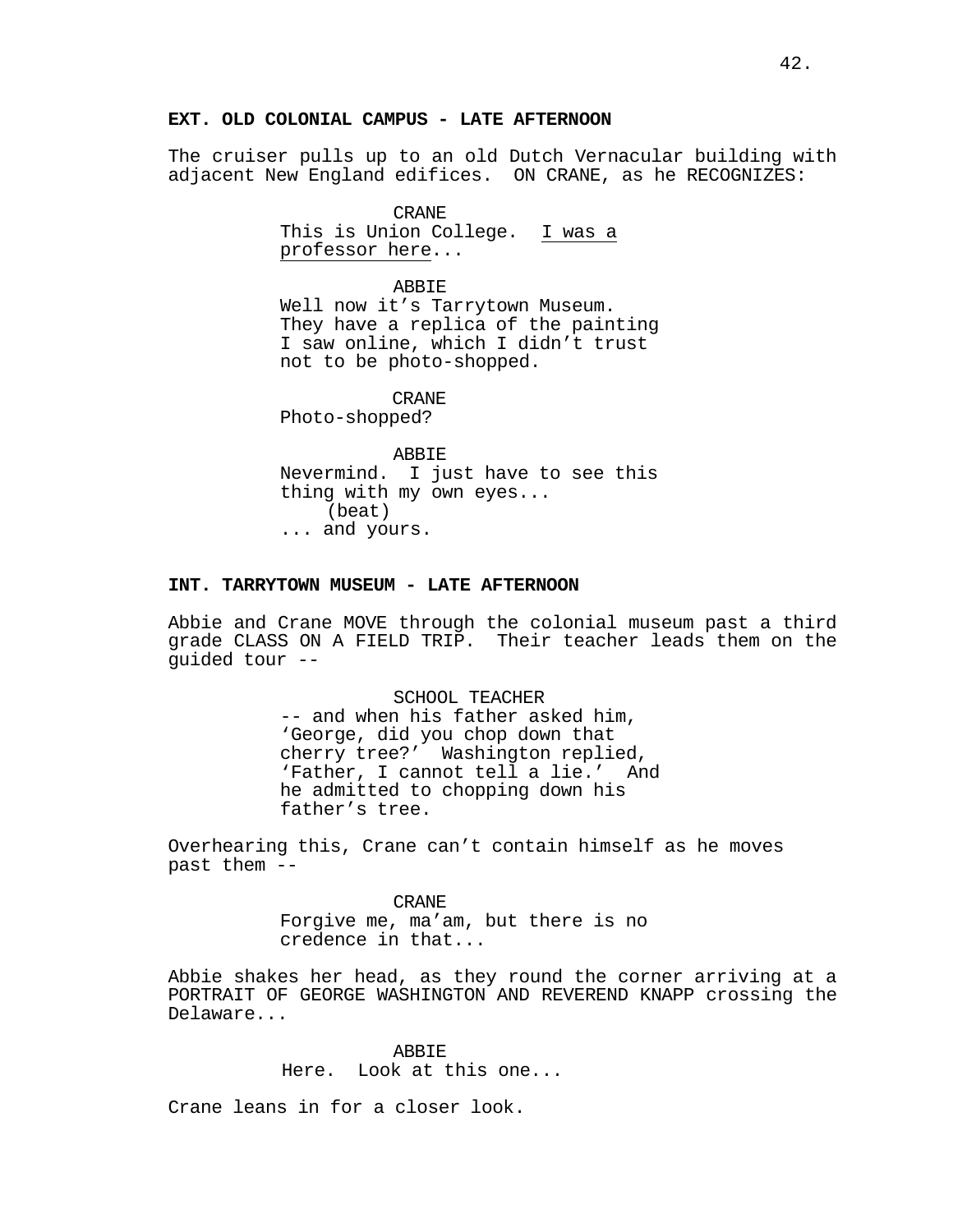### CRANE

This is a portrait of General Washington crossing the Delaware.

#### ABBIE

And I guess it's my turn to sound crazy. Look at the man standing next to Washington... he's in several portraits with him. I think that's Reverend Knapp -- the man The Horseman killed last night.

CRANE

Because he thought that the Reverend knew where it was.

ABBIE

Where what was?

# CRANE

His head.

# ABBIE

His head?

#### CRANE

He's looking for it. And if he finds it, rumor is we may be in for some of the unpleasantness we read about.

#### ABBIE

Where are you getting this?

#### CRANE

The General told me my mission was more important than the war itself. I wasn't merely ordered to fell a man in battle, I was ordered to return with his head.

# ABBIE

Washington didn't want his head for bragging rights. Washington meant to keep it hidden to stop the Apocalypse.

# CRANE

He must've found quite a hiding place.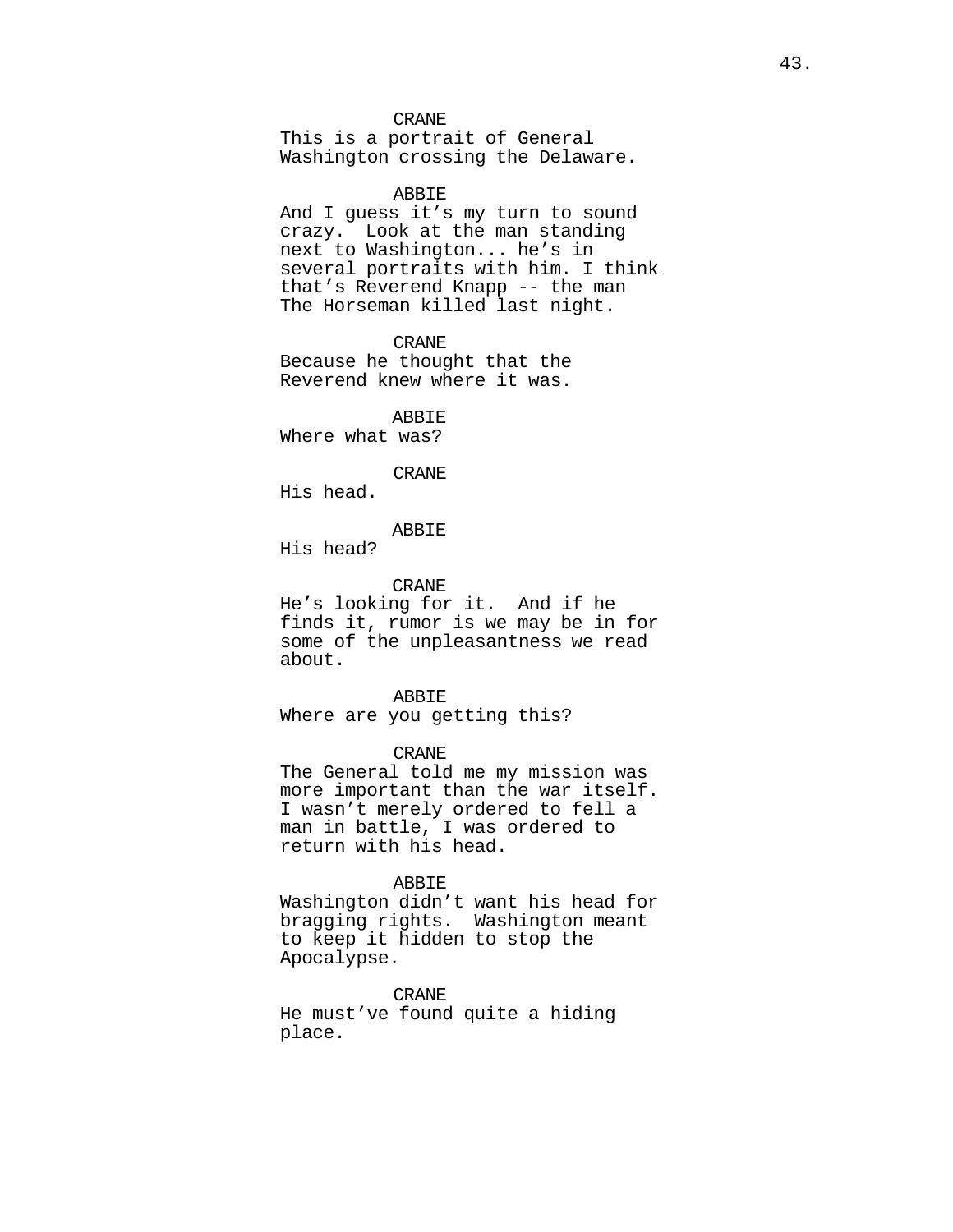They move through the George Washington exhibit to other paintings.

> ABBIE (CONT'D) (conviction growing) Look, there he is again, right next to Washington.

And sure enough, the next painting portrays someone who looks just like Knapp next to Washington.

They continue on, finding Knapp in a handful of paintings by Washington's side.

Moving past another painting, Crane stops, noticing something:

CRANE

Wait. Look here --

ON THE PAINTING

It depicts Washington and the man who looks like Knapp standing in front of a colonial house.

> CRANE (CONT'D) -- his right hand...

CLOSE -- In Knapp's right hand: A BIBLE WITH THE SIGN OF THE HORSEMEN.

> CRANE (CONT'D) This is a portrait of the Elijah Miller House. The General used it as a command center during the Battle of White Plains.

> > ABBIE

Yes, but unlike you, Washington died, two centuries ago. If not the Reverend, who would he have entrusted to keep such a powerful thing safe?

CRANE

The General would've entrusted no one. That's the kind of secret a man like him would take to the grave.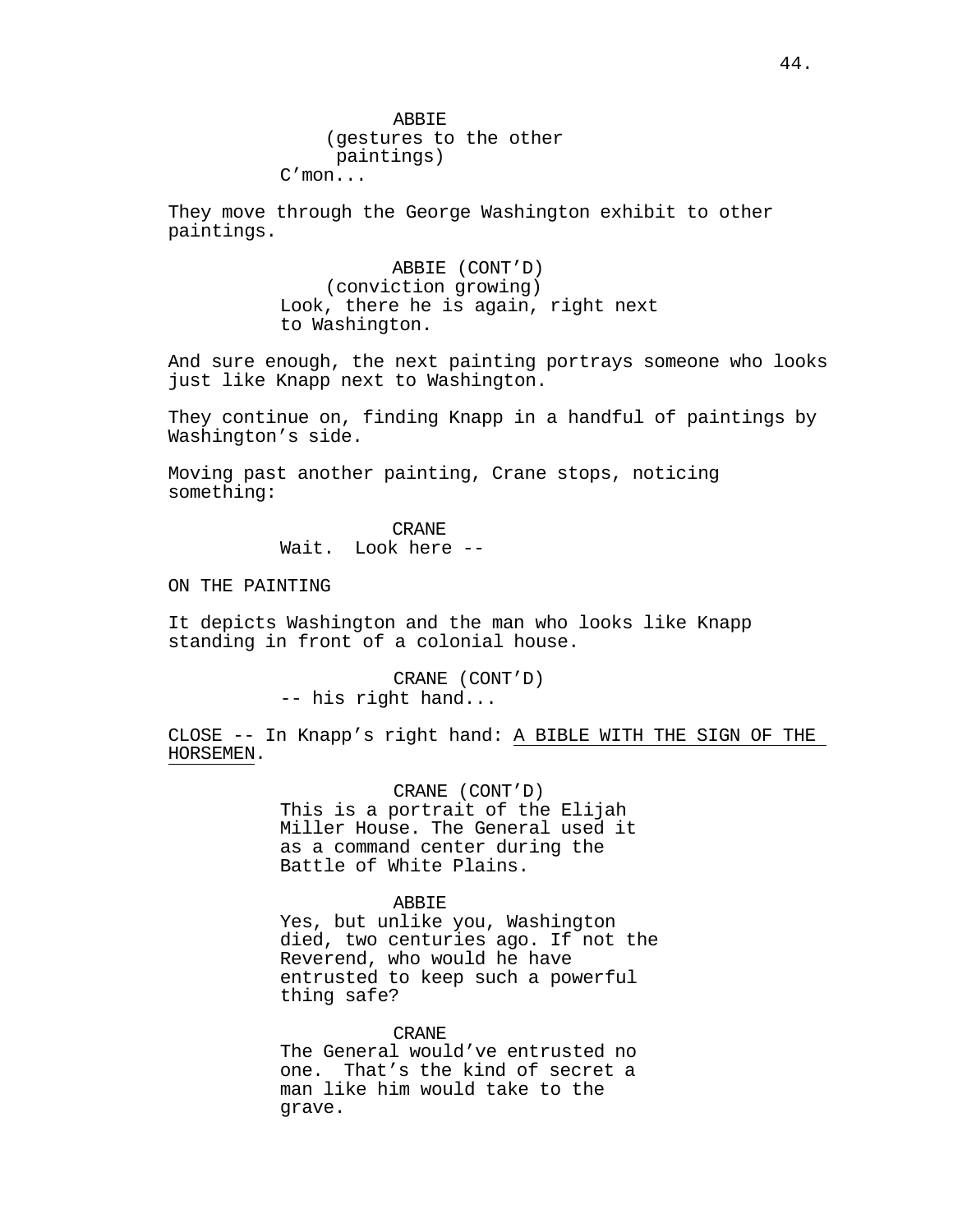ABBIE Maybe he did.

This gives Abbie pause... as she notices something else in the painting.

# ABBIE (CONT'D) I'll be damned...

She reaches into her pocket and pulls the NOTEBOOK filled with her notes. Flipping through:

> ABBIE (CONT'D) Did you say the 'Elijah Miller House'?

Crane nods -- she finally finds the page she was looking for.

ABBIE (CONT'D) Washington was buried at Mount Vernon, but his body was moved on... (reading her notes) ... October 10, 1837. (gestures: the painting) Look at the address on the porch of the house --

CLOSE ON THE PAINTING -- Indeed it looks like an address... only the numbers are **"101037!"**

CRANE

(nodding) Tenth day of the tenth month. That can't be a coincidence.

ABBIE

His body wasn't moved to another crypt in Mt. Vernon -- (gestures to the painting) -- it was moved here.

#### CRANE

Agreed. That was a cover. Very<br>much how he liked to operate. He much how he liked to operate. must've left instructions for Knapp.

ABBIE

And if you're right, what we're looking for is buried with him.

Our duo forming before our eyes --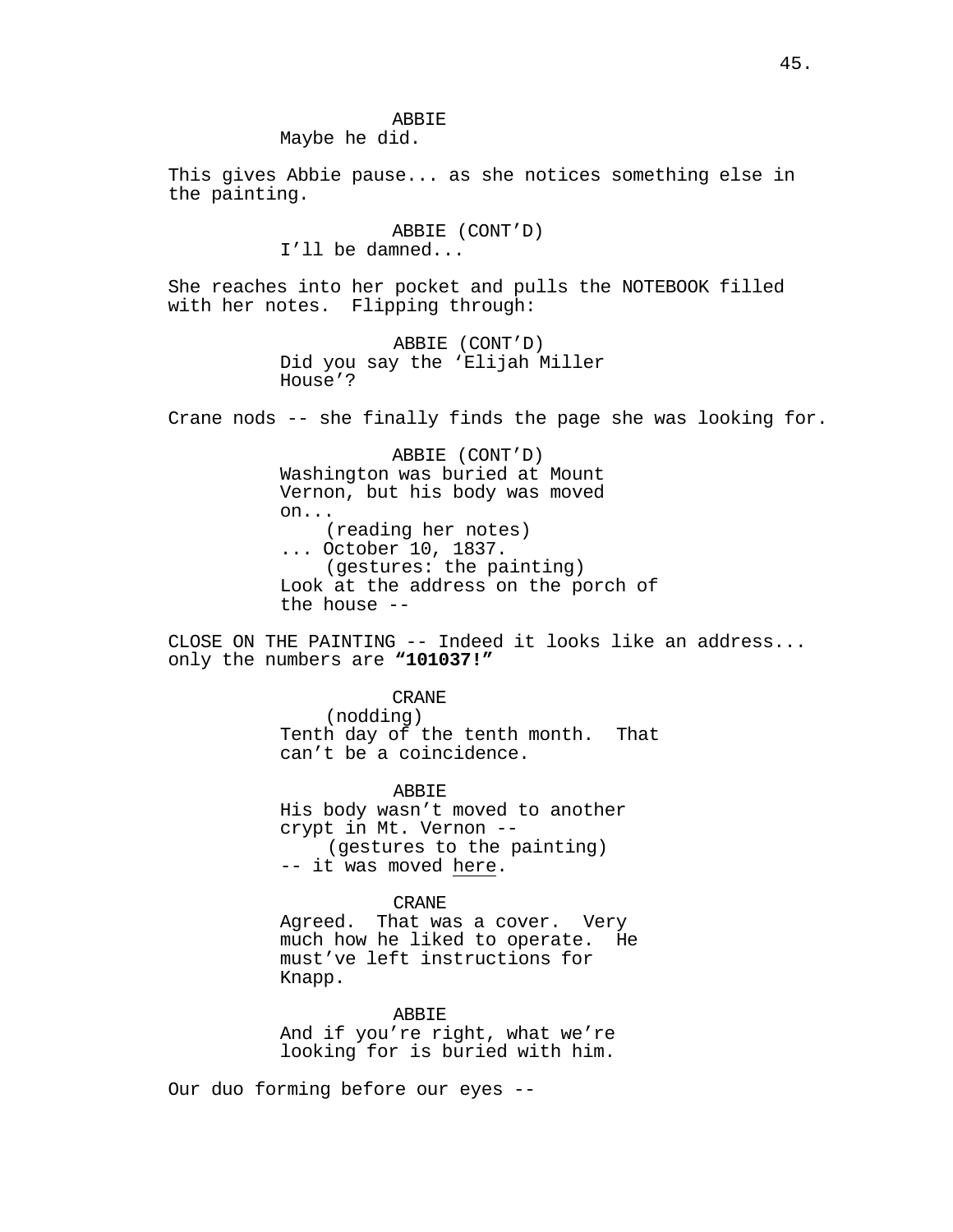# **EXT. APARTMENT BUILDING - NIGHT**

A Ford F-150 pulls INTO LENS, through the windshield is ANDY DUNN, just off his shift, tired, on the phone with Abbie:

ABBIE (V.O.) Look, I just need you to trust me and call an "all units" to 140 Virginia Road, the Elijah Miller House with air support --

DUNN

-- whoa whoa: and you know the killer's on his way there now... how? From that whack job?

# **INT. ABBIE'S CRUISER - SUNSET - INTERCUTTING:**

Abbie behind the wheel, driving FAST -- Crane shotgun --

ABBIE

I'll explain everything later, okay? If I go through Mendez, he'll ask for proof I can't give yet. The department's spread thin as it is --

-- Dunn gets out, heads into his apartment building --

| <b>DUNN</b>                                          | <b>ARRTE</b>                                                               |
|------------------------------------------------------|----------------------------------------------------------------------------|
| -- no kidding, I just worked<br>a 36 hour shift $--$ | -- I'm telling you, that's<br>where he's going. We're<br>gonna miss him -- |

The sound of an ENGINE rises and we SLAM TO:

# **INT. DUNN'S APARTMENT BUILDING - CORRIDOR - NIGHT**

Dunn moving down a hall, pulling out his keys --

DUNN<br>-- and if you're wrong? It's on both of us.

ABBIE Andy... you always trusted me. Please don't stop now. There's no time.

A moment of HEAVY CHOICE. Finally:

DUNN Alright, I'll call it in... I'll meet you there.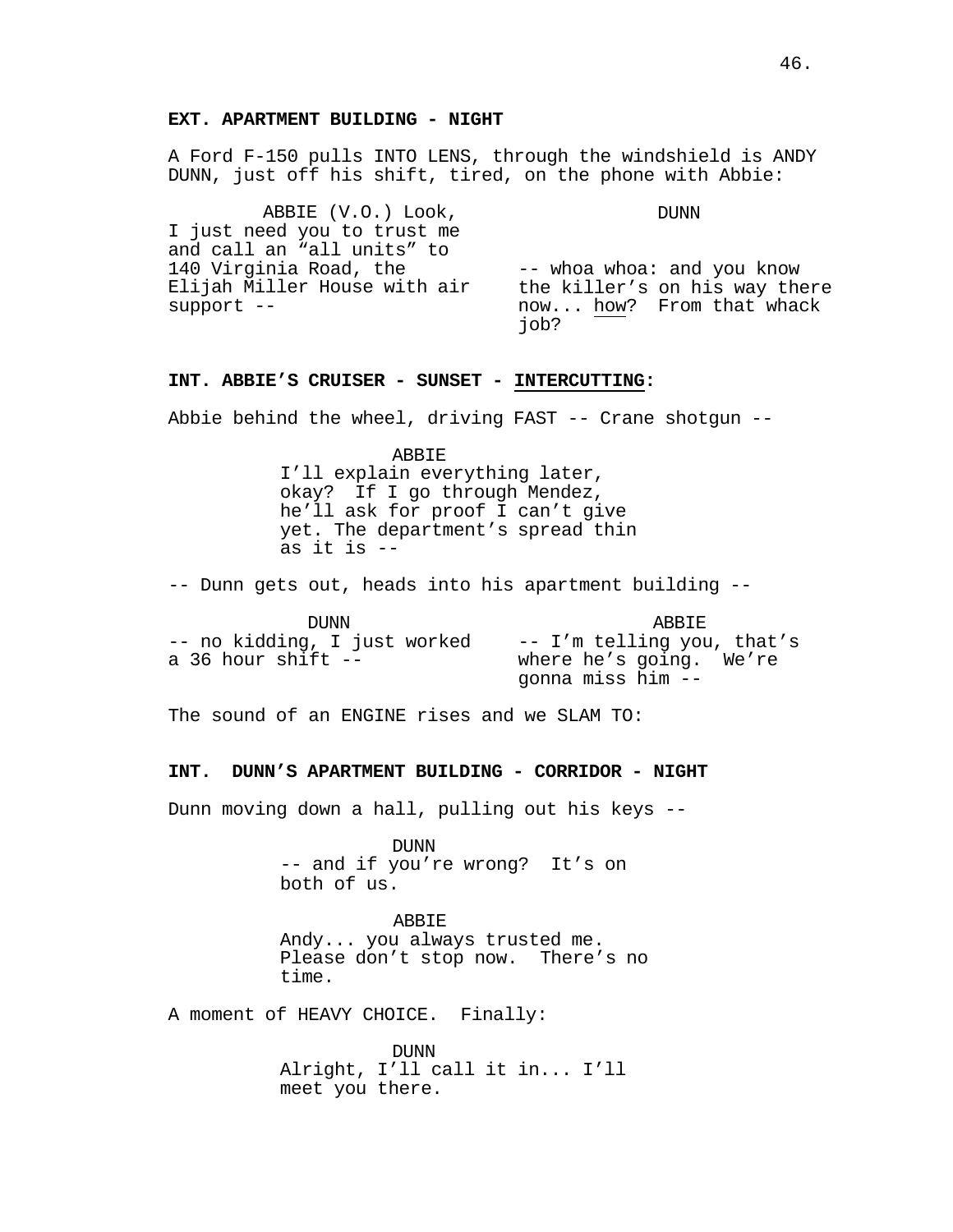# ABBIE

Thank you.

They hang up, but we STAY WITH DUNN as he reaches the door to his apartment. STOPS. Because he sees... the lock's been HACKED OPEN. Shit. He pulls his gun and ENTERS...

# **INT. DUNN'S APARTMENT - NIGHT**

Tense. Dark. The first thing Dunn sees is a LOCKED STEEL CABINET broken open, where he keeps his spare POLICE STUFF. Finds a gun rack with a SHOTGUN missing. Approaches the LIVING ROOM, but nobody seems to be there.He turns, gun raised, about to head into the next room when, BEHIND HIM...

HEADLESS RISES UP from a high-backed chair: only now do we realize HE WAS SITTING THERE ALL ALONG, the chair obscuring him from view. Alert, knowing someone's behind him now, Dunn slowly turns to see...

Headless has helped himself to all the modern gear: a police belt and gun, and the SHOTGUN held in his hand. assume THIS IS WHERE POOR DUNN MEETS HIS END...

Except that Dunn DOESN'T look scared. Instead, he says:

# DUNN

# I know where it is.

A beat: Headless swings the shotgun up and –- SHUUNCK – holsters it into his back scabbard. READY. As we realize... THESE TWO ARE WORKING TOGETHER. And -- BLACK.

# **END ACT FOUR**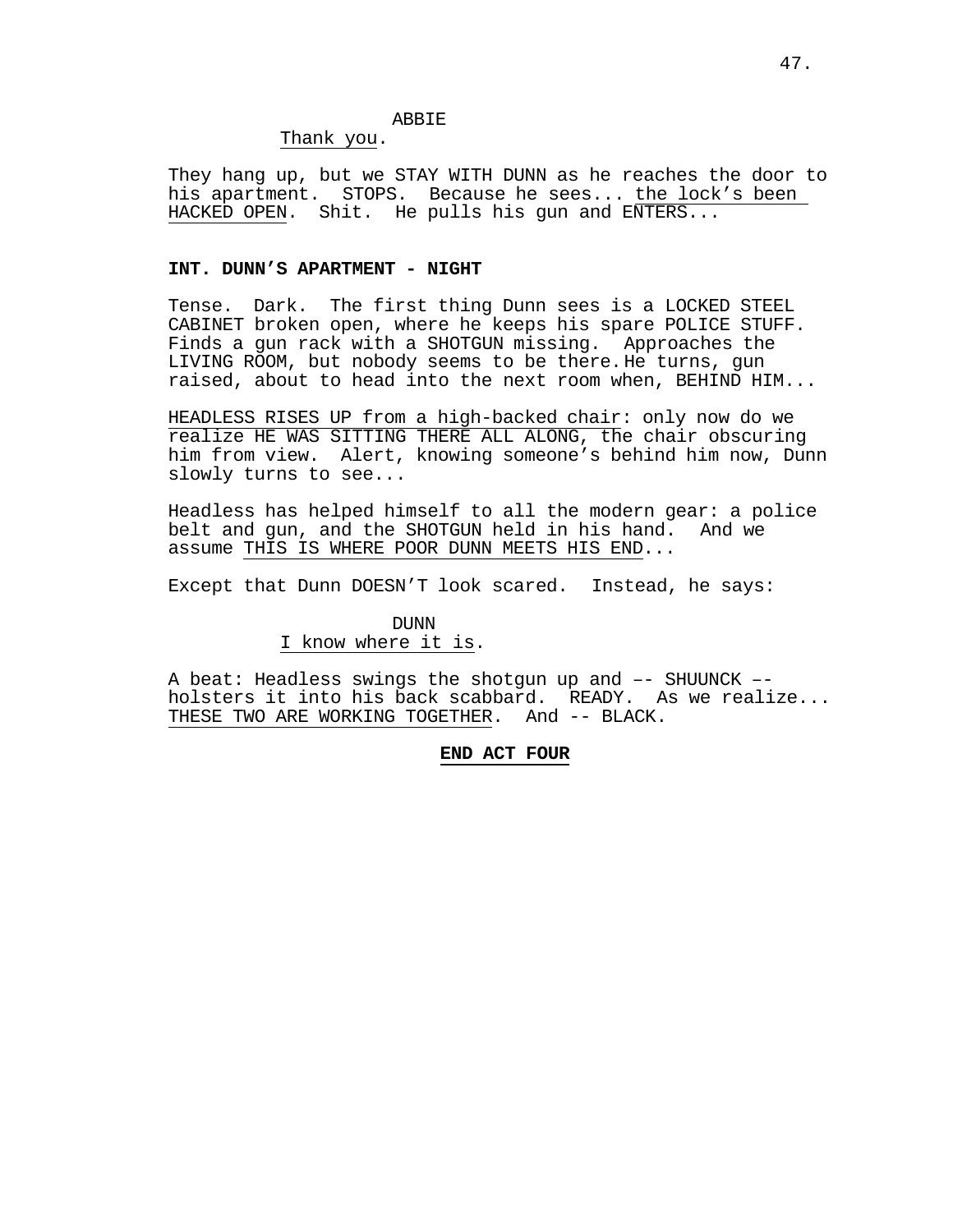# **ACT FIVE**

EXT. AERIAL VIEW - NIGHT

SOARING over a dark forest below, we pick up the headlights of Abbie's cruiser racing up a desolate road that winds its way towards a LARGE ABANDONED HOUSE tucked deep in the trees.

# **INT. ABBIE'S CRUISER - NIGHT - CONTINUOUS**

As Abbie parks... another pair of HEADLIGHTS FLASH across the forest. Abbie keys her radio:

### **ABBIE**

Andy, that you?

DUNN (V.O. OVER RADIO) It's me, Abbie. Backup's on its way, but my damn car's stuck and I jacked my arm pretty bad trying to move it. You got a med kit?

She looks out at the misty grounds. Not ideal.

### ABBIE

... okay, stand by. (unbuckles belt, to Crane) Stay here, and I mean it this time. In about three minutes an armed SWAT team's gonna be swarming this place looking for something to shoot, you're my responsibility --

CRANE -- you're going out there with a Headless Horseman on the prowl and I'm the disturbed one? I'm coming.

She looks at him. Sighs, indicates the GLOVE COMPARTMENT:

ABBIE Alright. There's a gun in that compartment. You'll need it.

He reaches out to open the glove box, but it's LOCKED. In that instant, she SNAPS A CUFF onto his wrist -- before he can REACT, she SNAPS the other end to the steering wheel --

> ABBIE (CONT'D) Sorry. I need you in one piece.

As she gets out, he STRUGGLES against the cuffs, FURIOUS: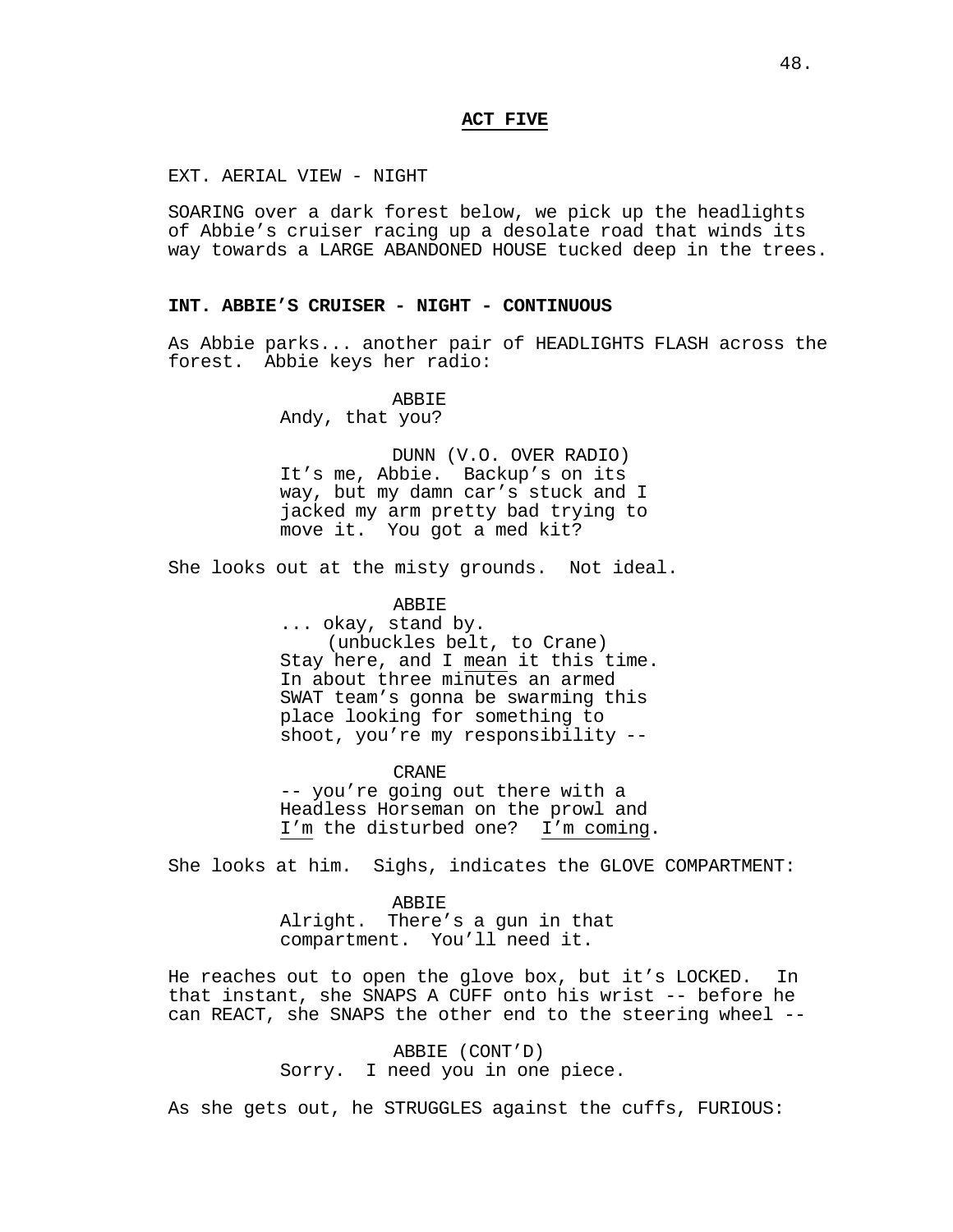CRANE This is-- unacceptable!

ABBIE We can talk about it later.

CRANE Release me!

ABBIE (tosses a WALKIE on the seat) Press the button here to talk if you need me.

She CLOSES the door. Pops the trunk, grabs a med-kit and a SHOTGUN. He STRUGGLES with his cuffs as he watches her walk off, disappearing into the FOG...

# **EXT. ABANDONED ELIJAH MILLER HOUSE - YARD - CONTINUOUS**

Abbie approaches Dunn's cruiser through the fog, flashlight held against her levelled shotgun. He's NOWHERE to be found:

ABBIE

Andy?

Silence. What's happening? She pans the shotgun/flashlight around the dark forest -- NOTHING. Tense as hell --

# **INT. ABBIE'S CRUISER - CONTINUOUS**

Crane sits in the cruiser, weighing something in his mind. Finally grabs the walkie:

CRANE

Abbie! --

# **EXT. ABANDONED ELIJAH MILLER HOUSE - YARD - CONTINUOUS**

Abbie, shotgun still level, hears Crane's VOICE, keys back:

| ARRTE.              | CRANE.                     |
|---------------------|----------------------------|
| Standby, Crane $--$ | There's something I didn't |
| (beat)              | tell you. I think I saw    |
| $--$ saw who?       | Katrina --                 |

SUDDENLY -- A FIGURE BEHIND ABBIE -- BEFORE SHE CAN TURN, WHACK: the BUTT OF A GUN cracks her skull -- she DROPS out of frame, revealing... DUNN!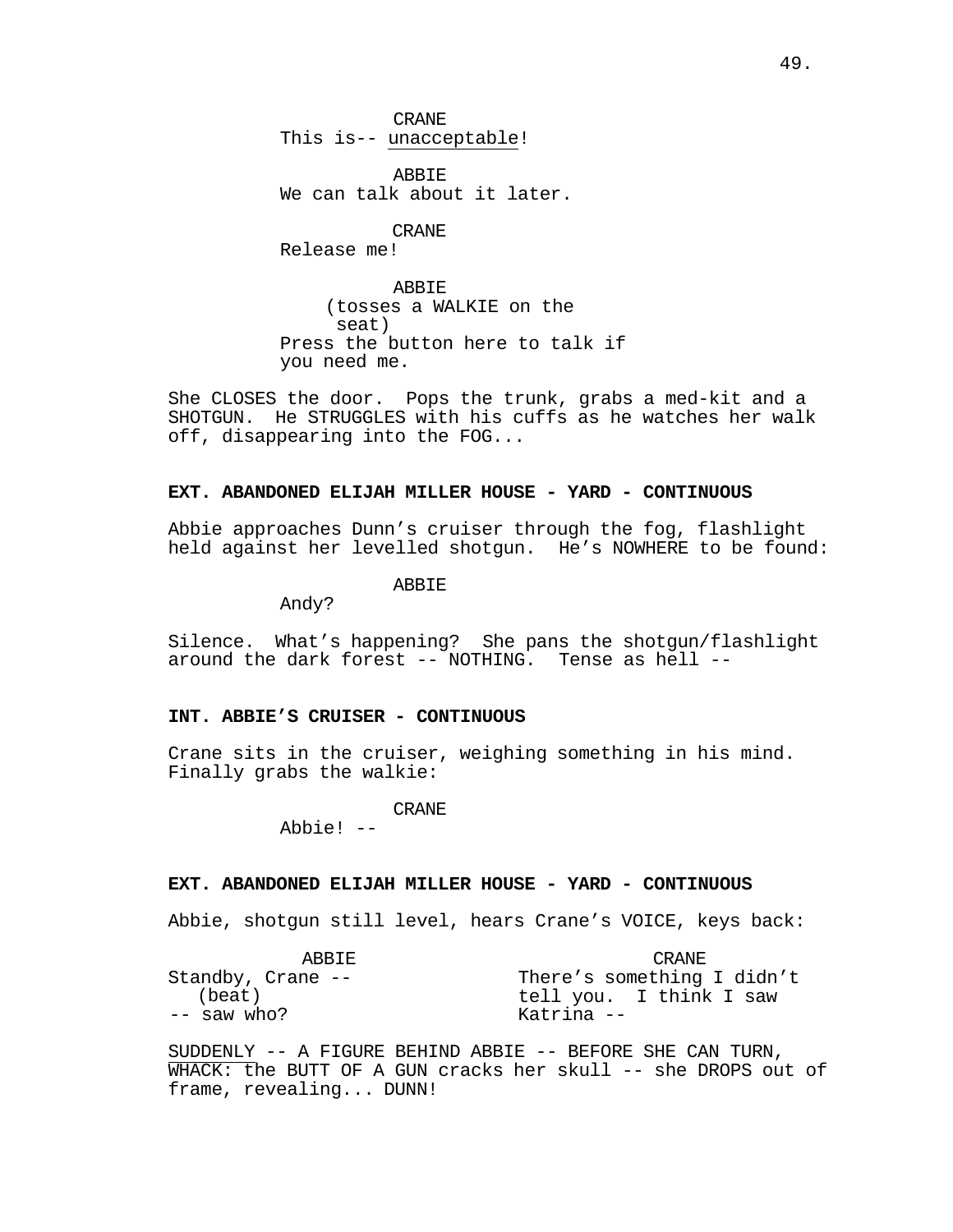### **INT. ABBIE'S CRUISER - CONTINUOUS**

# CRANE

# ... Abbie?

No response. Crane knows something is way off -- starts struggling with his cuffs, trying to get out... REMEMBERING something she said. Last resort: he takes hold of his thumb and, one, two, CRACKS IT BACK, BREAKING IT AT THE BASE -- WINCES IN AGONY -- starts to slip his hand through the cuffs -- UNBEARABLE -- finally manages to PULL HIS HAND FREE, leaving the cuffs dangling from the steering wheel -- BOLTS out the door:

# **INT. ABANDONED ELIJAH MILLER HOUSE - NIGHT**

Crane enters, alert, adrenaline spiking. Weathered, greying furniture. The interior from a forgotten 18th century era.

# WOMAN'S VOICE

Ichabod...

CRANE Abbie? Where are you?

But it's Crane's WIFE who STANDS THERE -- she's clearly not a dream or an illusion. Impossibly, she is right in front of him. Crane's heart SOARS:

> CRANE (CONT'D) ...Katrina... are you really here?

Katrina shakes her head, wishing it were so...

KATRINA

No, my love... not in the way I would wish. Only my spirit remains now. But it won't remain much longer.

Her slightly unearthly voice is nearly all that gives it away. Crane realizes he's talking to an APPARITION, and despite a moment of hope, they will never be together again. Crane's heart breaks.

> CRANE But why was my life spared through time and not yours?

> KATRINA *When you beheaded The Horseman, your blood merged on the battlefield, binding you together.*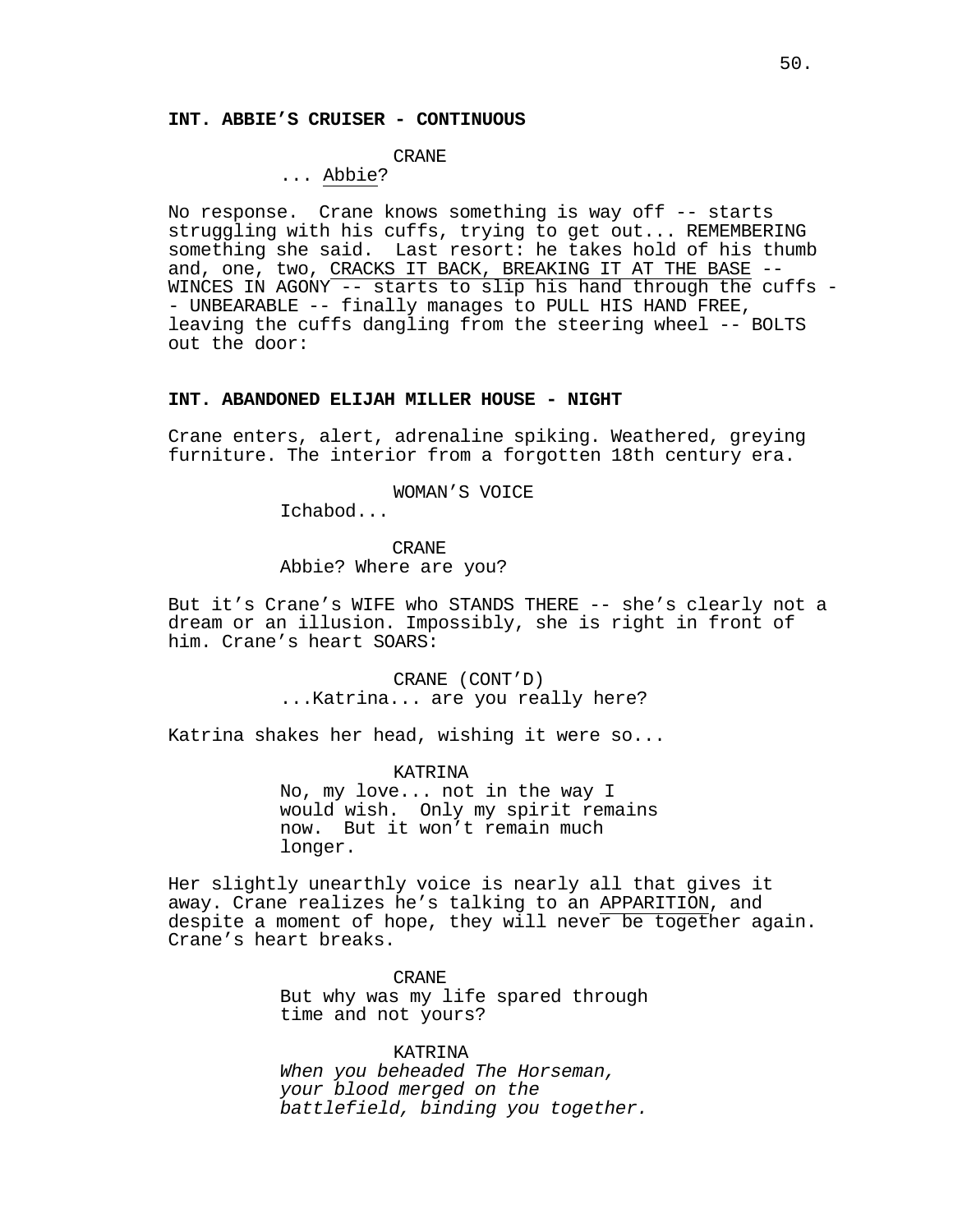*FLASH: Our opening battle, CRANE'S WOUNDED BODY lies beside the HEADLESS HESSIAN, their POOLS OF BLOOD merging...*

> *KATRINA (V.O.) (CONT'D) His blood is the only thing that saved you from death. And it was also his undoing...*

She moves to him. Faces close. Her heart in her eyes...

KATRINA (CONT'D) *The Masons asked my coven's help to put a spell on you... to keep you between life and death...*

AND NOW HERE'S WHERE ALL OF CRANE'S MEMORIES ADD UP:

*FLASH: In the church, Katrina puts her hand ON HIS WOUND - he GASPS and now we see what comes next: she WHISPERS STRANGE WICCAN LANGUAGE --*

> *KATRINA (CONT'D) Knowing the spell would also keep The Horseman from riding again for as long as you were asleep.*

*FLASH*: *In the cave, Crane's lowered into the mud, surrounded by the chanting hooded figures... as Crane DISAPPEARS, one of the hooded figures looks up -- KATRINA. A tear leaks. And we MATCH off her young face to --*

> *KATRINA (CONT'D) They buried his body in a watery grave...*

*FLASH*: *DAY: on a cobblestone bridge, A CASKET is pushed off the back of a WAGON, CRASHING and SINKING into the Hudson:*

**PRESENT**: KATRINA'S FACE, as he finally understands:

CRANE You put me in that cave.

### *KATRINA*

*Acting on General Washington's orders. He took possession of The Horseman's head and hid it here...*

She gestures, wracked with TERRIBLE GUILT...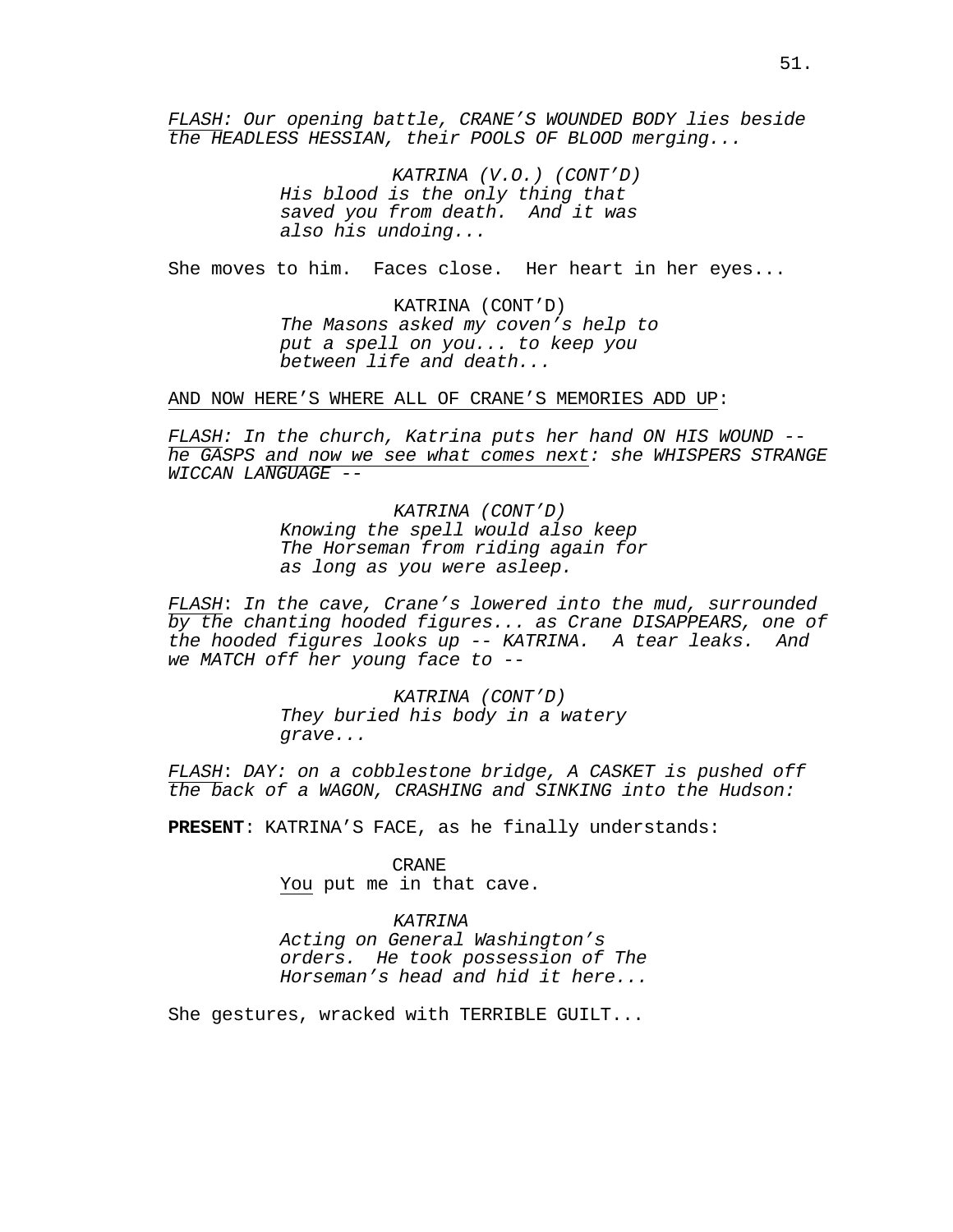# **EXT./INT. ABANDONED ELIJAH MILLER HOUSE - SAME**

POV, BLURRY, UPSIDE DOWN -- Abbie coming back to consciousness as she's being CARRIED somewhere by DUNN...

#### ABBIE

... And--dy.... What're you...

THUD! She's dropped in his TRUNK -- HARD. Tries to move but she's too weak. He looks down at her, quietly demented:

DUNN

I tried to get you to leave, I You just... had to be you. Don't you understand what's about to happen here? What's coming?

And now we begin to CROSSCUT:

**ON CRANE**, the puzzle taking shape:

*KATRINA*

*I searched the world for a way to sever your bloodlines... so I could wake you, without awakening him... but I failed.*

CRANE Then you didn't bring me back?

*KATRINA It's The Horseman who was resurrected...*

*FLASH: NIGHT: against the full moon, HEADLESS suddenly explodes from beneath the water's surface:*

> *KATRINA (CONT'D) ...and you along with him.*

ON KATRINA. Real fear:

KATRINA (CONT'D) *Even if you defeat The Horseman tonight, this is only the beginning...*

**CUT TO DUNN**, looking down at Abbie in the trunk:

DUNN "'Come and see.' And I looked, and behold a pale horse: and his name that sat on it was Death..."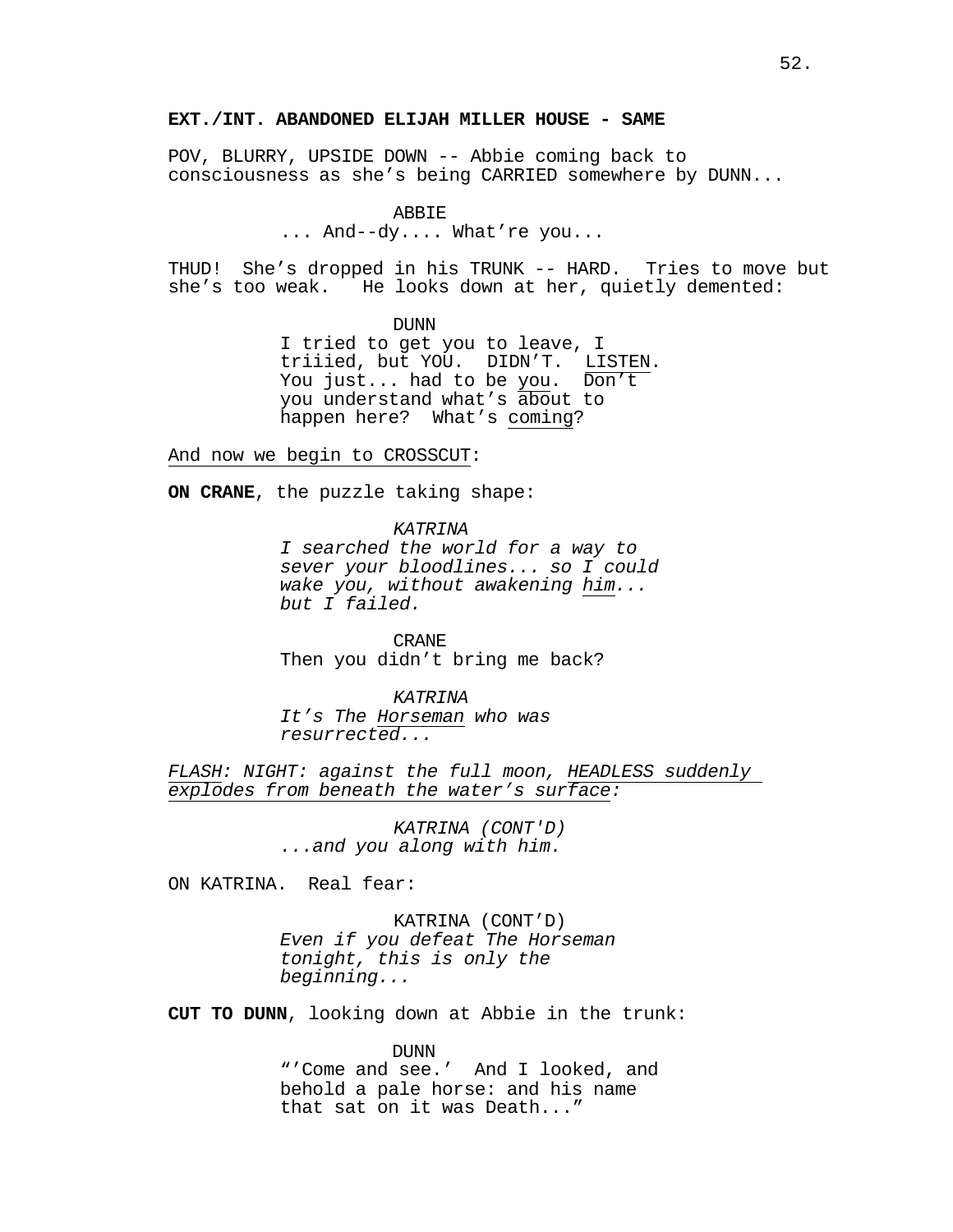ON ABBIE, hearing the words "Come And See." Her worst fears:

DUNN (CONT'D)<br>That's why I always believed you --I heard the voice too. We were chosen to be its servants, Abbie - to prepare the way. A war is coming...

### **CUT BACK TO KATRINA AND CRANE**:

# *KATRINA*

*I'm sorry, Ichabod... but you've traded one war for another. Except this time, its soldiers are hidden among the faces of this town. Knapp isn't the only soldier in this war who remains from long ago. There are many on the other side. Sleepy Hollow takes its name from the hallowed ground on which it lies, a long-dormant sanctum of good and evil... and it's been rudely awakened.*

**BACK TO DUNN**, as the CRY OF AN INCOMING HORSE echoes through the forest. He grins:

DUNN

Once he's whole again, he'll join the others. There'll be no turning back -- events will unfold that none of you can stop...

He reaches up and SHUTS her in the trunk, but... CLACK: oddly, it doesn't close all the way. Lifts the trunk to see what's blocking it: A TIRE IRON held upright by Abbie! She CLOBBERS him in the head, his GUN falling free.Dazed, she tumbles out, blood covering her ear and neck. Dunn on the ground, barely stirring. She swipes his gun and cuffs, makes her way to the driver door... weak, dizzy... grabs the RADIO:

> ABBIE Metro, Officer needs help, request SWAT team and air support, 140 Virginia Road... use extreme caution...

# **BACK TO KATRINA AND CRANE**:

ON CRANE, taking in the weight of that -- the mantle of epic responsibility --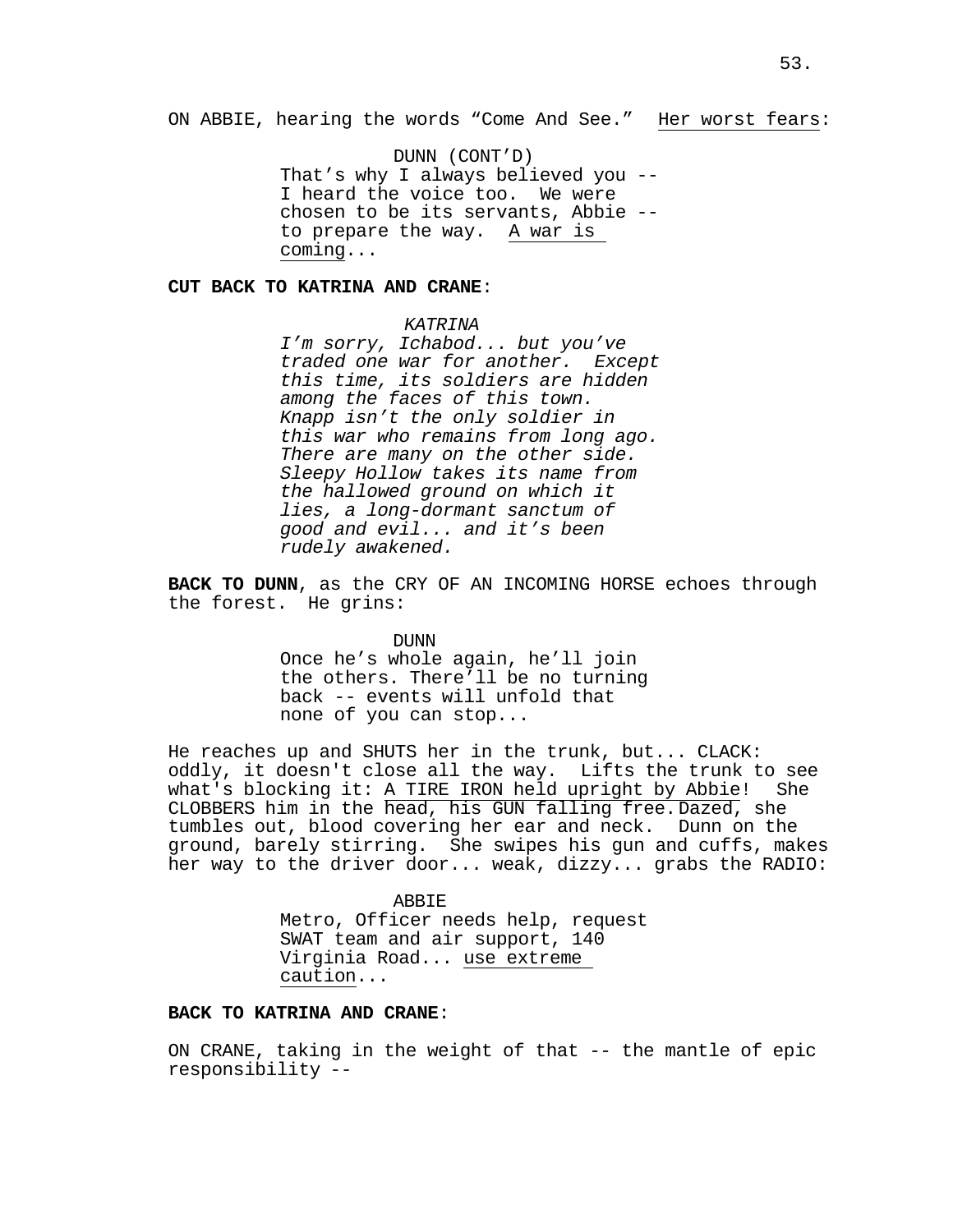CRANE And what of our family? What happened to Thomas? What happened to our son?!

Her eyes WELL. This may be the very worst part of all...

*KATRINA Ichabod... I think our son is the one who resurrected The Horseman.*

Before we can understand what that MEANS, the POUNDING HOOVES BUILDING -- Katrina TURNS --

KATRINA (CONT'D)

He's here.

Abbie... CRANE

# **EXT. ABANDONED ELIJAH MILLER HOUSE - CONTINUOUS**

SLAM: Abbie shoves a half-conscious Dunn in the backseat of his cruiser, LOCKS the door, CAGING HIM. Then -- the sound of HOOFBEATS snaps her around -- she sees THE HORSEMAN RIDING toward the vault. As she readies her gun, a SUDDEN THUD and GLASS CRACK whips her back -- DUNN has SMASHED his bloody head against the window causing it to SPIDERWEB, like a mental patient in a cell -- GRINNING at her:

> DUNN You can't kill him... he is death.

### **EXT. ABANDONED ELIJAH MILLER HOUSE - CONTINUOUS**

The HORSEMAN'S BOOTS DROP from the saddle and march up to the house --

# **INT. ABANDONED ELIJAH MILLER HOUSE - CONTINUOUS**

A WAVE OF KATRINA'S HAND and BOOM BOOM! All the SHUTTERS SLAM SHUT around them like a domino horror show. A LARGE CABINET SCRAPES across to BLOCK THE DOOR!

### *KATRINA*

*We must hurry.*

Another targeted gesture of her hand and a HEAVY TRUNK on the floor SLIDES AWAY, followed by FLOORBOARDS that now RIP OPEN, controlled by her will.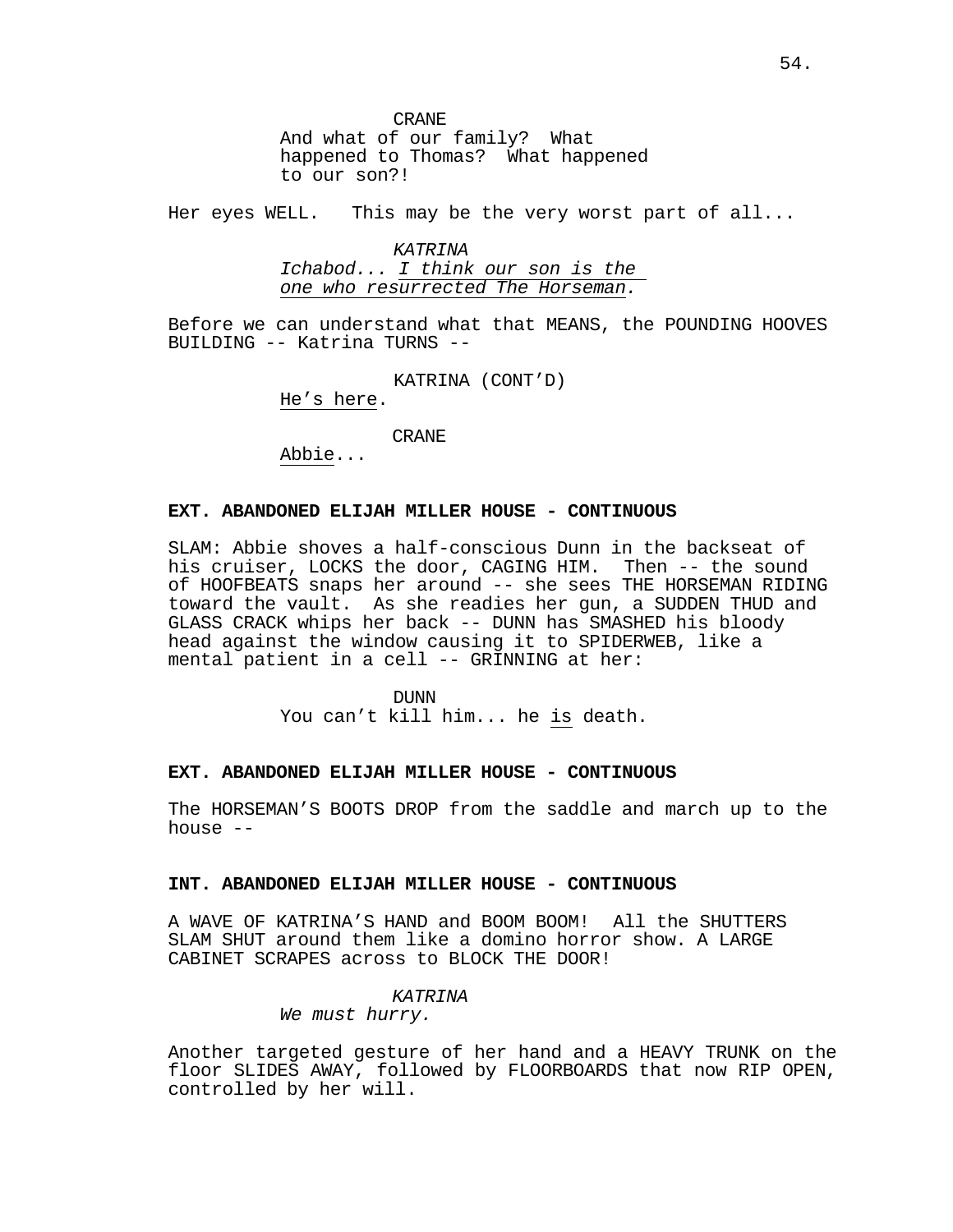And there, below the house's foundation, lies a SHALLOW GRAVE with a single STONE COFFIN. And etched upon it:

# **'HERE LIES GEORGE WASHINGTON, THE FIRST PRESIDENT OF THESE UNITED STATES.'**

He marvels at her power, but only now realizes the toll that using it is taking upon her. A nearly imperceptible ripple through her specter, as a paleness overcomes her:

> *KATRINA (CONT'D) It's up to you now. I must go--*

> > CRANE

NO!!

# *KATRINA*

*SUNRISE WILL DESTROY HIM! HE'LL TRY TO RETURN TO THE WATER BEFORE DAYBREAK, HE CAN'T HIDE FROM IT! (then, desperate) Please... keep it safe, My Love... I'm sorry...*

And she VANISHES INTO THIN AIR...

### CRANE

# KATRINA!!

The house begins to shudder from the force of The Horseman trying to unblock the entrance. Crane knows he has to keep going, turns toward the marble coffin and THROWS HIS FULL WEIGHT INTO PUSHING THE HEAVY STONE LID OFF --

KABOOM! -- A SHOTGUN BLAST rips open a large hole in the BLOCKED DOOR. THE HEADLESS HORSEMAN HAS ARRIVED.

#### **EXT. ABANDONED ELIJAH MILLER HOUSE - CONTINUOUS**

Abbie SPINS at the SOUND of the blast, keys her walkie:

# ABBIE Crane?! Crane, do you read me?

Nothing. Wounded, she makes a run for her squad car --

# **INT. ABANDONED ELIJAH MILLER HOUSE - CONTINUOUS**

Crane manages to push the lid off, dust swirling, lightly obscuring what's inside: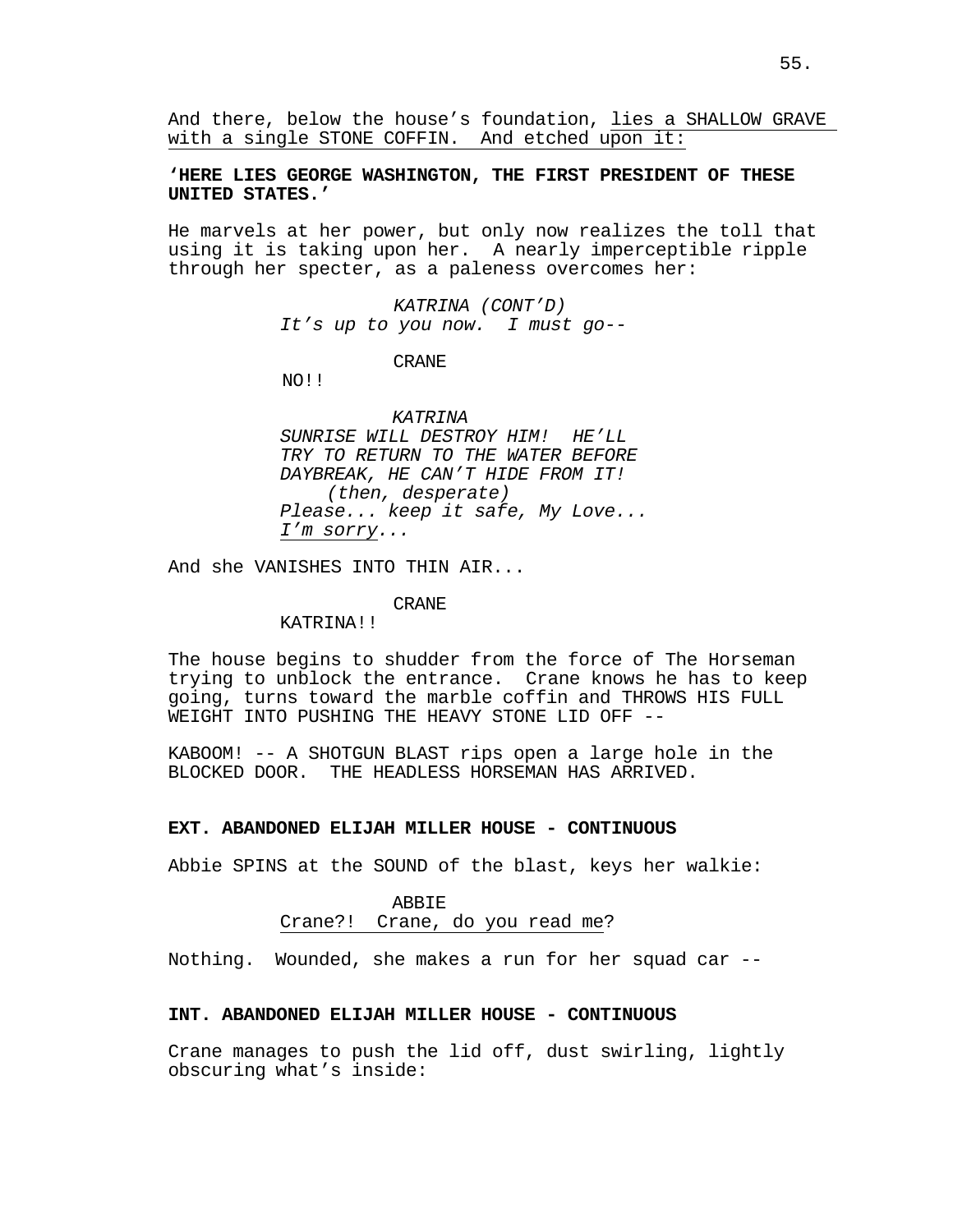GEORGE WASHINGTON'S BODY, in his MILITARY UNIFORM, hands in repose on his chest, and resting on top of them:

THE HORSEMAN'S SKULL!

Torn, Crane sees DAWN BREAK between the shutters as -- BOOM! The cabinet CRASHES OVER, revealing HEADLESS -- Crane spots an AXE next to the wood-stacked fireplace. SWIPES the OIL<br>LANTERN -- HURLS it at the door and it EXPLODES! Buying him LANTERN -- HURLS it at the door and it EXPLODES! time to GRAB the axe as Headless enters the room with the shotgun and -- CLANG! Crane's axe clashes with the shotgun barrel as it FIRES WILDLY... SKULL falling at their feet as the enemies begin a REMATCH.

#### **EXT. ABANDONED ELIJAH MILLER HOUSE - CONTINUOUS**

Abbie, in pain, arrives at her car to see the other WALKIE on Crane's empty seat. Turns to the house... oh no. A POLICE CHOPPER roars in overhead, SEARCHLIGHT sweeping across a swarm of POLICE CRUISERS and SWAT racing in. She WAVES down a police car as others ZOOM past --

> ABBIE I'VE GOT A CIVILIAN INSIDE, TELL THEM TO HOLD THEIR APPROACH! DO NOT FIRE!

#### **INT/EXT. ABANDONED ELIJAH MILLER HOUSE - SAME**

The CHOPPER SEARCHLIGHT bleeds through the window shutters, backlighting the VICIOUS FIGHT as Crane PUSHES Headless into the wall, dropping him in a heap and sending the shotgun skidding across the floor. Headless, ADVANCES toward the shotgun, cocks it expertly, and FIRES, just missing Crane as he SWOOPS out the door DISAPPEARING into the OPEN GROUNDS, skull in hand.

#### **EXT. ABANDONED ELIJAH MILLER HOUSE - PRE-DAWN**

Crane comes RUNNING out of the house as, suddenly, DOZENS OF GUN-MOUNT LIGHTS converge on him, one of which is Abbie's:

> ABBIE DON'T SHOOT, HE'S OKAY! HE'S OURS!

Crane, amped and out of breath, delivers a call to action:

CRANE We've got to slow him down! CHARGE!!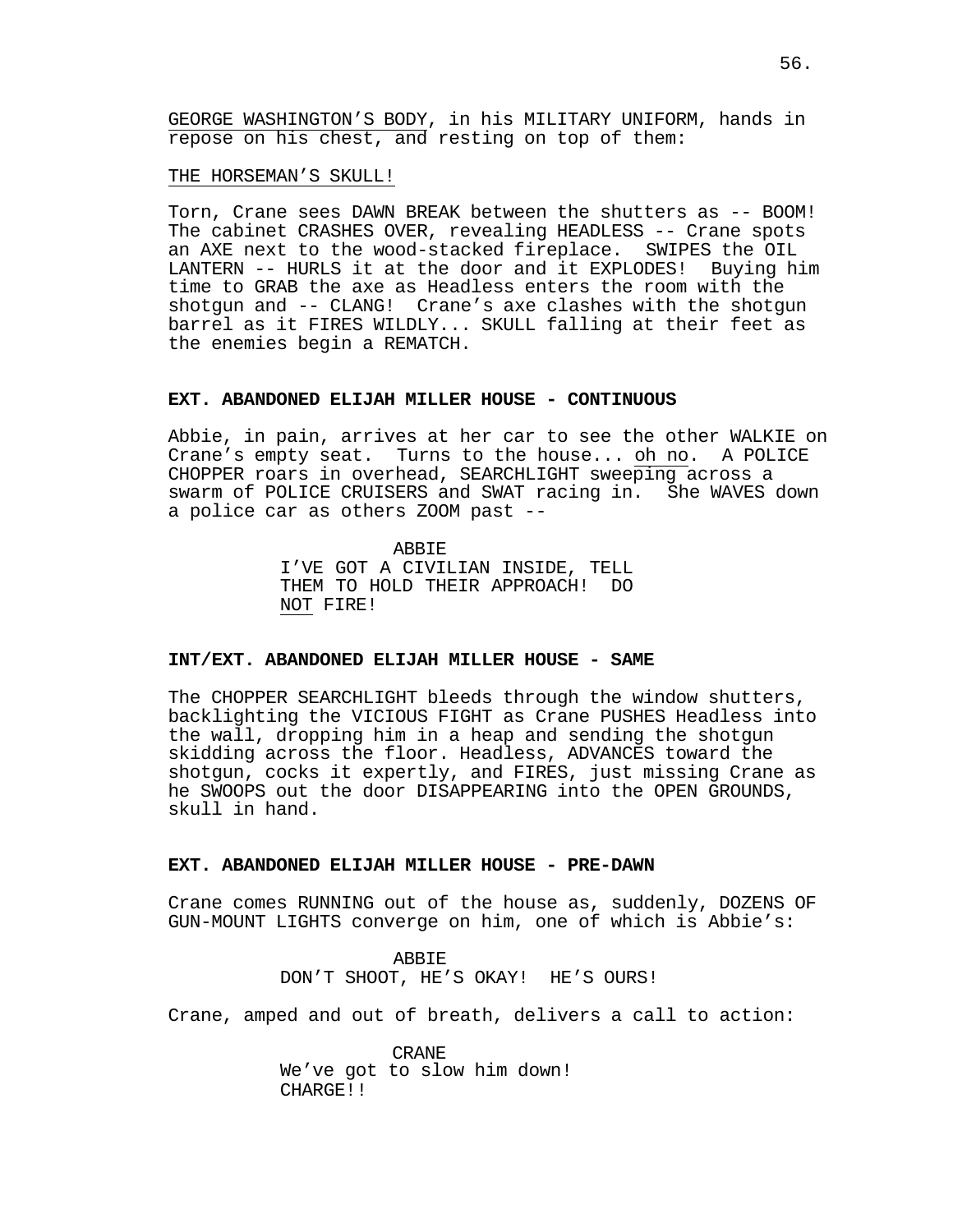A failed beat follows... then Abbie translates:

# ABBIE

FIRE!!

And the police line UNLEASHES HELL on the house:

# **INT./ EXT. ABANDONED ELIJAH MILLER HOUSE - CONTINUOUS**

Windows SHATTER, shutters SPLINTER OPEN, walls ERUPT -- Headless is peppered with bullets, but only mildly deterred as he recovers his shotgun, takes aim, FIRING back:

Police take cover behind vehicles -- metal and glass explode! Headless RELOADS from his AMMO BELT when a back door BANGS OPEN -- three SWAT TROOPS OPEN UP, shredding Headless' back --

Headless turns. Irritated. Then, WHOOSH, he FLIPS the shotgun like a BAT and comes at them SWINGING. Hard. Brutal. Quickly dispatching the three troops. Looks at their fallen machine rifles. Picks one up. LIKES it.

Picks up the OTHER ONE. Two-fisting them. When suddenly --

His arm begins to SMOKE. A faint hint of SUNLIGHT has found him. He WHIRLS, SEES two things outside: DAWN! And: CRANE has the skull. Headless holds a 'look' on Crane, debating between him and the horizon's glow... fuck! Turns and RACES out the back, using the twin auto rifles to CUT A SWATH through police -- his HORSE arrives and he MOUNTS UP:

# **EXT. ABANDONED ELIJAH MILLER HOUSE - FRONT - CONTINUOUS**

BAM! THE HEADLESS HORSEMAN COMES FLYING OUT OF THE HOUSE, QUICKLY DISAPPEARING INTO THE MIST BEFORE ANYONE HAS A CHANCE TO SEE HIM IN FULL-- Crane SHOUTS to Abbie:

> CRANE We must keep him from reaching the waters. We need to ride! Now.

# **EXT. AERIAL VIEW - EDGE OF FOREST ROAD - MOMENTS LATER**

HEADLESS rides like hell, dawn threatening to overtake the darkness. As the horse's HOOVES thunder past us, ABBIE'S POLICE CAR SKIDS INTO FRAME in violent pursuit. HEADLESS makes it clear of the forest -- arrives at the RIVERBANK, uniform SMOLDERING under the rising sun. BAILS off the horse, hitting gravel in full tumble. We feel his PANIC as he staggers INTO the river and WHIP BACK TO THE SHORE WHERE: SCREEEECH -- Abbie's patrol car skids in, nose to the water --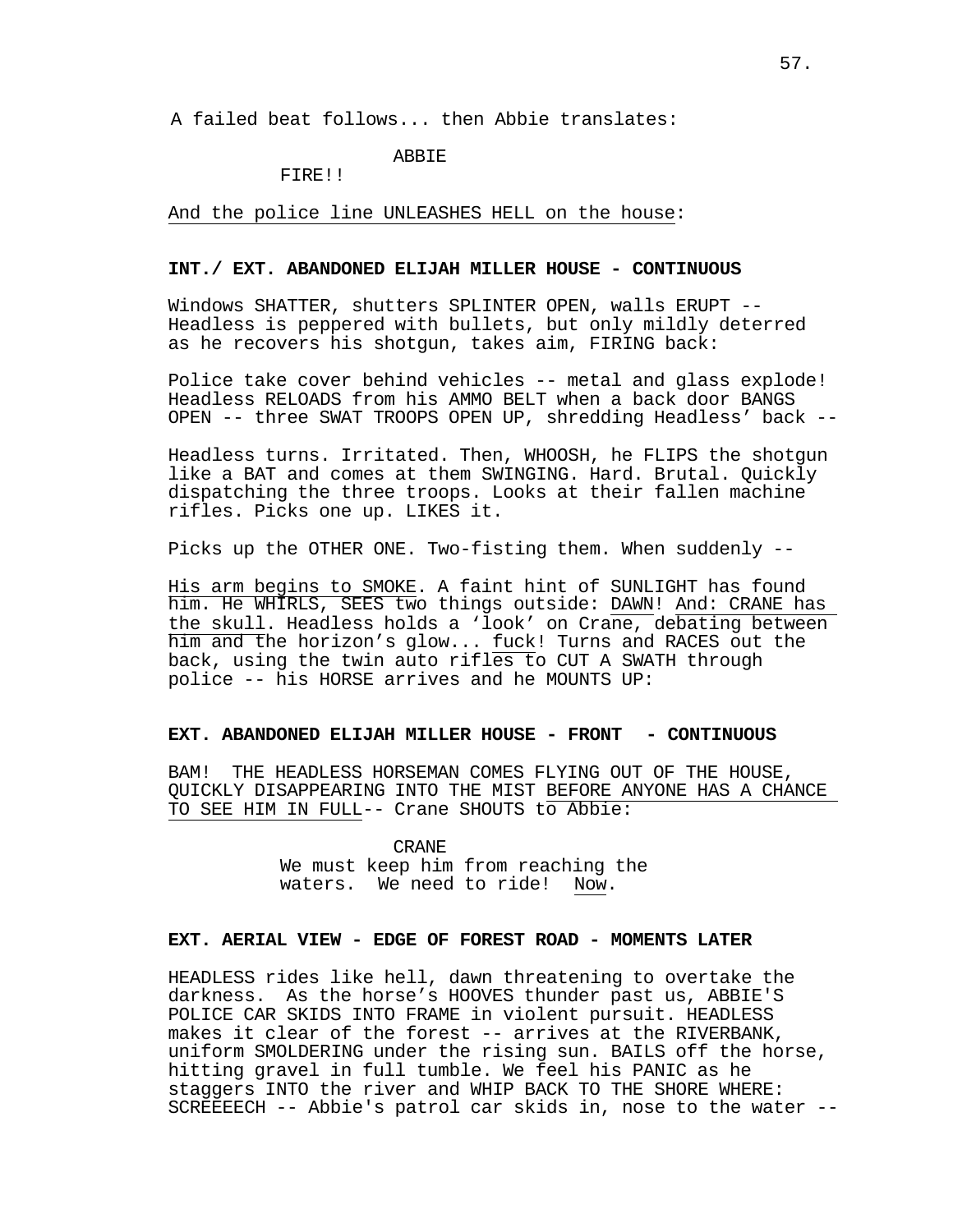# **INT/EXT. ABBIE'S CRUISER**

A last glimpse of Headless as he disappears below the surface... Crane HITS the dash, ENRAGED -- leaps out:

> CRANE Open the rear hatch --

### ABBIE

The trunk?

CRANE

YES, the trunk!

HARD CUT TO: THUNK! Abbie POPS it, Crane digs urgently through gear for NYLON ROPE. Hands one end to Abbie --

> CRANE (CONT'D) Tie this -- (her BUMPER HITCH) -- to that.

Before she can ask a question, SPLASH: he DIVES into the Hudson, the rope coiling out behind him. GONE. Stunned, Abbie quickly realizes his play here -- she TIES her end to the hitch -- hops in, THROWS the gear in REVERSE, engine REVVING -- turns and looks back:

PUSH IN ON THE WATER... nothing... Abbie's WORRIED, this is taking TOO LONG... then: PUUUUHHHH! Crane SURFACES shouting:

> CRANE (CONT'D) NOW!!!!!!!!

She PINS the pedal and the cruiser SURGES BACKWARD, the rope goes TAUT -- wheels CHURN in the mud but win the fight... and we now SEE what's tied to the other end as AN ANCIENT COFFIN drags out of the lake!

Abbie stops the car, flies out, joining Crane as he rushes from the water and TEARS open the coffin to reveal...<br>HEADLESS CONVULSING INSIDE AS HE'S HIT BY FULL SUN! Tries to HEADLESS CONVULSING INSIDE AS HE'S HIT BY FULL SUN! LEAP OUT, his body SMOKING MADLY, but Crane SLAMS him back<br>down, PINNING him until... HEADLESS GOES UP IN FLAMES! Crane down, PINNING him until... HEADLESS GOES UP IN FLAMES! recoils as The Horseman BURNS and MELTS into a blackened SKELETON before finally giving up in a death rictus...

And it all ENDS. Abbie and Crane COLLAPSE, exhausted. Out of breath. They MEET EYES, having just run this impossible gauntlet together. Despite it all, he manages a weak smile:

> CRANE (CONT'D) Did you see the look on his face? I think we surprised him.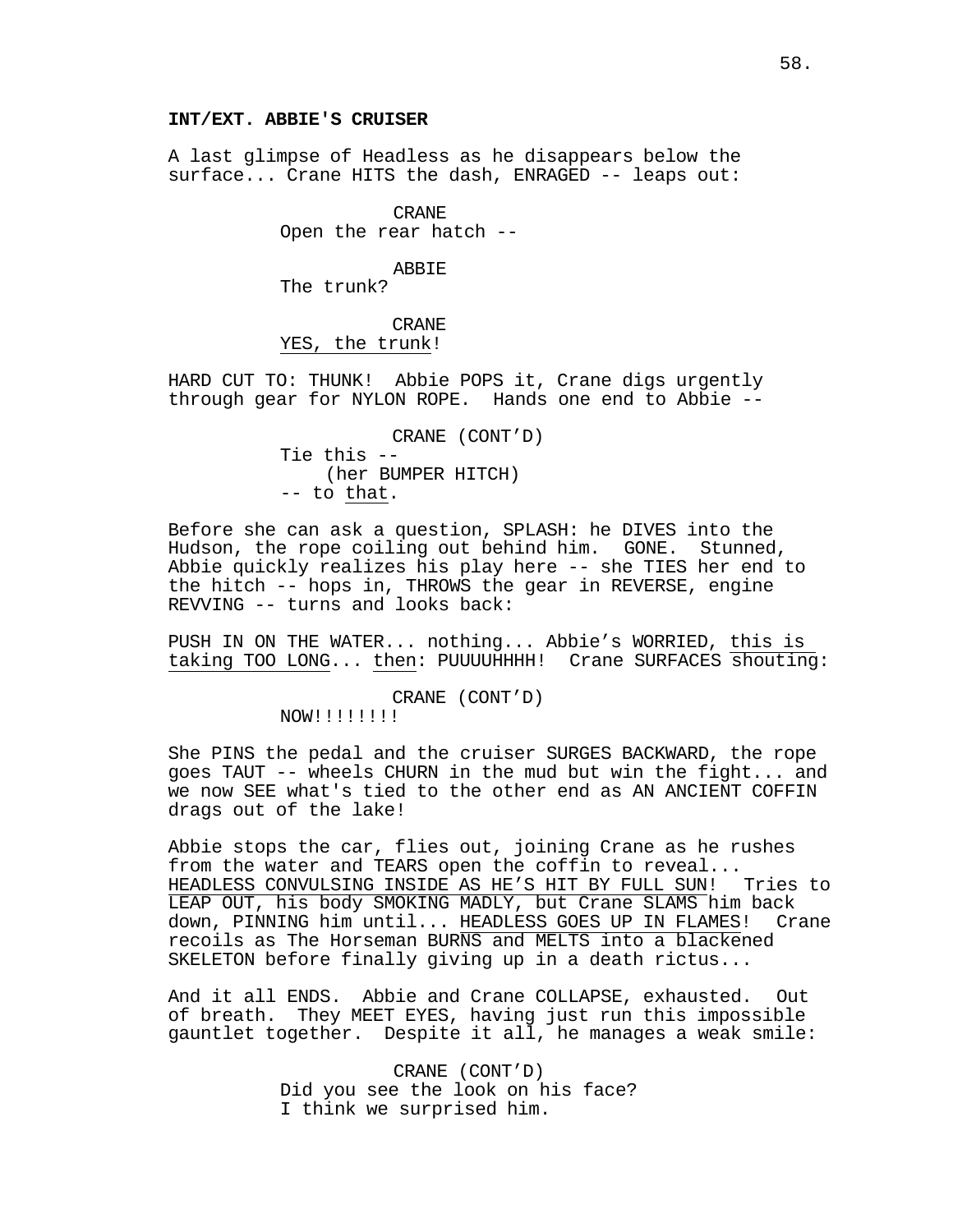And Abbie GRINS...

ABBIE We're gonna have to have a real long talk about staying in the car.

As POLICE VEHICLES rush in behind them, we RISE UP above the scene... over which, MENDEZ'S VOICE:

> MENDEZ (V.O.) I went over the report you filed after Grey's death. To say there are egregious gaps would be an understatement...

# **EXT. FOREST BY THE HUDSON RIVER - MORNING**

Aftermath: SLOW-MOTION, Abbie and Crane are being treated by EMT's, wrapping his broken thumb. She sees DUNN, in the back of the police car, as it's driven away. He looks at her through the spiderwebbed glass and does the CREEPIEST THING: reaches up and points to his EYE. As in "*Come And See*..."

ANOTHER ANGLE: MENDEZ, on the scene, watches a Forensics Team carry the open coffin filled with the HORSEMAN'S BONES right past him, toward an SUV marked "S.I.D" (Scientific Investigation Division"):

MENDEZ (V.O.)

... and now I'm staring at a charred headless corpse in a casket you just pulled out of the Hudson River. Not one damn thing about any of this makes sense. So my question to you, Detective, is this:

And now we CATCH UP TO MENDEZ AND ABBIE, mid-moment:

MENDEZ

What aren't you telling me?

Abbie looks at him, playing the cipher: too smart to get trapped into an answer that might be used against her. So:

> ABBIE It doesn't matter, Sir. The truth has a way of coming out...<br>(then, meaningfully) ... whether we accept it or not.

He considers her. With newfound respect.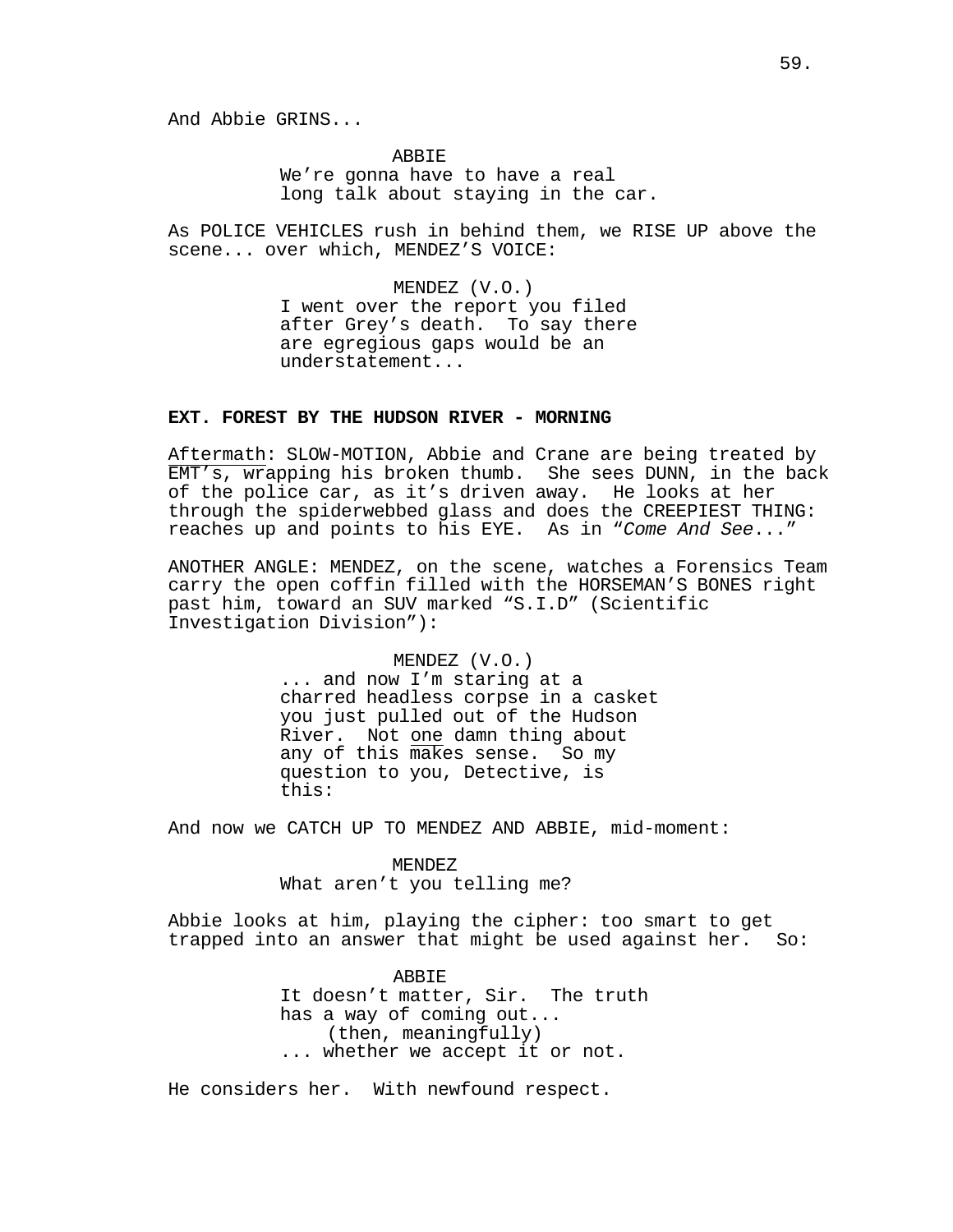Well then, this is interesting timing... I'm told you're leaving for Quantico next week.

PUSH IN ON ABBIE. In this moment, after an incredible first step on a long road to come, her purpose is finally CLEAR...

# **ABBIE**

... not anymore.

# MENDEZ

(beat; then, a nod) Good.

Last look, and Mendez WALKS OFF. Abbie watches him go, then joins Crane with the EMT's.

ABBIE

We have to find a good hiding place for that little souvenir of yours.

Crane gives her a coy and knowing look. She smiles. Both<br>turn to see the rising sun over The Hudson. So much turn to see the rising sun over The Hudson. unresolved, so many questions...

> ABBIE (CONT'D) Dunn said a war is coming.

> > CRANE

(beat, a nod) "A war with many faces." Far worse than his, I fear. (beat) And my son... may be responsible for starting it. (all the feeling rises to his throat) I have to find him. No matter how long it takes. (beat) Maybe... that's the reason I am here now.

She looks at him. In it together:

ABBIE Maybe it's the reason we both are.

And those words break through. He smiles:

CRANE Thank you, Abbie.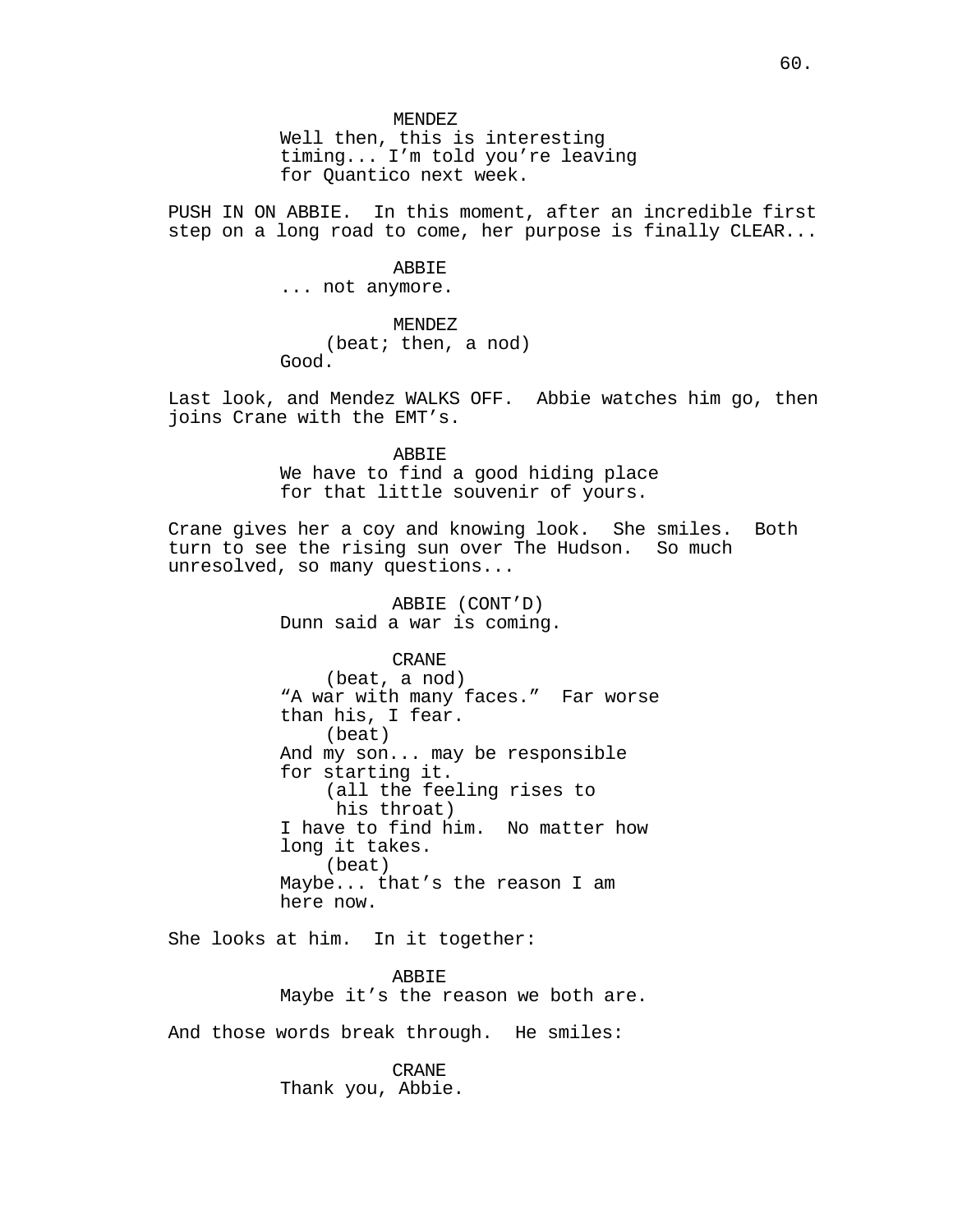For what?

CRANE (a beat) Believing.

The look between them HOLDS. Intimate connection, promising more to come. And this is where we leave our heroes, standing together by the water, watching the sunrise... and just when we think our pilot's OVER...

We CUT TO the Forensics Techs loading, using a rope to pull The Horseman's coffin into the back of the S.I.D. vehicle...

### **EXT. ROAD - MORNING**

WE CRANE UP and away from the scene, music SWELLING as we hit an aerial WIDE SHOT, a gloriously traditional ending when, suddenly --

The SOUND of an ANGRY HORSE'S SCREAM overtakes our sound track, followed shortly by SCREEECH as we SLAM TO:

# **EXT. FOREST ROAD - MORNING**

THE FORENSIC VEHICLE CARRYING THE COFFIN, TIRES SKIDDING TO A DEAD STOP on pavement as our CAMERA sails past the FORENSIC VEHICLE to witness THE HORSEMAN'S PALE HORSE galloping right toward it at full canter:

INSIDE THE VEHICLE: The DRIVER braces himself as the horse TRAMPLES UP and over the car, HOOVES shattering the windshield! The man snaps around in terror to see the horse landing behind the vehicle --

RACK FOCUS FROM THE DRIVER TO HIS SIDE WINDOW -- barely a split-second to glimpse a fast approaching HOODED FIGURE (the same cloaked figure we saw in 1776 overlooking the battlefield) -- SMASH! The window EXPLODES as the intruder CLAMPS its INHUMAN HAND around the driver's face -- TWIST-CRACK, and he's DEAD.

ANOTHER ANGLE: the back door PULLS OPEN to reveal the WET COFFIN in back. The cloaked figure SNATCHES the COILED ROPE still tied to the coffin's edge, MOUNTS the pale horse, KICKS OFF -- and the coffin's YANKED from the back of the SUV:

CAMERA stays in back of the empty vehicle as the mysterious rider DRAGS the coffin away, down the highway, past SWERVING CARS, disappearing into the mist while we HEAR the scratchy SOUND TRACK of JOHNNY CASH'S VOICE once again: